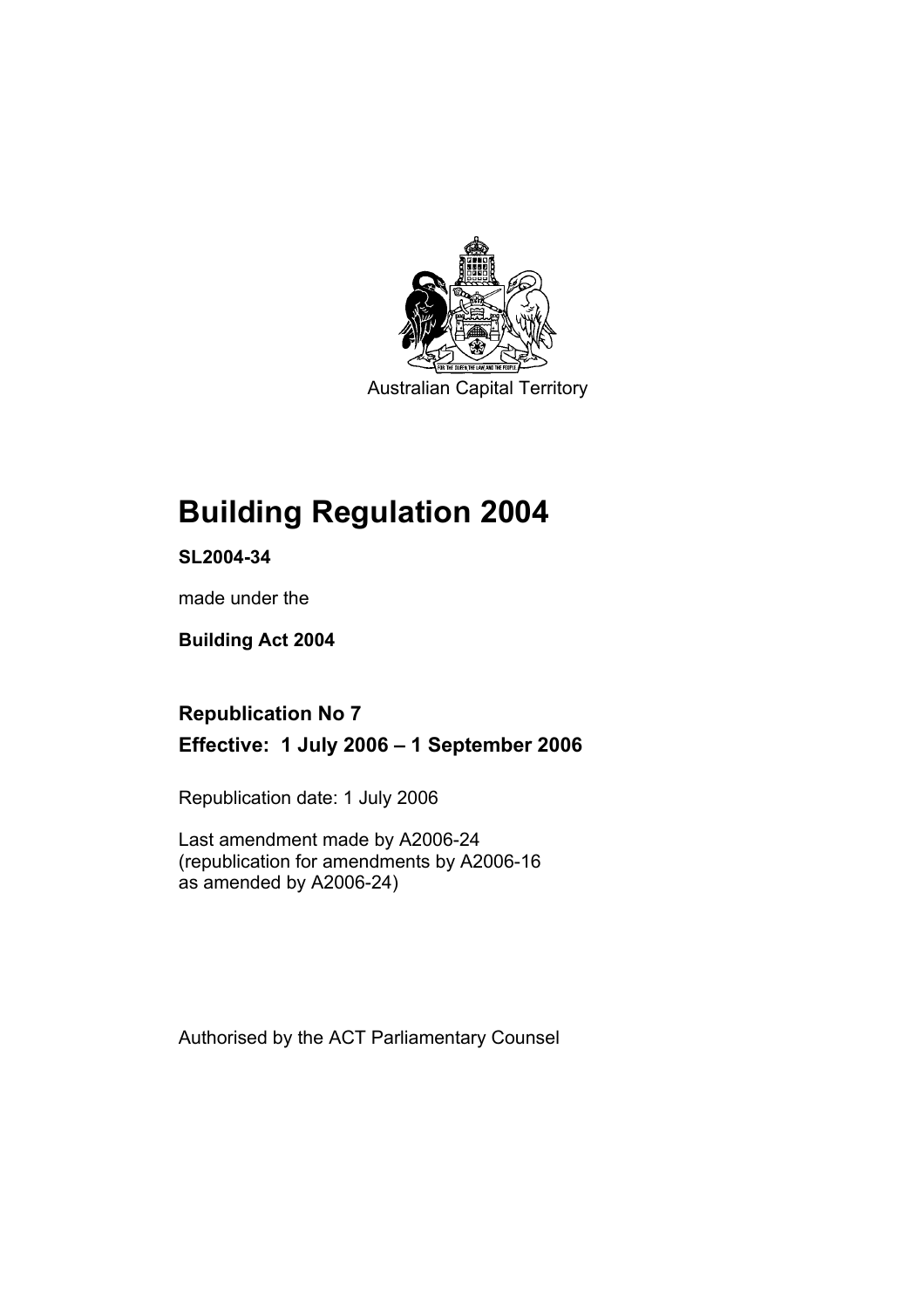## **About this republication**

#### **The republished law**

This is a republication of the *Building Regulation 2004*, made under the *Building Act 2004* (including any amendment made under the *Legislation Act 2001*, part 11.3 (Editorial changes)) as in force on 1 July 2006*.* It also includes any amendment, repeal or expiry affecting the republished law to 1 July 2006.

The legislation history and amendment history of the republished law are set out in endnotes 3 and 4.

#### **Kinds of republications**

The Parliamentary Counsel's Office prepares 2 kinds of republications of ACT laws (see the ACT legislation register at www.legislation.act.gov.au):

- authorised republications to which the *Legislation Act 2001* applies
- unauthorised republications.

The status of this republication appears on the bottom of each page.

#### **Editorial changes**

The *Legislation Act 2001*, part 11.3 authorises the Parliamentary Counsel to make editorial amendments and other changes of a formal nature when preparing a law for republication. Editorial changes do not change the effect of the law, but have effect as if they had been made by an Act commencing on the republication date (see *Legislation Act 2001*, s 115 and s 117). The changes are made if the Parliamentary Counsel considers they are desirable to bring the law into line, or more closely into line, with current legislative drafting practice.

This republication does not include amendments made under part 11.3 (see endnote 1).

#### **Uncommenced provisions and amendments**

If a provision of the republished law has not commenced or is affected by an uncommenced amendment, the symbol  $\mathbf{U}$  appears immediately before the provision heading. The text of the uncommenced provision or amendment appears only in the last endnote.

#### **Modifications**

If a provision of the republished law is affected by a current modification, the symbol  $\mathbf{M}$ appears immediately before the provision heading. The text of the modifying provision appears in the endnotes. For the legal status of modifications, see *Legislation Act 2001*, section 95.

#### **Penalties**

The value of a penalty unit for an offence against this republished law at the republication date is—

- (a) if the person charged is an individual—\$100; or
- (b) if the person charged is a corporation—\$500.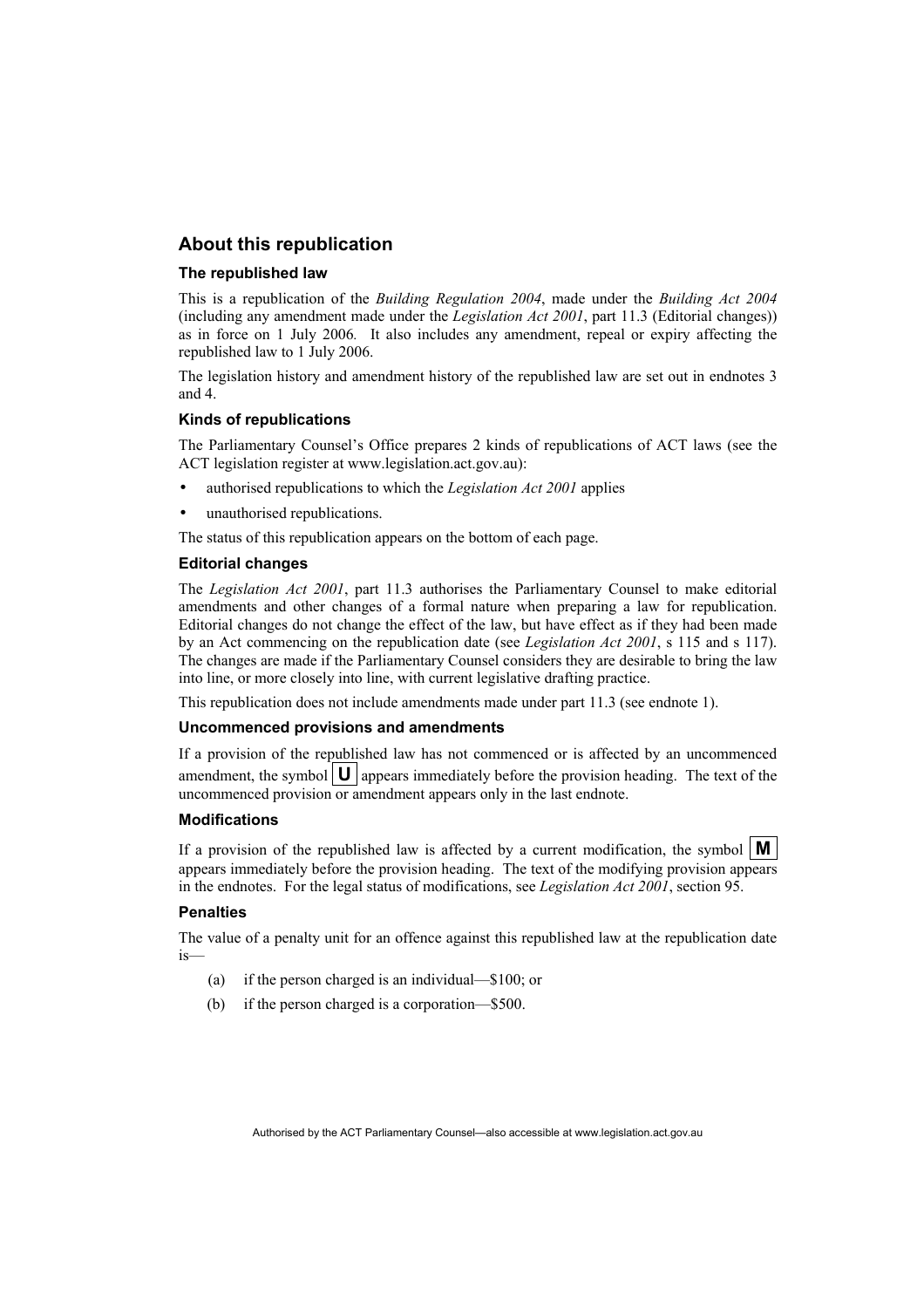

Australian Capital Territory

# **Building Regulation 2004**

made under the

**Building Act 2004** 

## **Contents**

|    |                                                                      | Page       |
|----|----------------------------------------------------------------------|------------|
| 1  | Name of regulation                                                   | 2          |
| 2  | Dictionary                                                           | 2          |
| 3  | <b>Notes</b>                                                         | 2          |
| 4  | Offences against regulation—application of Criminal Code etc         | 3          |
| 4A | Meaning of <i>building work</i> —Act, $s \ 6 \ (2) \ (a)$ and (b)    | 3          |
| 4B | Meaning of specialist building work—Act, s 9 (b)                     | 3          |
| 5  | Exempt buildings-Act, s 12                                           | 4          |
| 6  | Buildings to which Act does not apply—Act, s 13 (2)                  |            |
| 7  | Exempt building work—Act, s $15(1)$ (b) and s $83(1)$ (b)            | 8          |
| 7A | Exempt building work involving asbestos—Act, s 15 (1) (b) and (2),   |            |
|    | s 65 (2) and s 83 (1) (b) and (2)                                    | 9          |
| 8  | Criteria for appointment of government certifier-Act, s 20 (4)       | 10         |
| 9  | Copies of plans for building approval applications—Act, s 26 (2) (a) | 10         |
| R7 | <b>Building Regulation 2004</b>                                      | contents 1 |

| 01/07/06 | Effective: 01/07/06-01/09/06 |  |
|----------|------------------------------|--|
|          |                              |  |
|          |                              |  |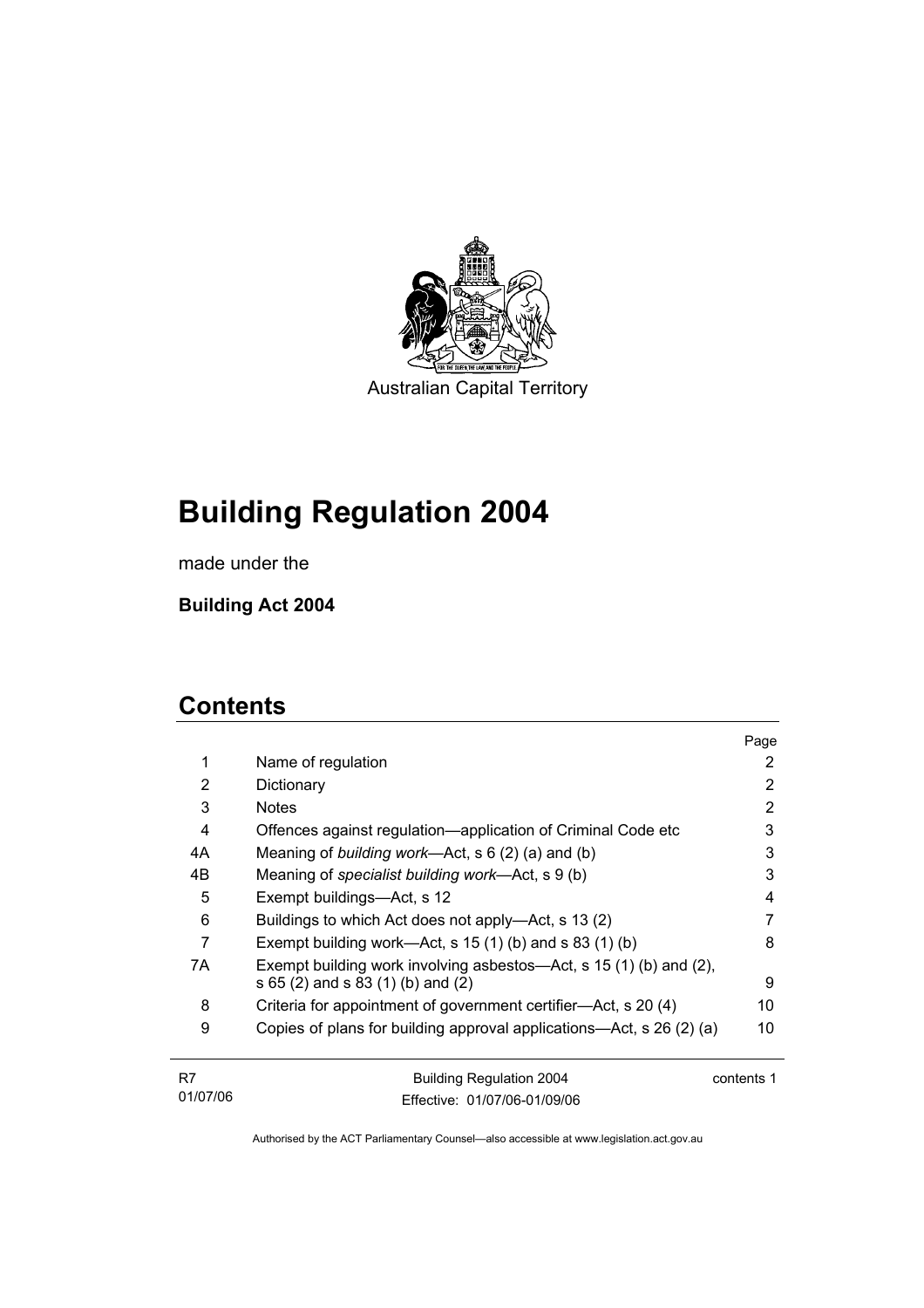| 10  | General requirements for building approval applications—Act, s 26 (3)                | Page<br>11 |
|-----|--------------------------------------------------------------------------------------|------------|
| 11  |                                                                                      | 11         |
|     | Building approval for building erection or alteration—Act, s 26 (3)                  |            |
| 12  | Building approval for removal or demolition of buildings—Act, s 26 (3)               | 13         |
| 12A | Building approval for asbestos removal—Act, s 26 (3)                                 | 13         |
| 13  | General requirements for plans—Act, s 27 (1) (a)                                     | 14         |
| 14  | Requirements for plans for alteration or erection of building—Act, s 27<br>$(1)$ (a) | 15         |
| 14A | Requirements for plans for asbestos removal—Act, s 27 (1) (a)                        | 17         |
| 15  | Consultation and consent-Act, s 27 (1) (b)                                           | 18         |
| 16  | Substantial alteration-Act, s 29 (2) (a)                                             | 20         |
| 16A | Unaltered parts that need not comply with building code—Act, s 29 (2)                | 22         |
| 17  | (b)                                                                                  |            |
| 18  | Significantly different from plan amendment—Act, s 32 (4)                            | 26<br>27   |
|     | Considerations about whether work done in proper way—Act, s 42 (2)                   |            |
| 19  | Considerations about whether work done in skilful way—Act, s 42 (2)                  | 29         |
| 20  | Stages of building work—Act, s 43 (1)                                                | 29         |
| 21  | Alternative to new survey plan—Act, s 43 (2) (a) (ii)                                | 30         |
| 22  | Consent or approval on completion of building work—Act, s 48 (2) (d)                 | 31         |
| 23  | Residential building work to which Act, pt 6 does not apply                          | 31         |
| 24  | End of statutory warranties-Act, s 88 (4)                                            | 31         |
| 25  | Residential building work minimum insurance—Act, s 90 (1) (b)                        | 32         |
| 26  | Residential building work period of insurance—Act, s 90 (1) (c) and (d)              | 32         |
| 27  | Residential building work period for claims—Act, s 90 (1) (i)                        | 32         |
| 28  | Amount insurer not liable for-Act, s 91 (1)                                          | 32         |
| 29  | If builder defaults and work less than deposit paid—Act, s 93 (3) (b)                | 32         |
| 29A | Building code application to bushfire-prone area-Act, s 136 (4)                      | 33         |
| 29B | Building code application to pre-1/5/06 development applications-Act,<br>s 136(4)    | 34         |
| 30  | Appealable decisions and relevant people—Act, s 146 (5)                              | 34         |
| 32  | Modifications of Act, pt 11-Act, s 179                                               | 36         |

## **Dictionary** 37

contents 2 Building Regulation 2004 Effective: 01/07/06-01/09/06

R7 01/07/06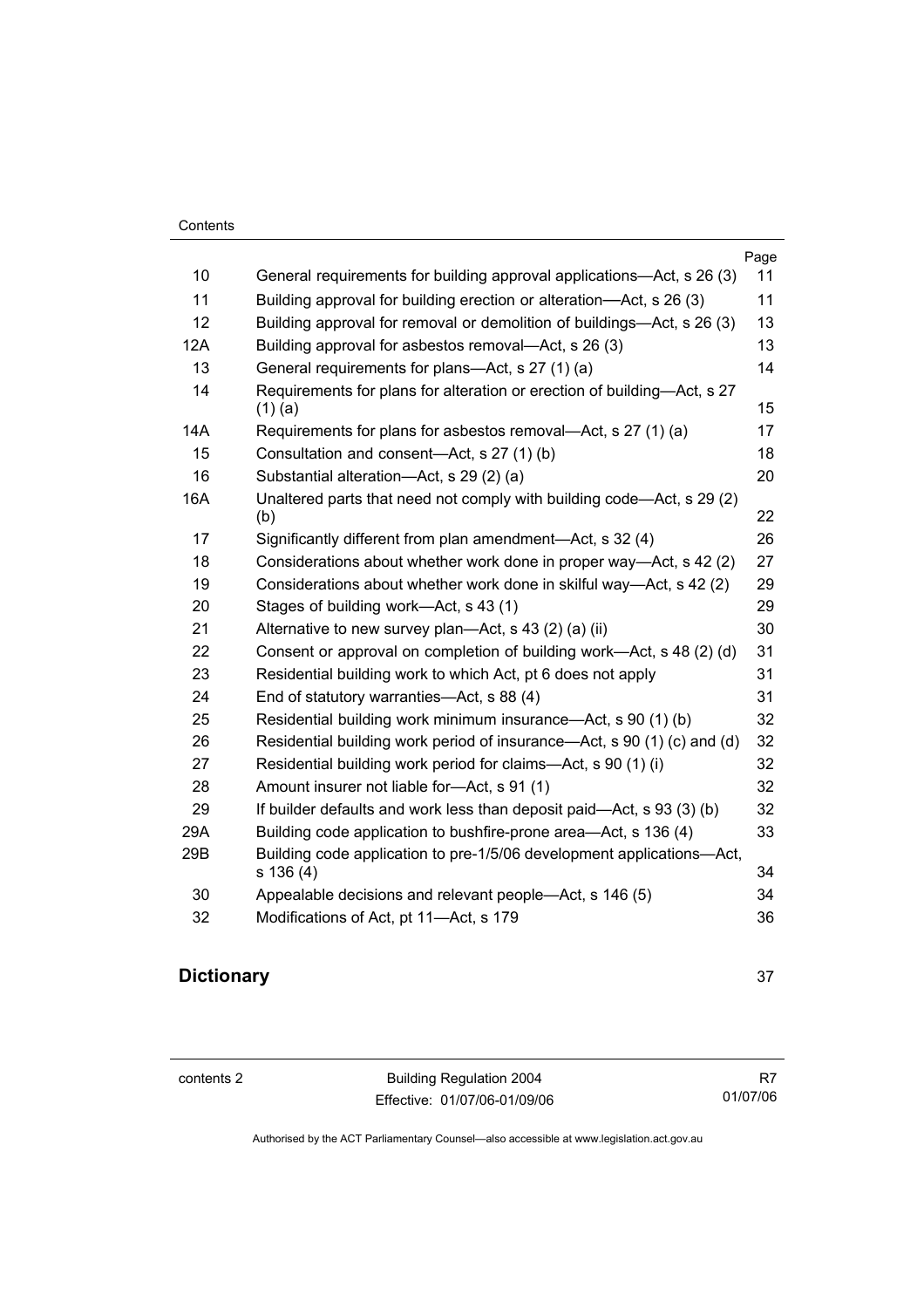|                 |                        | Contents |
|-----------------|------------------------|----------|
| <b>Endnotes</b> |                        | Page     |
| 1               | About the endnotes     | 38       |
| 2               | Abbreviation key       | 38       |
| 3               | Legislation history    | 39       |
| 4               | Amendment history      | 40       |
| 5               | Earlier republications | 42       |

Building Regulation 2004 Effective: 01/07/06-01/09/06 contents 3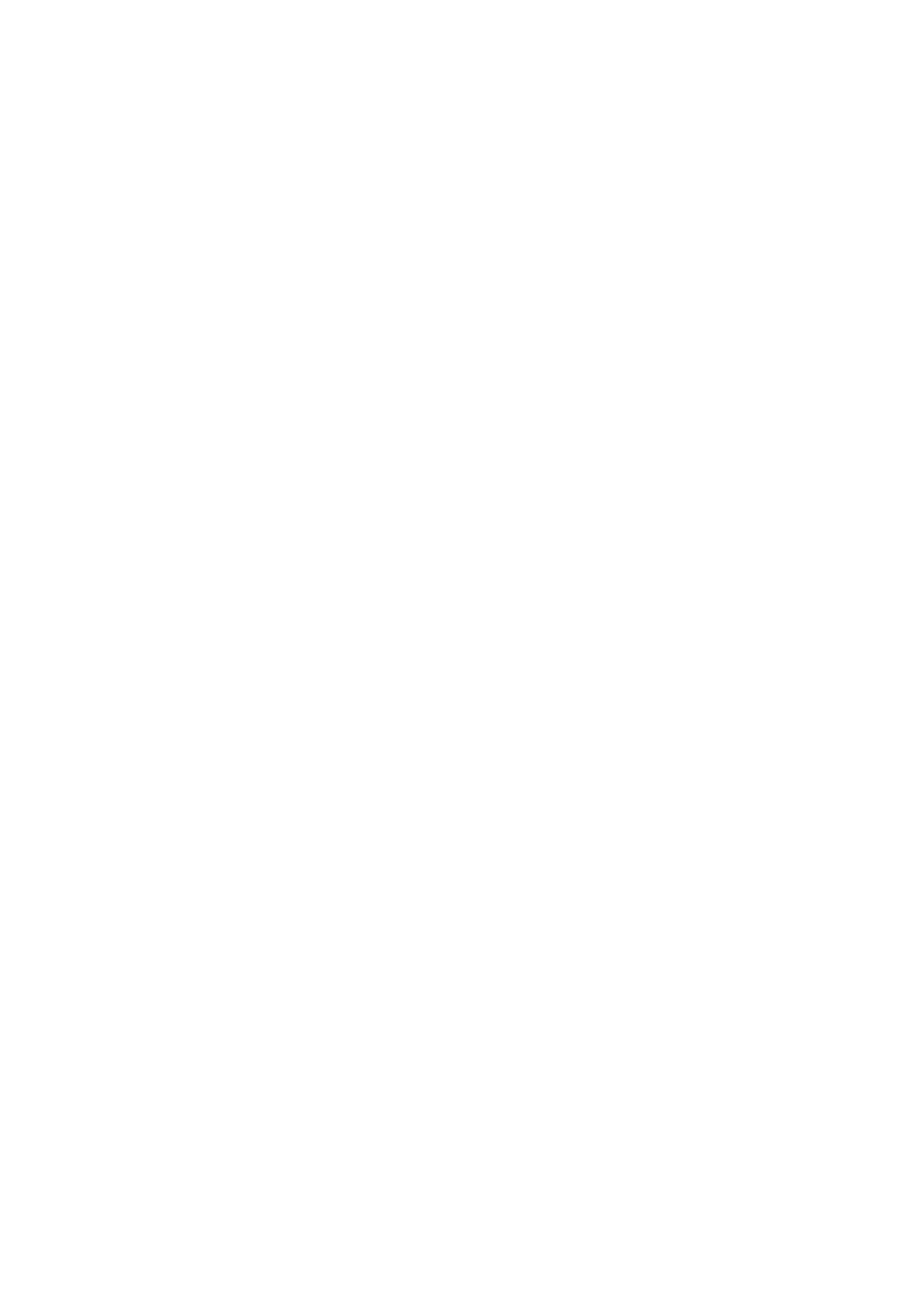

# **Building Regulation 2004**

made under the

I

**Building Act 2004** 

R7 01/07/06

Building Regulation 2004 Effective: 01/07/06-01/09/06 page 1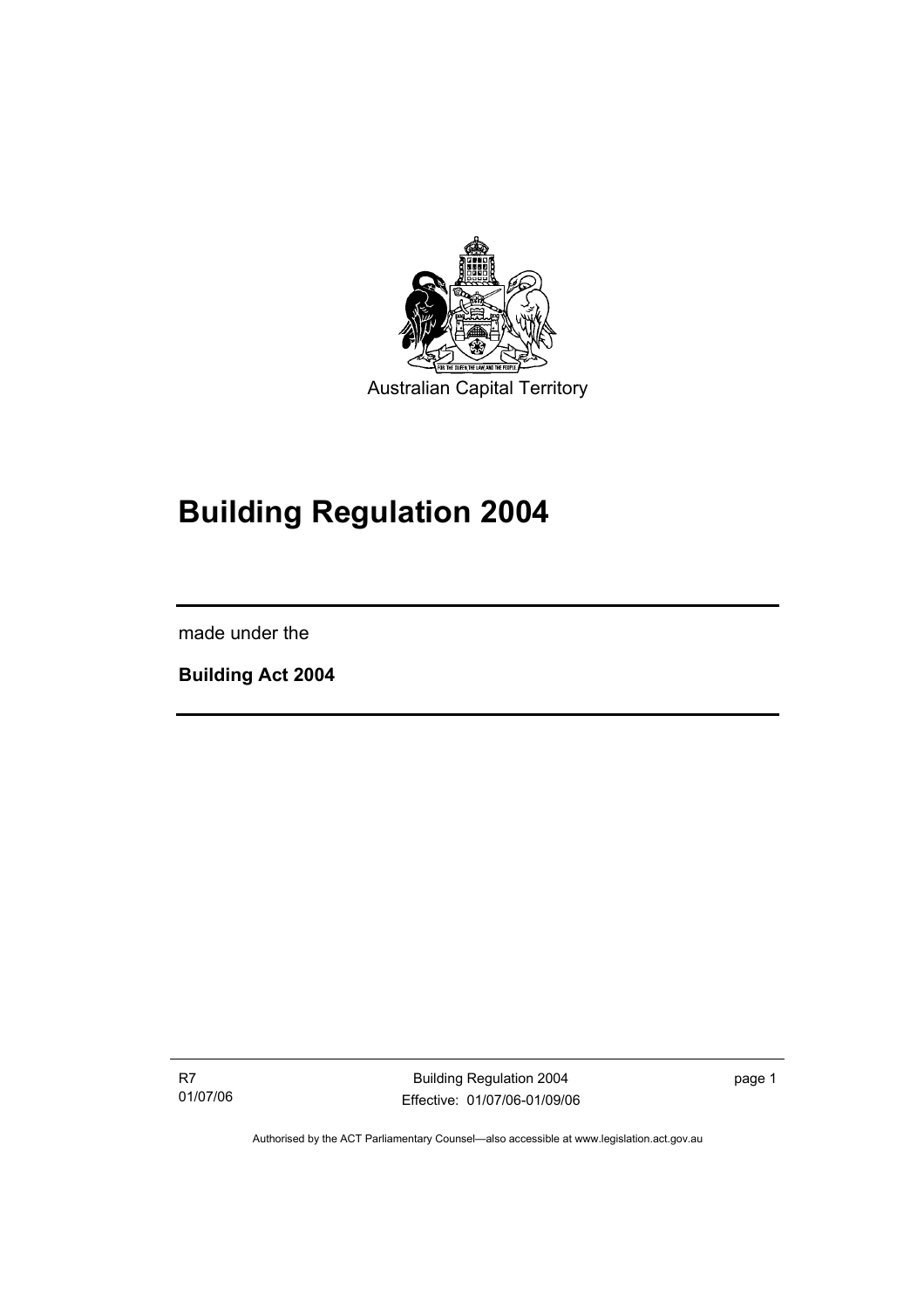## **1 Name of regulation**

This regulation is the *Building Regulation 2004*.

## **2 Dictionary**

The dictionary at the end of this regulation is part of this regulation.

*Note 1* The dictionary defines certain terms, and includes references (*signpost definitions*) to other terms defined elsewhere in this regulation or in other legislation.

> For example, the signpost definition '*asbestos*—see the *Dangerous Substances Act 2004*, section 47A.' means the term 'asbestos' is defined in that section and the definition applies to this regulation.

*Note 2* A definition in the dictionary (including a signpost definition) applies to the entire regulation unless the definition, or another provision of the regulation, provides otherwise or the contrary intention otherwise appears (see Legislation Act, s 155 and s 156 (1)).

## **3 Notes**

A note included in this regulation is explanatory and is not part of this regulation.

*Note* See the Legislation Act, s 127 (1), (4) and (5) for the legal status of notes.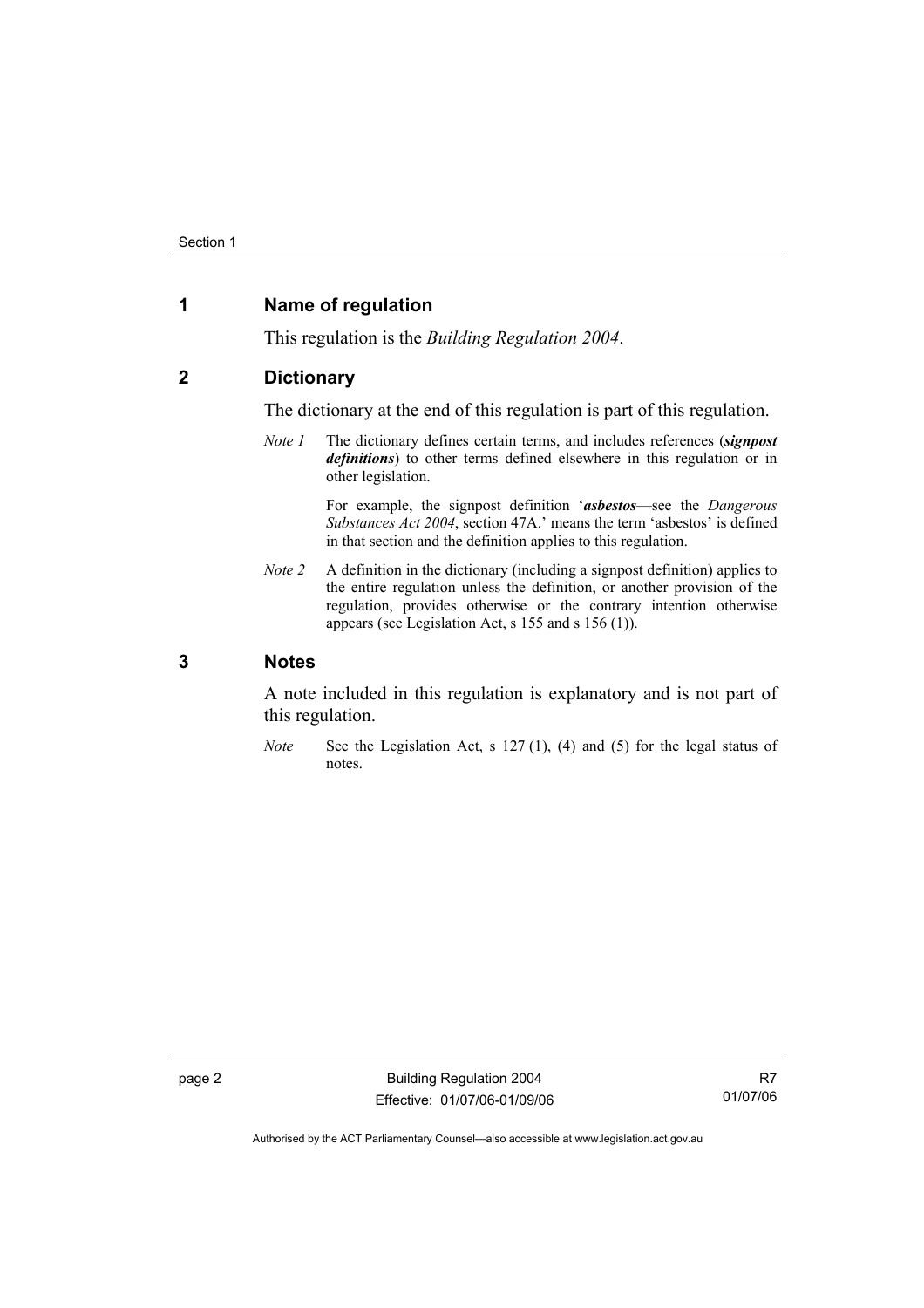## **4 Offences against regulation—application of Criminal Code etc**

Other legislation applies in relation to offences against this regulation.

*Note 1 Criminal Code*

The Criminal Code, ch 2 applies to all offences against this regulation (see Code, pt 2.1).

The chapter sets out the general principles of criminal responsibility (including burdens of proof and general defences), and defines terms used for offences to which the Code applies (eg *conduct*, *intention*, *recklessness* and *strict liability*).

*Note 2 Penalty units* 

The Legislation Act, s 133 deals with the meaning of offence penalties that are expressed in penalty units.

## **4A Meaning of** *building work***—Act, s 6 (2) (a) and (b)**

*Building work* includes building work that involves handling asbestos or disturbing friable asbestos.

### **Examples of handling asbestos or disturbing friable asbestos**

- 1 removal of asbestos
- 2 cutting a hole in a sheet of asbestos
- *Note* An example is part of the regulation, is not exhaustive and may extend, but does not limit, the meaning of the provision in which it appears (see Legislation Act, s 126 and s 132).

## **4B Meaning of** *specialist building work***—Act, s 9 (b)**

- (1) *Specialist building work* includes building work that involves handling asbestos or disturbing friable asbestos.
- (2) For subsection (1), *handling* asbestos does not include handling bonded asbestos that forms part of a residential building.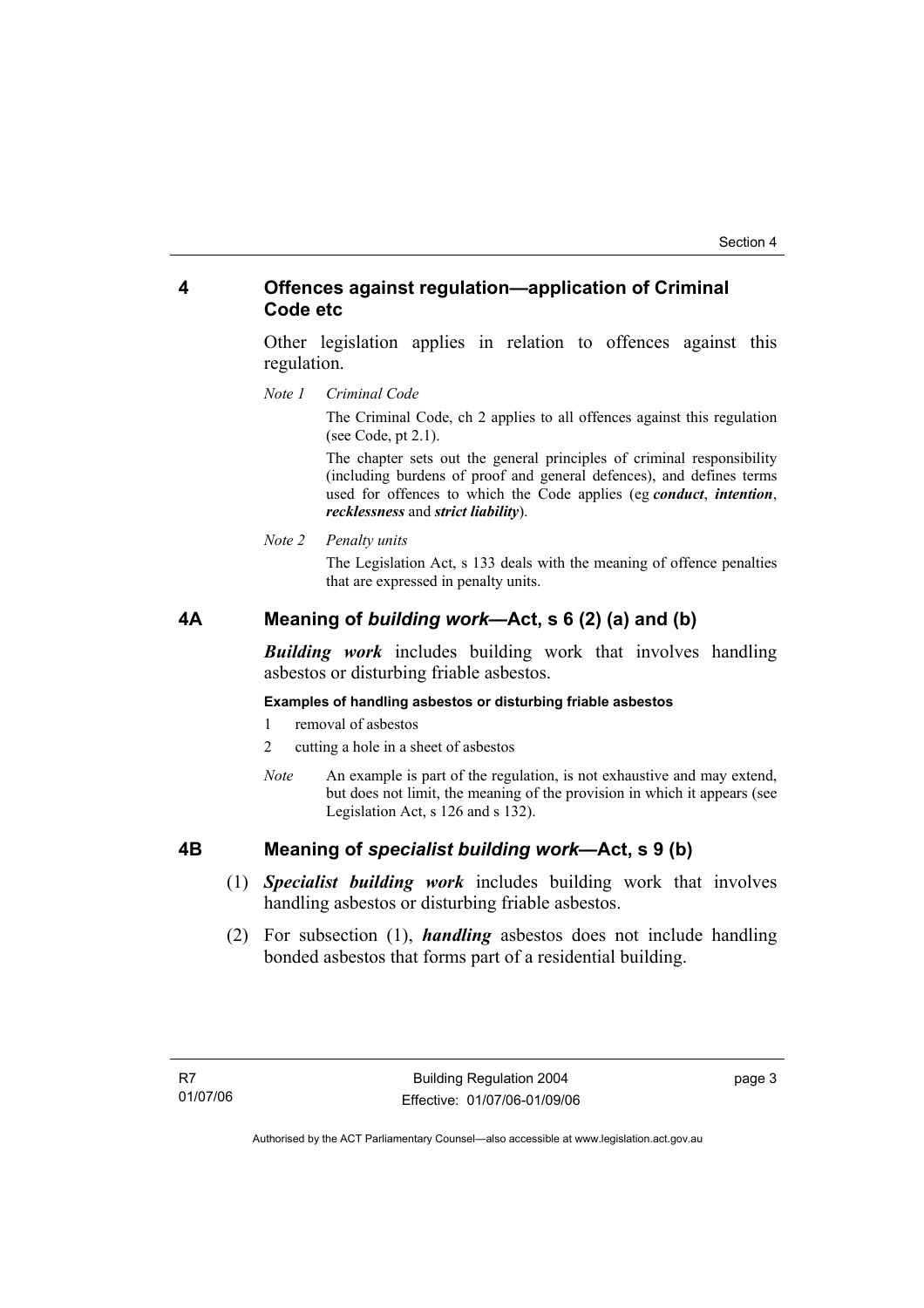## **5 Exempt buildings—Act, s 12**

- (1) Each of the following is an exempt building:
	- (a) a fence or wall if—
		- (i) the height measured from any point on the fence or wall to the ground is not more than 1.8m, excluding any part of the structure that is in the ground; and
		- (ii) it does not form an integral part of an enclosure for a swimming pool;
	- (b) a retaining wall if the height measured from any point at the top of the retaining wall to the lowest adjacent ground level is not more than 1.2m, excluding any part of the wall that is in the ground;
	- (c) an outdoor deck, carport, pergola, porch, veranda, shelter, gazebo, shade structure or hail protection structure if—
		- (i) it has no wall; and
		- (ii) if it has a covering (including a sail or sail-like element)—the total covering area is  $25m^2$  or less; and
		- (iii) the height measured from any point on the structure to the ground is not more than 3m, excluding any part of the structure that is in the ground; and
		- (iv) the height measured from any point on top of any flooring of the structure to the ground is not more than 1m, excluding any part of the structure that is in the ground; and
		- (v) its framing does not have an unsupported span, including any cantilever, longer than 4m; and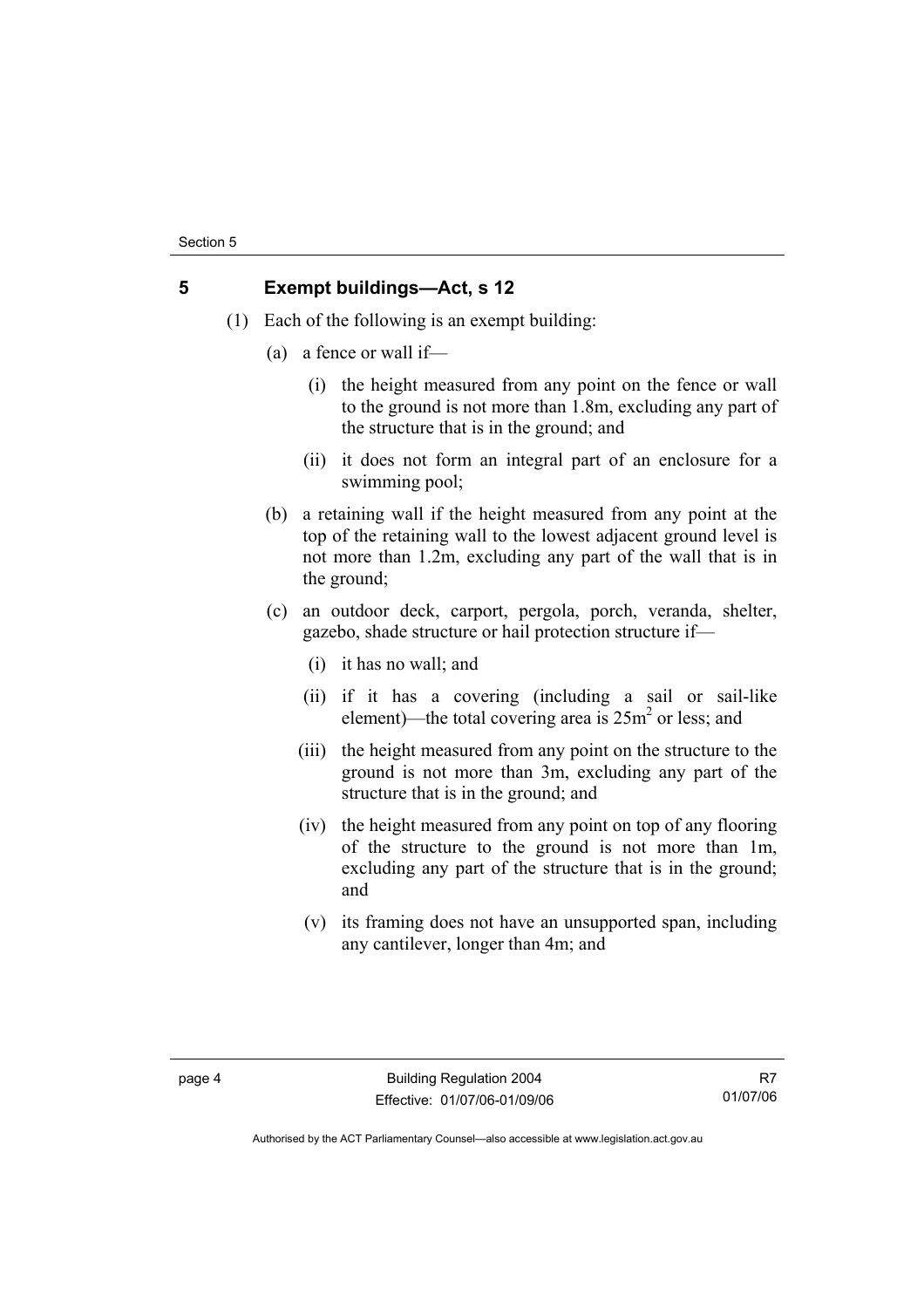(d) a shed, gazebo, greenhouse or similar structure the roof area of which does not exceed  $10m^2$ ;

#### **Examples of similar structure**

conservatory, cubbyhouse, store, workshop, studio, outbuilding or class 10a building

- *Note* An example is part of this regulation, is not exhaustive and may extend, but does not limit, the meaning of the provision in which it appears (see Legislation Act, s 126 and s 132).
- (e) an antenna or aerial assembly, if—
	- (i) the height measured from the highest part of the assembly to the lowest is 5m or less, excluding any part of the assembly that is in the ground or is part of the building the assembly is mounted on; and
	- (ii) the assembly is a class 10b building;
- (f) an artificial pool, other than a bathtub, used, or for use, mainly for swimming, wading or bathing, that cannot hold water to a depth of more than 300mm;
- (g) an internal alteration to a building for which a certificate under the Act, part 5 (Building occupancy) has been issued, if the alteration does not change the classification of the building;
- (h) an outdoor pond if—
	- (i) it is not used, or for use, mainly for swimming, wading or bathing; and
	- (ii) the height measured from any point on the wall of the pond to the lowest point on the base of the pond is not more than 1.2m, excluding any part of the wall that is in the ground;
- (i) a structure (for example, a barbeque or letterbox) if—
- (i) it has a plan area not exceeding  $2m^2$ ; and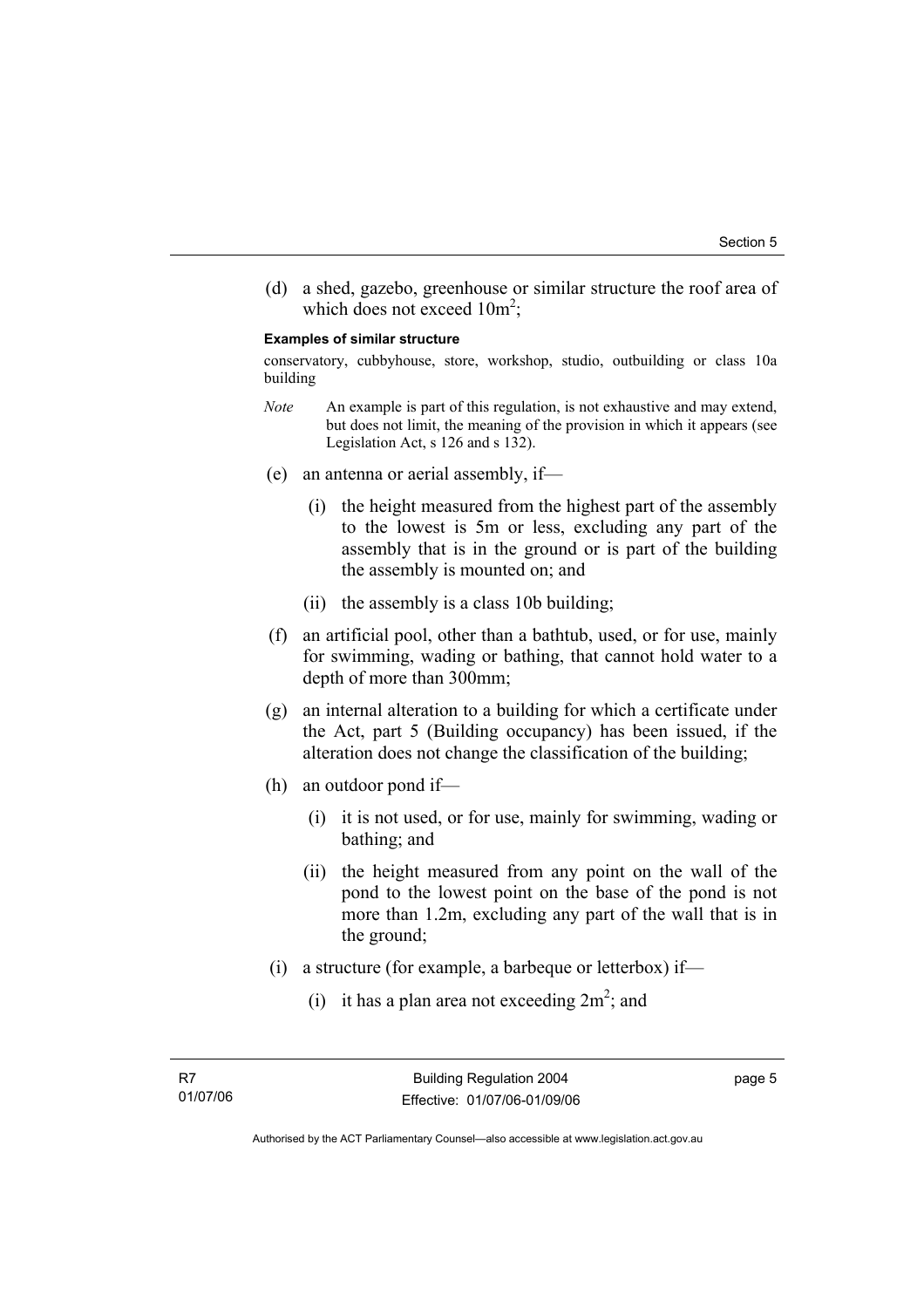- (ii) the height measured from any point on the structure to the ground is not more than 1.8m, excluding any part of it that is in the ground;
- (j) a water tank if—
	- (i) it has a capacity not exceeding 17kL; and
	- (ii) the height measured from any point on the tank to the ground is not more than 2.4m, excluding any part of the tank that is in the ground;
- (k) an amusement ride, device to which AS 3533 applies or a portable building or structure, including a tent, marquee, stall or booth, erected at a place if—
	- (i) the building or structure is erected and used only in accordance with any applicable provision of AS 3533; and
	- (ii) if the building code applies to the building—the building or structure is a class 6, class 7 or class 10a building; and
	- (iii) the building or structure is not intended to be, and has not been, at the place for longer than 2 months.
- (2) Subsection (1) does not apply if—
	- (a) the building work in relation to the exempt building affects—
		- (i) the structural sufficiency, soundness or stability of part of a building for which a certificate under the Act, part 5 (Building occupancy) has been issued; or
		- (ii) a fire-rated wall, ceiling or floor; or
		- (iii) a ventilation or air-handling system, fire protection system or other mechanical service; or
		- (iv) a fire-escape, emergency lift, stairway, exit or passageway to an exit; or

R7 01/07/06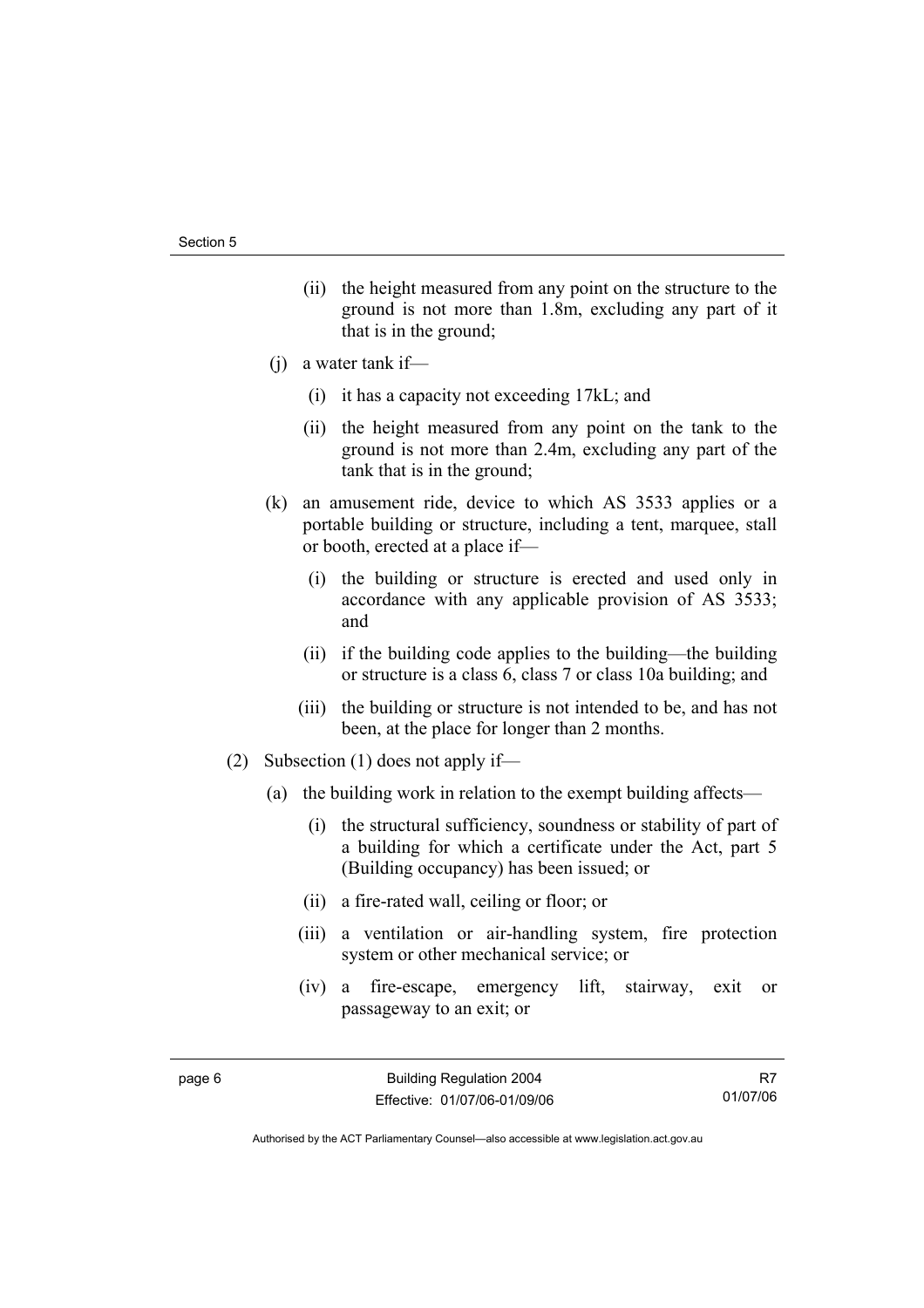- (b) the building proposed to be built adversely affects the provision of natural light or ventilation to a building for which a certificate under the Act, part 5 has been issued.
- (3) In this section:

*assembly*, in relation to an antenna or aerial, means the antenna or aerial and its mast, tower and footing.

## **6 Buildings to which Act does not apply—Act, s 13 (2)**

- (1) The Act does not apply to the following buildings:
	- (a) bridges;
	- (b) dams;
	- (c) retaining walls associated with bridges, dams or roads;
	- (d) stiles;
	- (e) mesh fences less than 3m high measured from the top of the fence to the ground, excluding any part of the fence that is in the ground;
	- (f) prefabricated bus shelters;
	- (g) prefabricated playground equipment;
	- (h) road signs;
	- (i) electricity network distribution equipment;
	- (j) reservoirs that are not part of an on-site stormwater detention system;
	- (k) aqueducts;
	- (l) water and sewage treatment works;
	- (m) stormwater outfalls.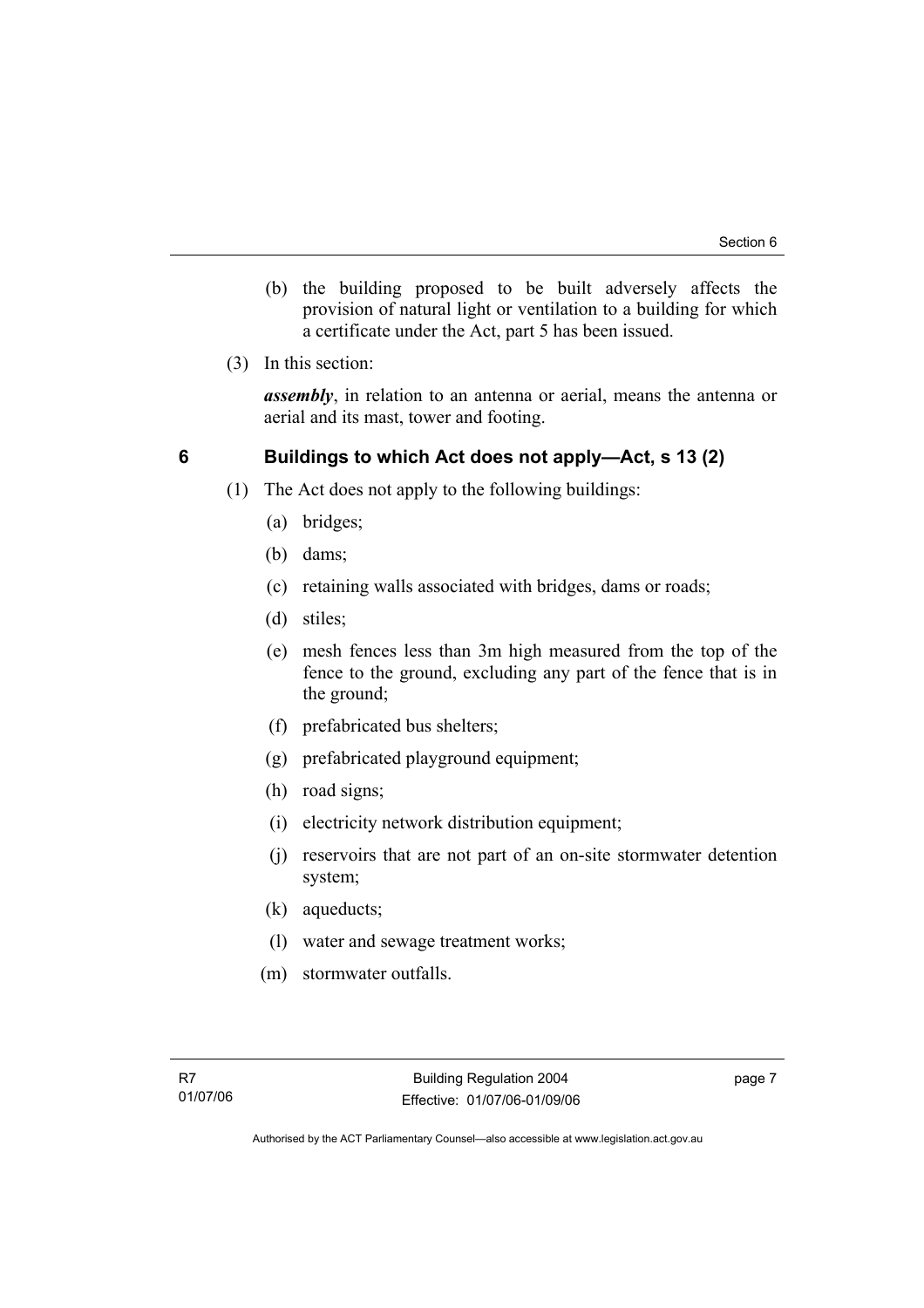- (2) The Act does not apply to poles and masts owned by—
	- (a) the Territory; or
	- (b) the Commonwealth; or
	- (c) a territory authority; or
	- (d) a body established under a Commonwealth law; or
	- (e) the provider of an electricity supply or telephone service.

**7 Exempt building work—Act, s 15 (1) (b) and s 83 (1) (b)** 

- (1) The installation, alteration or removal of the following is exempt building work for part 3 (Building work) and part 6 (Residential buildings—statutory warranties, insurance and fidelity certificates):
	- (a) an externally mounted photovoltaic panel or solar water heater for a class 1 or class 10a building, if the building work—
		- (i) does not involve any alteration that would affect the structural sufficiency or stability of the building; and
		- (ii) does not affect the building complying with the building code;
	- (b) an externally mounted airconditioning unit for a class 1 or class 10a building, if—
		- (i) the building work does not involve any alteration that would affect the structural sufficiency or stability of the building; and
		- (ii) the building work does not affect the building complying with the building code; and
		- (iii) the unit is not the main source of ventilation—
			- (A) if the unit is installed for a particular room—for the room; or

R7 01/07/06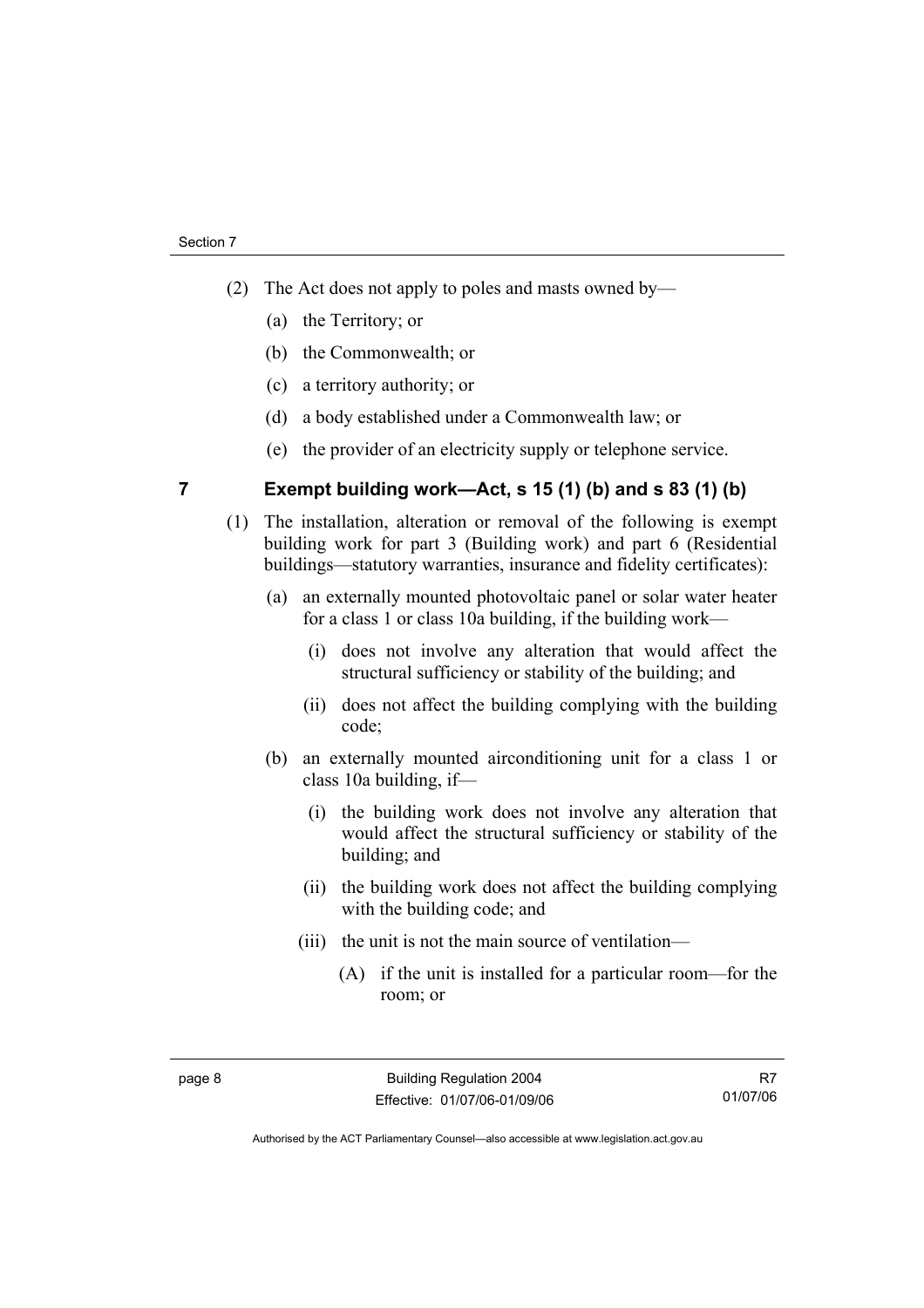- (B) if the unit is installed for a building—for that building.
- *Note* The building code includes standards for load bearing and waterproofing.
- (2) In this section:

*solar water heater*, for a building, means a solar water panel designed to be mounted externally, together with any hot-water tank that holds water heated by the panel.

## **7A Exempt building work involving asbestos—Act, s 15 (1) (b) and (2), s 65 (2) and s 83 (1) (b) and (2)**

- (1) Building work that involves handling asbestos is exempt building work if—
	- (a) the asbestos is bonded asbestos; and
- (b) not more than  $10m^2$  of asbestos is handled during the building work; and
	- (c) each person who handles the asbestos—
		- (i) works in a prescribed occupation; and
		- (ii) has a relevant asbestos qualification; and
	- (d) the asbestos is handled by each person who handles it in the course of the person's occupation.
	- (2) The construction occupations registrar may declare—
		- (a) an occupation to be a prescribed occupation; or
		- (b) a qualification to be a relevant asbestos qualification.
	- (3) A declaration is a notifiable instrument.
		- *Note* A notifiable instrument must be notified under the Legislation Act.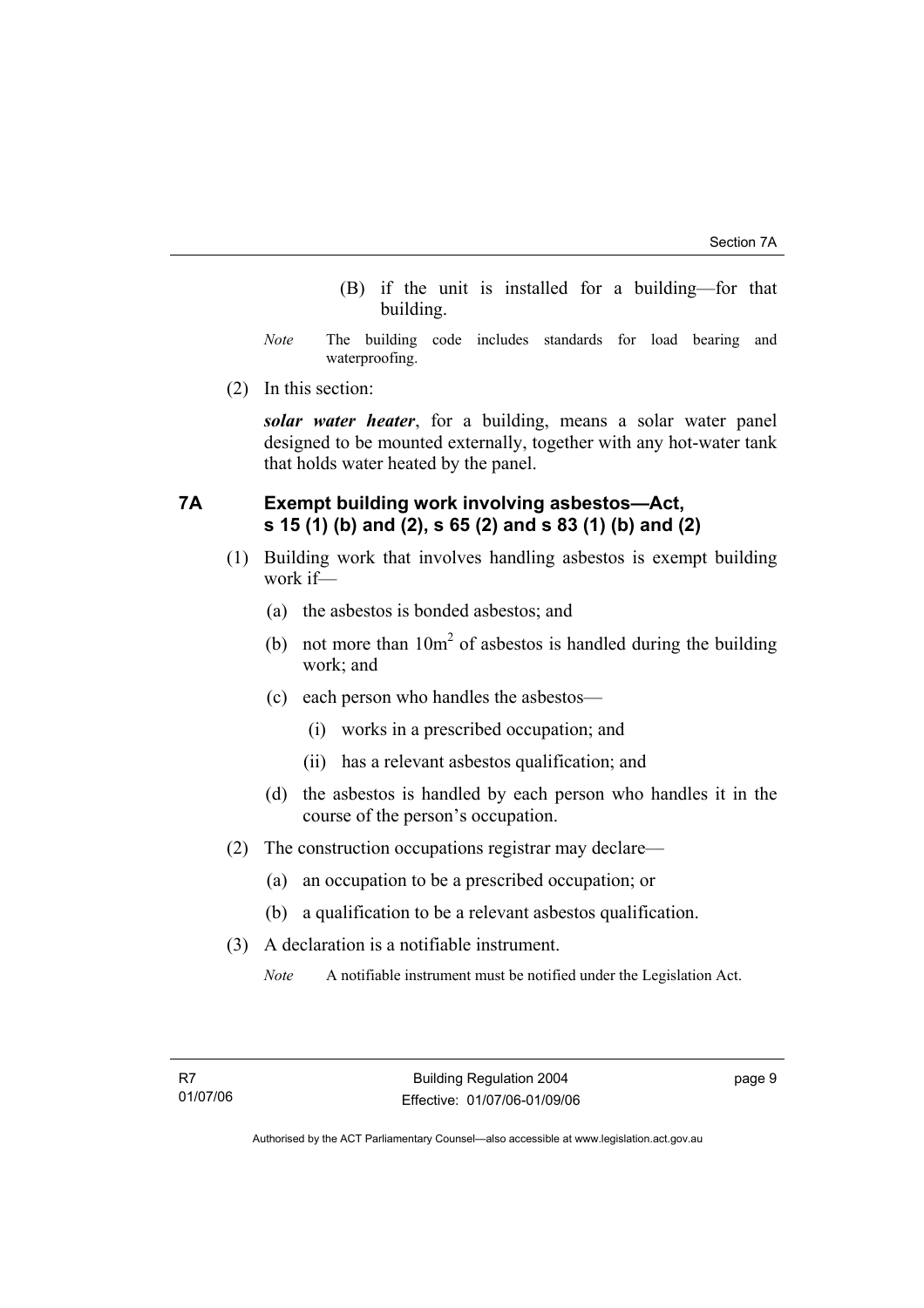(4) In this section:

*building surveyor*—see the *Construction Occupations (Licensing) Act 2004*, section 9.

*construction occupation*—see the *Construction Occupations (Licensing) Act 2004*, section 7.

*plumbing plan certifier*—see the *Construction Occupations (Licensing) Act 2004*, section 14.

*prescribed occupation* means—

- (a) a construction occupation, other than building surveyor or plumbing plan certifier; or
- (b) an occupation declared to be a prescribed occupation under subsection (2).

*relevant asbestos qualification* means a qualification declared to be a relevant asbestos qualification under subsection (2).

**8 Criteria for appointment of government certifier—Act, s 20 (4)** 

> The criteria for the appointment of a government certifier for building work are—

- (a) a building approval for the work is in force; and
- (b) a licensed builder has started the work; and
- (c) the owner of the land where the work is being carried out cannot, after making reasonable efforts, appoint a certifier for the work.

## **9 Copies of plans for building approval applications—Act, s 26 (2) (a)**

The prescribed number of copies is 3.

R7 01/07/06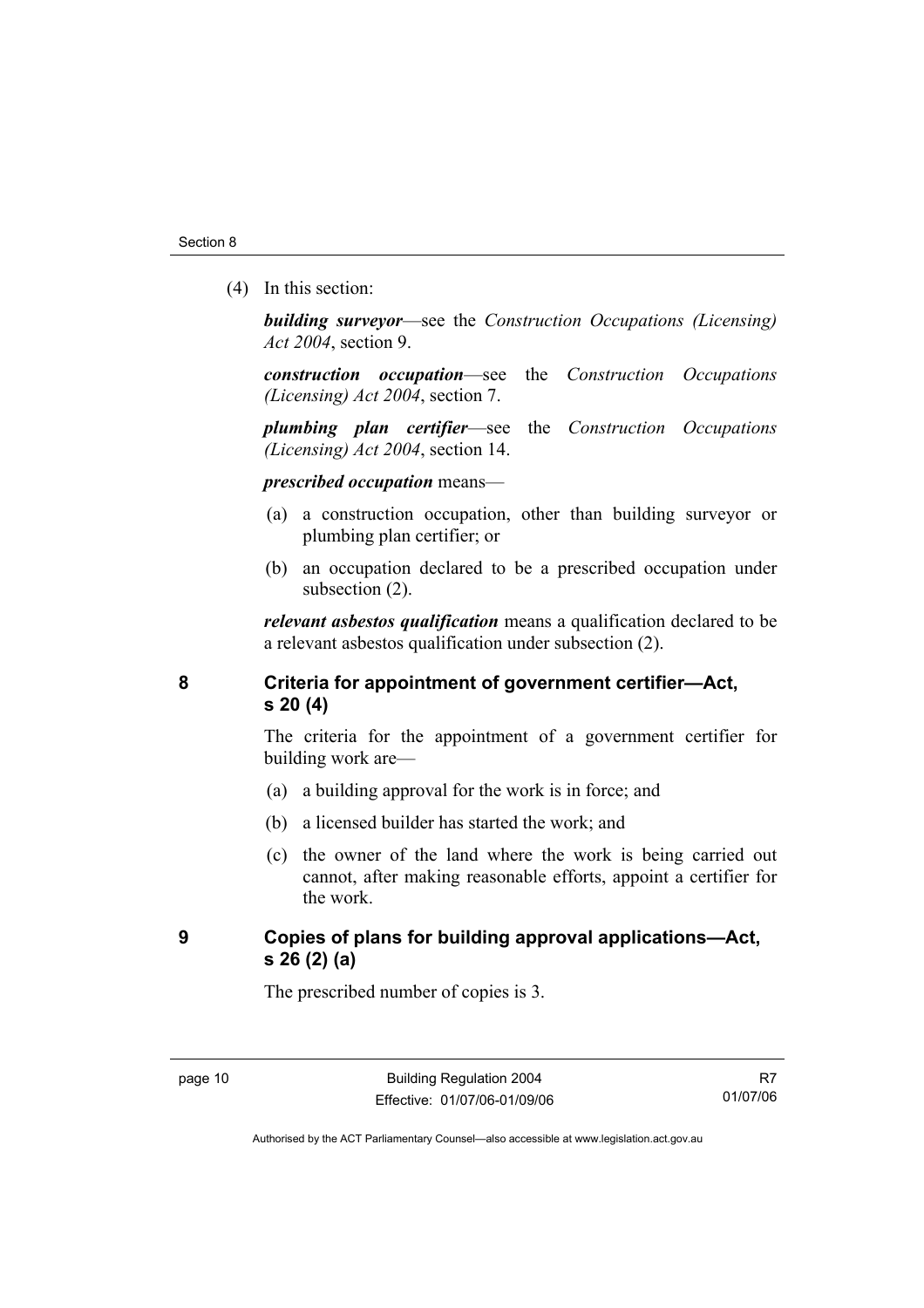## **10 General requirements for building approval applications—Act, s 26 (3)**

- (1) The following requirements are prescribed for an application:
	- (a) the application must contain an estimate of the cost of the building work calculated in accordance with a method determined in writing by the construction occupations registrar;
	- (b) if building work is proposed to be carried out at or near a street or place that is open to or used by the public—an application must contain details of the precautions proposed to be taken to protect the safety of people using the street or place when the building work is to be carried out;
	- (c) the application must state the area of the parcel of land.
- (2) A determination under subsection (1) (a) is a notifiable instrument.

*Note* A notifiable instrument must be notified under the Legislation Act.

## **11 Building approval for building erection or alteration—Act, s 26 (3)**

- (1) For an application in relation to building work that involves the erection or alteration of a building, the following information must be included in the application and plans accompanying the application:
	- (a) the class of the building according to the intended use of the building as proposed to be erected or altered;
	- (b) what fire-resisting construction type (under the building code) the building as proposed to be erected or altered will be, if applicable to the building;
	- *Note* Fire-resisting construction type may not be applicable if an alternative solution under the building code is used.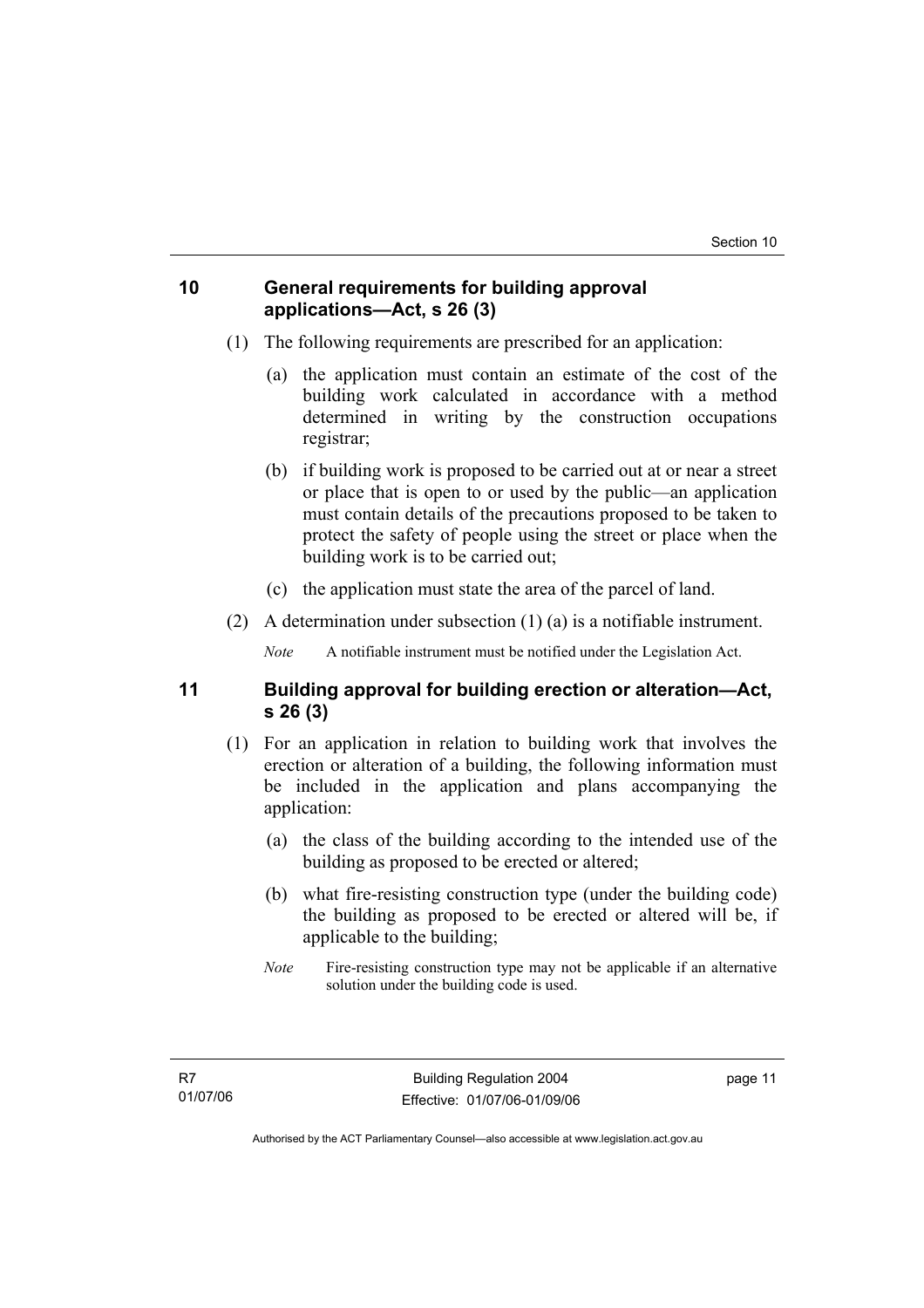- (c) for an application that relates to the erection or alteration of a class 1 or class 10a building—the site classification of the parcel of land in accordance with the classification provided by the building code;
- (d) for an application that relates to the alteration of a building—
	- (i) the class and type of fire-resisting construction of the existing building classified under the building code; and
	- (ii) the materials used in the existing building;
- (e) the number of storeys of the building as proposed to be erected or altered;
- (f) the number of new dwellings (if any) created by the building work;
- (g) the floor area of the proposed building or proposed new part of the building;
- (h) the materials to be used in the frame, floor, walls and roof of the proposed building or proposed new part of the building;
- (i) if a performance requirement of the building code is to be complied with by use of an alternative solution under the code—
	- (i) the performance requirement; and
	- (ii) the alternative solution; and
	- (iii) each assessment method used to show that the alternative solution complies with the performance requirement;
- (j) if the building code does not state a standard of work in relation to any part of the proposed building work and it is intended to carry out that part of the proposed building work in accordance with a standard of work stated in another document—
	- (i) the nature of the proposed building work; and

| יונו וגו<br>L |
|---------------|
|---------------|

R7 01/07/06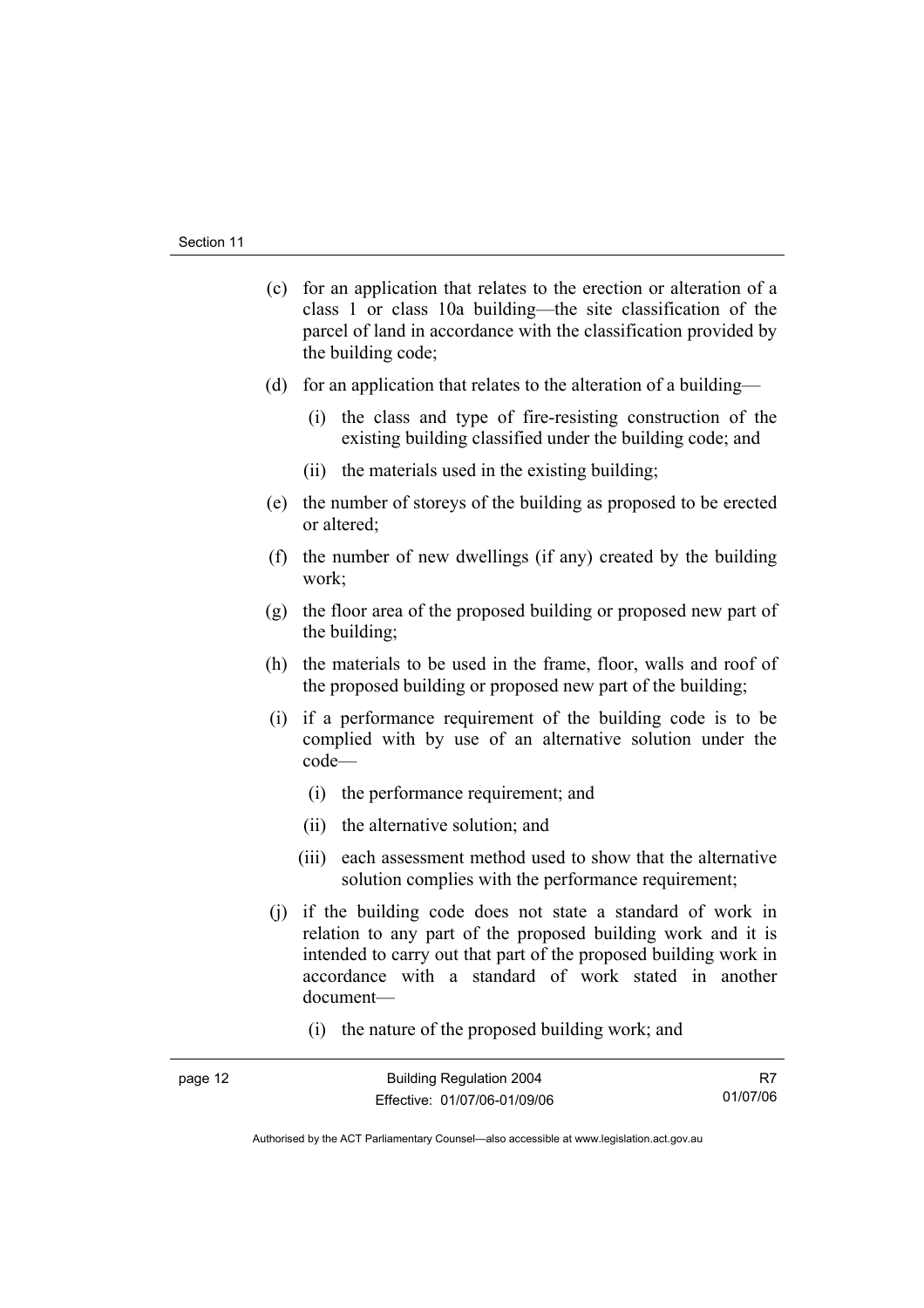- (ii) the title of the document; and
- (iii) each assessment method used to show that the proposed building work complies with the standard of work stated in the document.
- (2) In this section:

*assessment method*—see the building code.

*performance requirement*—see the building code.

## **12 Building approval for removal or demolition of buildings—Act, s 26 (3)**

For an application in relation to building work that involves the removal or demolition of a building, the following information must be included in the application and plan accompanying the application:

- (a) details of the methods to be used in the execution of the building work including a work plan stated or set out in AS 2601 as in force on the commencement of this section;
- (b) the number of dwellings demolished (if any).

## **12A Building approval for asbestos removal—Act, s 26 (3)**

- (1) For an application in relation to building work that involves the removal of bonded asbestos from a residential building, the application must describe the method proposed to be used to remove the sheeting from the building.
- (2) For an application in relation to building work that involves the removal of asbestos (other than bonded asbestos) from a residential building, the following information must be included:
	- (a) the method proposed to be used to remove the asbestos;
	- (b) the approximate quantity and kind of asbestos to be removed;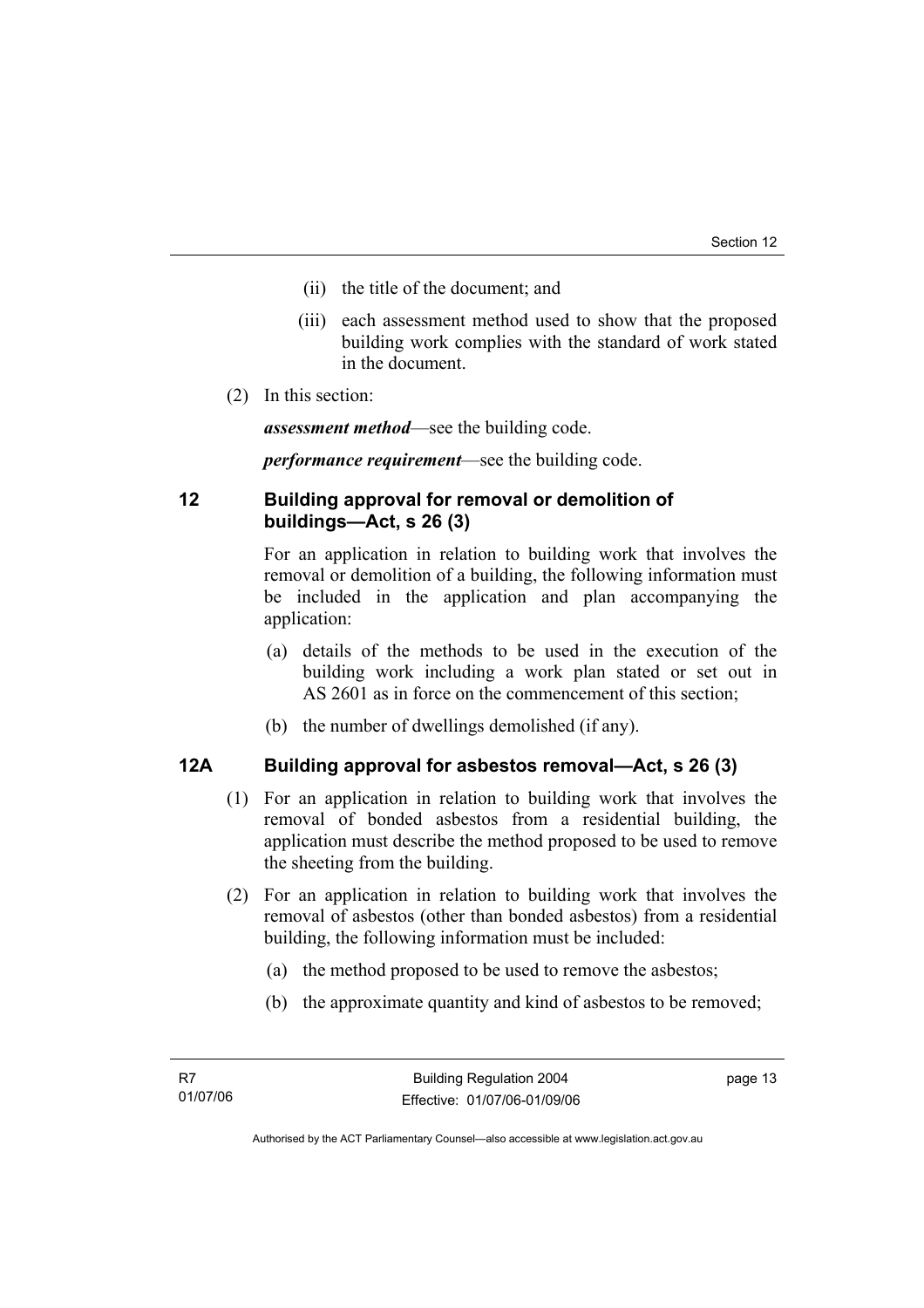- (c) the equipment proposed to be used to remove the asbestos, including any personal protective equipment;
- (d) details of a program (prepared in accordance with the building code) for monitoring airborne asbestos.

## **13 General requirements for plans—Act, s 27 (1) (a)**

- (1) The plans must—
	- (a) be drawn in accordance with AS 1100 as in force on the commencement of this section, unless—
		- (i) the plans were drawn before the commencement of the standard; or
		- (ii) the plans complied with the standard at the time they were drawn; and
	- (b) show any area marked on a certificate of title or deposited plan as an easement; and
	- (c) if the building work to which the plan relates will require the connection of a pipe to, or alteration of the connection of a pipe to the sewerage system—show any point of connection of a pipe on the parcel of land to the sewerage system; and
	- (d) if the building work to which the plan relates will require the connection of a pipe to, or alteration of the connection of a pipe to a water main—show any point of connection of a pipe on the parcel of land to the water main; and
	- (e) if the building work to which the plan relates will require the connection of a pipe to, or alteration of the connection of a pipe to a stormwater drain—show any point of connection of a pipe on the parcel of land to the stormwater system; and
	- (f) if the building work to which the plan relates will, when finished, alter the surface stormwater drainage on parcel of land where the work is to be done—show the proposed surface

R7 01/07/06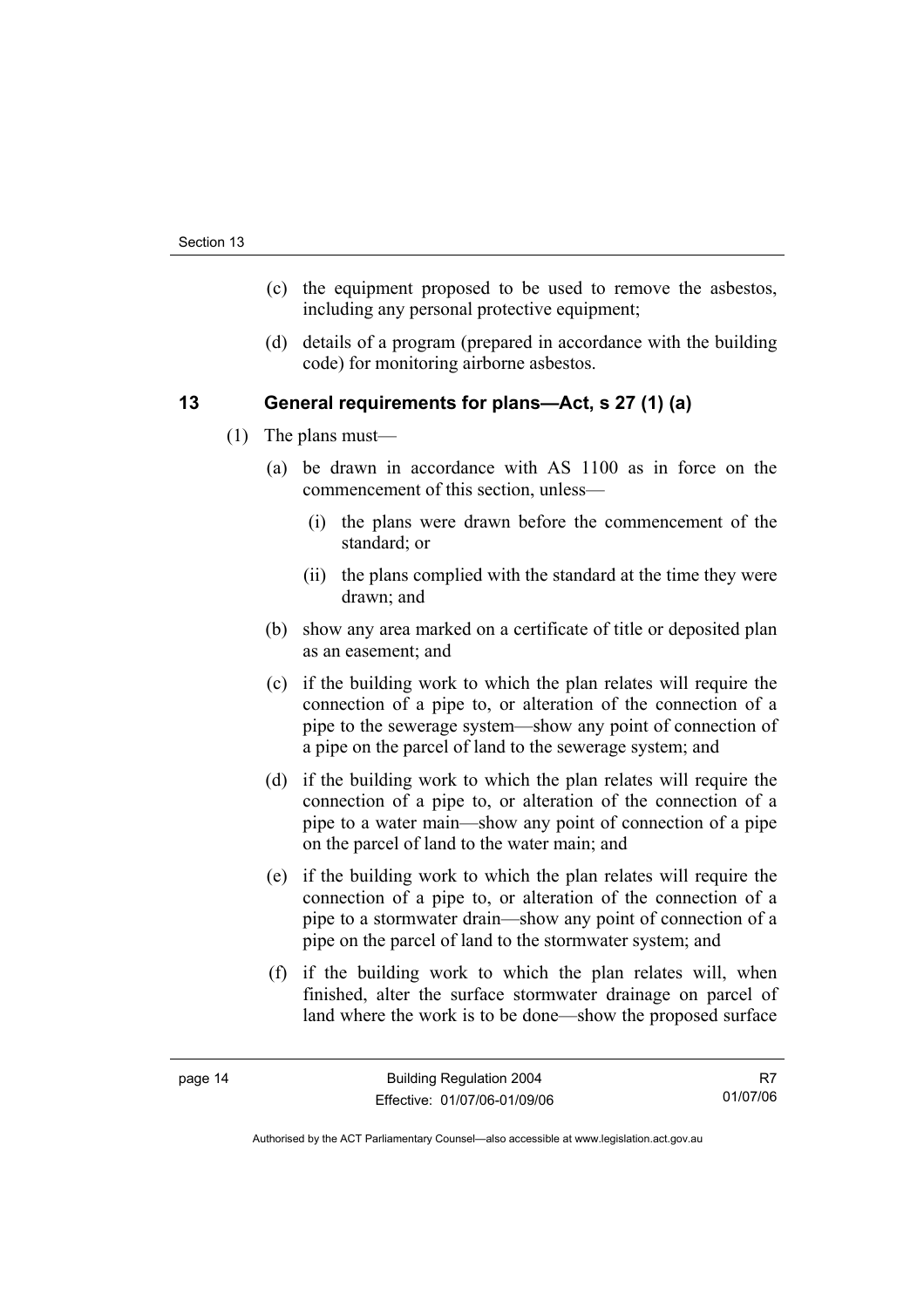stormwater drainage on the parcel at the completion of the work; and

- (g) include a site plan on a scale of not less than 1:200 showing the block, section, boundaries and dimensions of the parcel of land.
- (2) In this section:

*Australian Standard 1100* includes AS/NZS 1100.501:2002.

*easement*—see the Act, section 52.

*stormwater system* means a system of pipes, gutters, drains, floodways and channels that are designed to collect or carry stormwater in or through an urban area, other than for a single parcel of land.

*utility service*—see the *Utilities Act 2000*, dictionary.

*water main* means a conduit or pipeline—

- (a) owned, controlled or maintained by a utility service; and
- (b) designed to carry drinking water supplied by the service.

## **14 Requirements for plans for alteration or erection of building—Act, s 27 (1) (a)**

- (1) For plans that relate to the erection or alteration of a building, the plans must contain sufficient information about the proposed finished dimensions, arrangement, locations and inherent characteristic of materials making up every element of the proposed building work—
	- (a) to allow a certifier to work out if a building erected or altered in accordance with the plan would contravene the Act; and
	- (b) to allow a competent builder to carry out the building work in accordance with the plans and the Act; and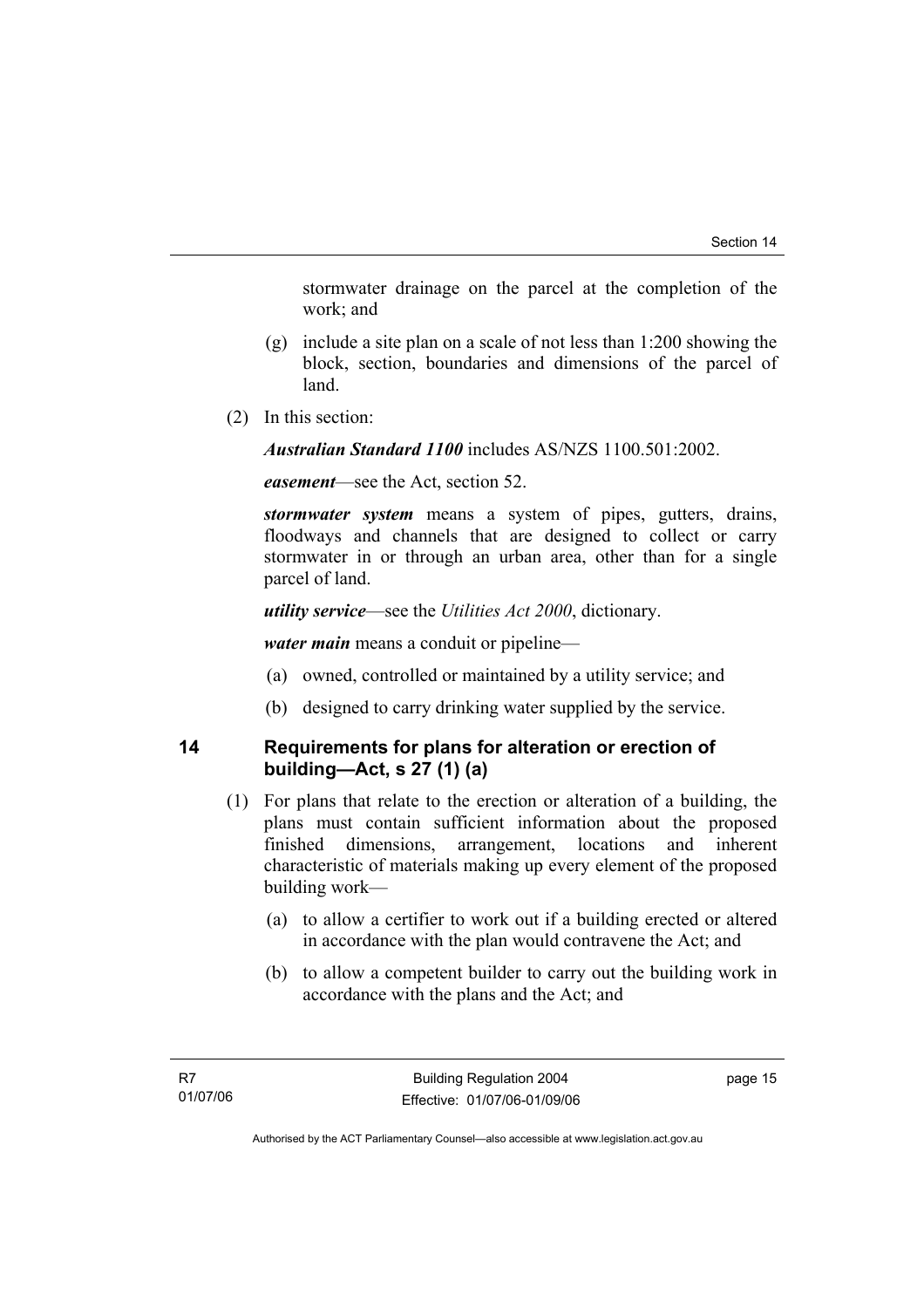- (c) to allow a certifier to work out if the building work, if carried out, complies with the plan and the Act.
- (2) The information included on the plans under subsection (1)—
	- (a) must be consistent with AS 1100 (which is about technical drawing); and
	- (b) must be apparent from reading the drawing, rather than having to take measurements from the drawing.
- (3) Plans are taken to satisfy subsection (1) to the extent that they contain the following information:
	- (a) the extent, overall dimensions and main construction material of a wall, partition, floor or roof if—
		- (i) AS 1684 or AS 3623 applies to the framing for the wall, partition, floor or roof; or
		- (ii) the framing is of the same scale and kind of arrangement as the framing to which those standards apply;
	- (b) the location, overall dimensions and description or name of the proprietary product that is sufficient to identify a truss product type for mass-produced proprietary trusses if—
		- (i) the manufacturer publishes a written span table that states the spanning capability of the truss; and
		- (ii) the table applies directly to a truss and its span stated in the plan;
	- (c) for masonry work to which AS 3700 applies—the overall extent and dimensions of the masonry work and structural details of reinforcement (if any);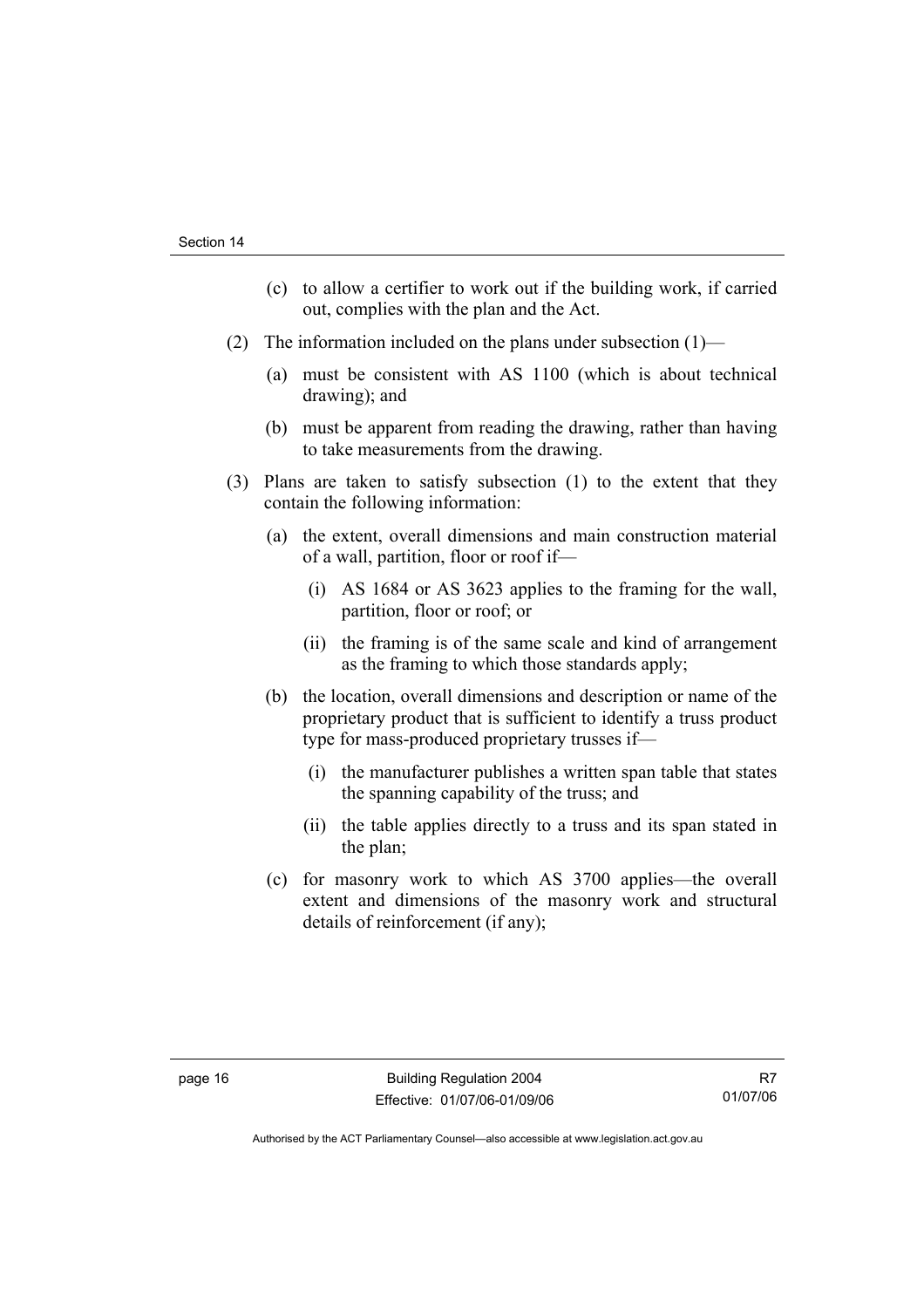(d) for concrete work to which AS 2870 (which is about slabs and footings) applies—the overall extent and dimensions of the concrete work and structural details of reinforcement (if any).

#### **Example of same scale and kind of arrangement for par (a) (ii)**

AS 1684 applies to houses only. However, under par (a) (ii), it can be used for a fit-out that has the same proportions as a house or for part of a building with the same loads and requirements as a house.

- *Note* An example is part of the regulation, is not exhaustive and may extend, but does not limit, the meaning of the provision in which it appears (see Legislation Act, s 126 and s 132).
- (4) The plans may contain other information.

## **14A Requirements for plans for asbestos removal—Act, s 27 (1) (a)**

- (1) Plans that accompany an application that relates to building work involving the removal of bonded asbestos must show the location of the sheeting.
- (2) Plans that accompany an application that relates to building work involving the removal of asbestos (other than bonded asbestos) from a residential building must include the following information:
	- (a) the location of the asbestos proposed to be removed;
	- (b) the boundary of the area where people removing the asbestos will be working;
	- (c) if asbestos removed from the building is to be stored on the parcel of land where the building is—where the asbestos is to be stored;
	- (d) if a decontamination facility, air filter or air supply equipment is proposed to be used during the building work on the parcel of land—where each is located.
- (3) In this section:

*air filter—*see the building code.

| R7       |  |
|----------|--|
| 01/07/06 |  |

page 17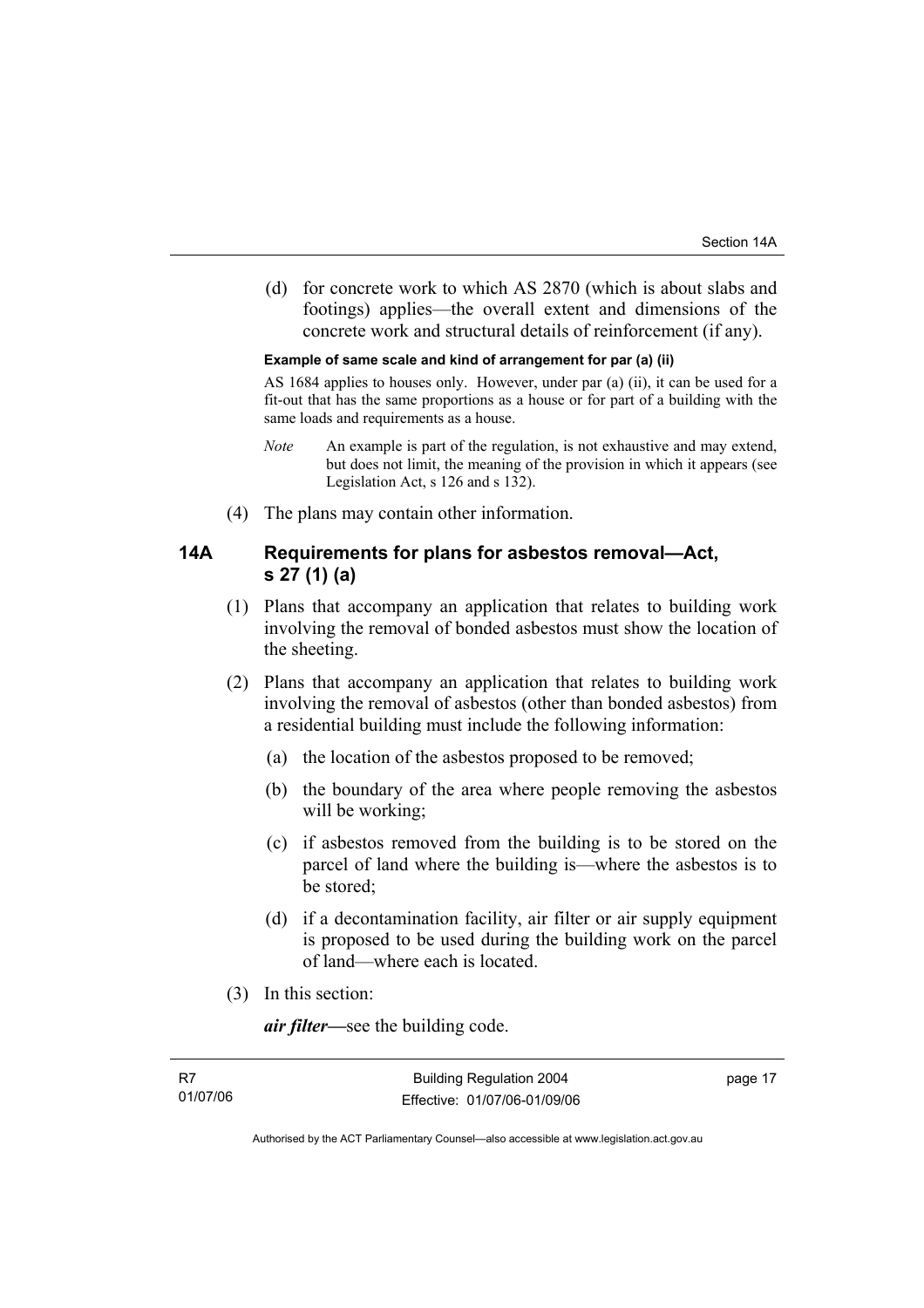*air supply equipment—*see the building code.

*decontamination facility—*see the building code.

## **15 Consultation and consent—Act, s 27 (1) (b)**

- (1) The following consultations must take place or consents or approvals be obtained in relation to proposed building work:
	- (a) any consent or approval required under a territory law in relation to the work;
	- (b) if the work is, or forms part of, a development requiring approval under the Land Act, part 6.2—approval of the development;
	- (c) if the approval mentioned in paragraph (b) contains conditions precedent to starting the building work—compliance with those conditions;
	- (d) if the parcel of land is in a designated area—approval under the *Australian Capital Territory (Planning and Land Management) Act 1988* (Cwlth), section 12;
	- (e) if the work involves the erection or alteration of a lift—a permit under the *Scaffolding and Lifts Regulation 1950*, section 17;
	- (f) consultation with ACTEW Corporation Limited in relation to—
		- (i) the demolition of any building to which electricity, water or sewerage services are supplied or to which an electricity or water meter is connected; and
		- (ii) any encroachment of the proposed building or proposed new part of the building onto an easement; and
		- (iii) the disposal of any non-domestic waste into the sewerage system;

R7 01/07/06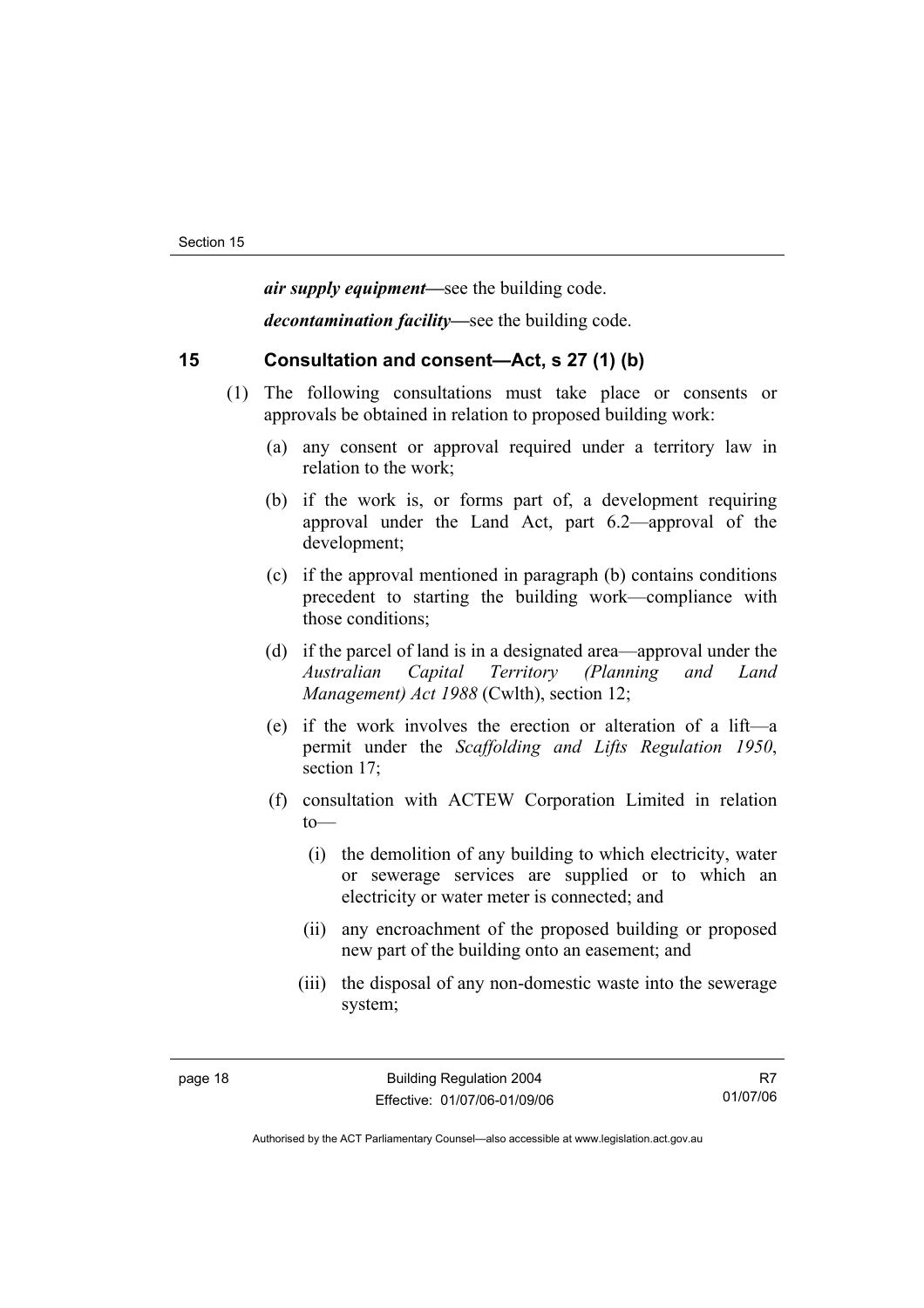- (g) consultation with the chief officer (fire brigade) or chief officer (rural fire service) in relation to—
	- (i) any use of an alternative solution in relation to a provision of the building code which deals with fire protection; and
	- (ii) any proposed building, or proposed new part of a building with a floor area exceeding  $500m^2$  that is not a class 1 or class 10 building;
- (h) consultation with the chief executive responsible for urban services in relation to—
	- (i) procedures to be used in the demolition of any building of class 2, class 3, class 4, class 5, class 6, class 7, class 8 or class 9; and
	- (ii) any waste management plan provided in the application; and
	- (iii) any asbestos removal control plan provided in the application;
- (i) if it is proposed that the new building or new part of the building is to be used for the sale or supply of liquor consultation with the registrar of liquor licences in relation to occupancy loading and kitchen, bar and toilet facilities;
- (j) consultation with the chief health officer in relation to the application of any health law to the proposed new building or new part of the building;
- (k) consultation with the environment protection authority if—
	- (i) it is proposed that the new building or new part of the building is to be used to conduct a class A or class B activity; or
	- (ii) an accredited code of practice applies to an activity intended to be carried out in the new building or new part of the building.

| R7       | <b>Building Regulation 2004</b> | page 19 |
|----------|---------------------------------|---------|
| 01/07/06 | Effective: 01/07/06-01/09/06    |         |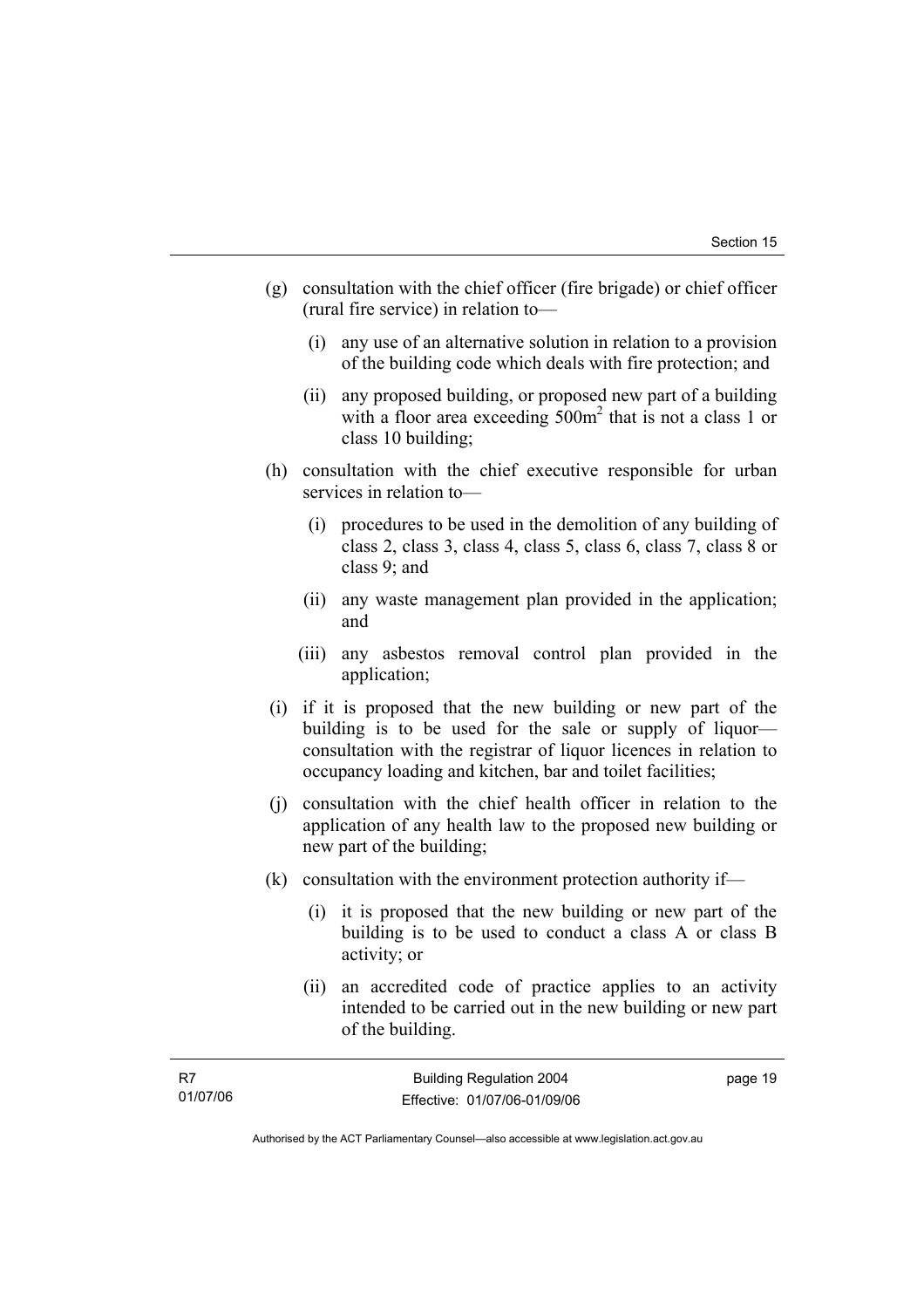- (2) It is sufficient compliance with the obligation to consult under subsection (1) (f), (g), (h), (i), (j) or (k) if—
	- (a) notification of the details of an application for a building approval is given to the person with whom consultation is to take place; and
	- (b) 10 working days have elapsed since it has been given.
- (3) In this section:

*accredited code of practice* means a code accredited under the *Environment Protection Act 1997*, section 31 (1).

*class A activity* means an activity listed in the *Environment Protection Act 1997*, schedule 1, section 2.

*class B activity* means an activity listed in the *Environment Protection Act 1997*, schedule 1, section 3.

*designated area*—see the *Australian Capital Territory (Planning and Land Management) Act 1988* (Cwlth).

*health law* means a territory law that has as 1 of its objects or purposes the protection of public health.

## **16 Substantial alteration—Act, s 29 (2) (a)**

An alteration of a building is a substantial alteration if—

- (a) the aggregate volume of the proposed alteration and any other alteration made to the building during the 3 years immediately before the day the application for building approval of the alteration is made is more than 50% of the volume of the original building; and
- (b) the volume of a building is measured by reference to roof and outer walls.

#### **Example of effect**

1 A house is extended by 51%. The whole house must comply with this Act and the building code, not just the extension (see par (a)), other than the parts

R7 01/07/06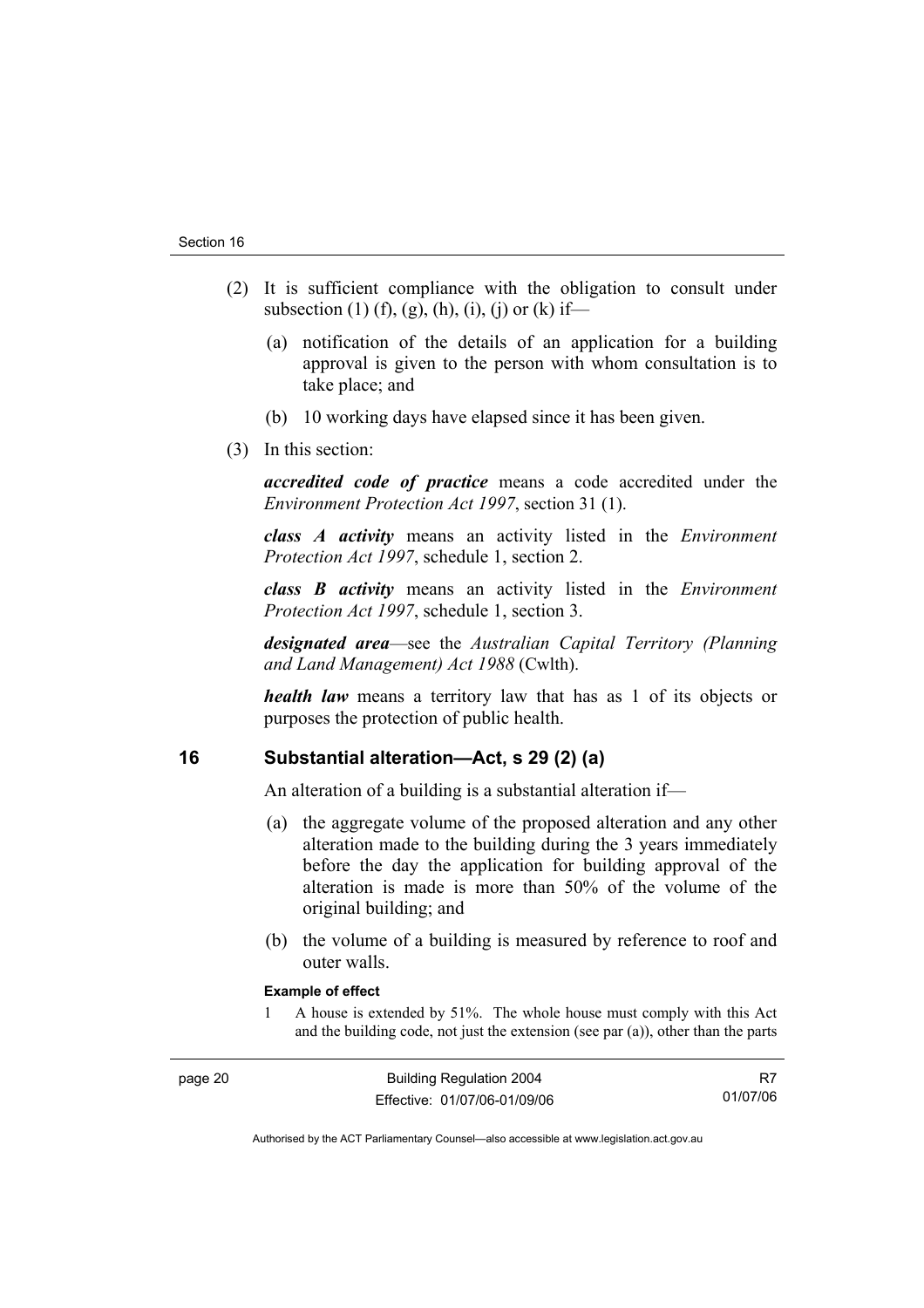of the building code that do not apply to the unaltered part of the house because of section 16A.

- 2 A sunroom is added to a building, adding only 10% to the building. The sunroom must comply with this Act and the building code, but the rest of the building need not comply (see par (b)).
- 3 Two shops in a mall are to be combined to form a café. The building work involves replacing all the shops' fitout, including all fixtures, the glazed shopfront walling and ceiling, and removal of the common wall. In the 3 years immediately before the application for building approval is made, other shops in the mall have been altered similarly. The total volume of the refitted shops, with the volume of the café, is more than 50% of the volume of the mall. The whole mall must comply with this Act and the building code, not just the café.
- 4 A photocopier room is to be added to an office building. In the 3 years immediately before the application for building approval is made the building has often had parts of its fitout altered. Open plan cubical work stations were moved, enclosed meeting rooms were converted to open plan cubical workstations, 3 walls of another enclosed office were moved to make a hallway and new enclosed offices were created where open plan cubical workstations originally were.
	- the 1st alterations to the cubical workstations did not involve altering or erecting fixtures, so the alterations do not need to be included when working out the total volume of alterations to the building
	- the cubicle work stations erected in place of the enclosed meeting rooms were fixtures that are not exempted from the Act, so the volume of each workstation, worked out by multiplying its usable floor area by the height of the floor or roof above, must be included in working out to the total volume of alterations to the building
	- the removal of the 3 walls of the enclosed office to make a hallway prevent the room functioning as a room, so the volume of the room must be included in working out the total volume of the alterations to the building
	- the walls erected to form a room or substantially enclosed space must be included to work out the total volume of the alterations to the building

However, the total of the volumes of the alterations made to the building, when added to the volume of the proposed photocopier room, amount to 45% of the building, so only the proposed room has to comply with this Act and the building code, not the whole building.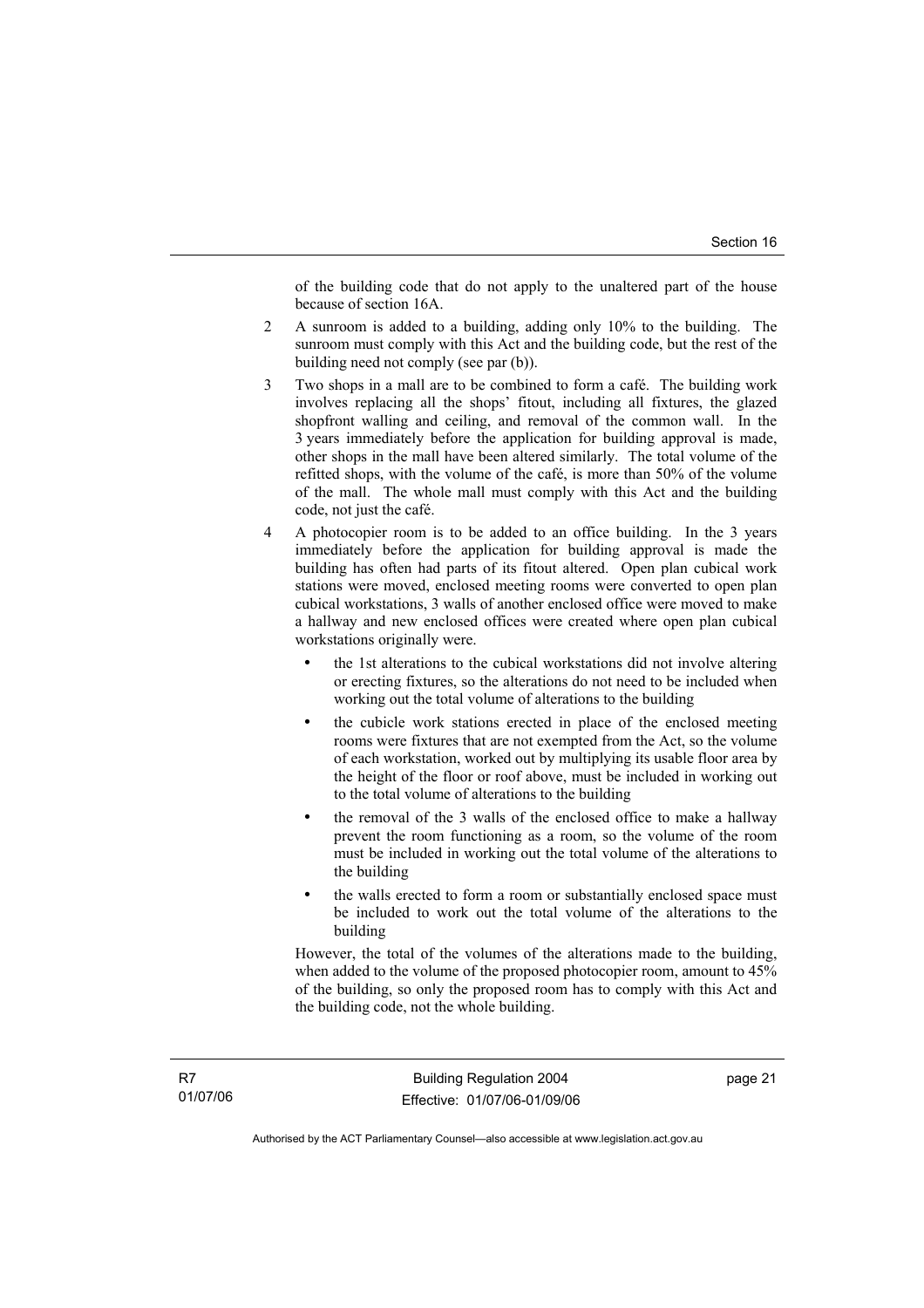- 5 A building contains a nightclub where a fire sprinkler system was installed 1 year ago. Plans now propose to upgrade the airconditioning system throughout the building. The volume of the sprinkler pipework and proposed airconditioning ducts are included in working out the total volume of alterations to the building, but the volume of the spaces they can sprinkle or ventilate is not included.
- *Note* An example is part of the regulation, is not exhaustive and may extend, but does not limit, the meaning of the provision in which it appears (see Legislation Act, s 126 and s 132).

## **16A Unaltered parts that need not comply with building code—Act, s 29 (2) (b)**

- (1) The unaltered part of a substantially altered building that is a class 1 or class 10 building need not comply with the building code as a whole if the unaltered part complies with each of the following:
	- (a) either—
		- (i) the building code, volume 2, part 3.6.4 (which is about the use of glazing where there are human impact safety requirements); or
		- (ii) the alternative glazing requirements;

*Note* For the alternative glazing requirements, see s (2).

- (b) the building code, volume 2, part 3.7.2 (which is about the installation of smoke alarms);
- (c) the building code, volume 2, part 3.7.4 (which is about the requirements for building in bush fire areas);
- (d) either—
	- (i) the building code, volume 2, part 3.9.1 (which is about stair construction); or
	- (ii) the alternative stair requirements;

*Note* For the alternative stair requirements, see s (3).

R7 01/07/06

Authorised by the ACT Parliamentary Counsel—also accessible at www.legislation.act.gov.au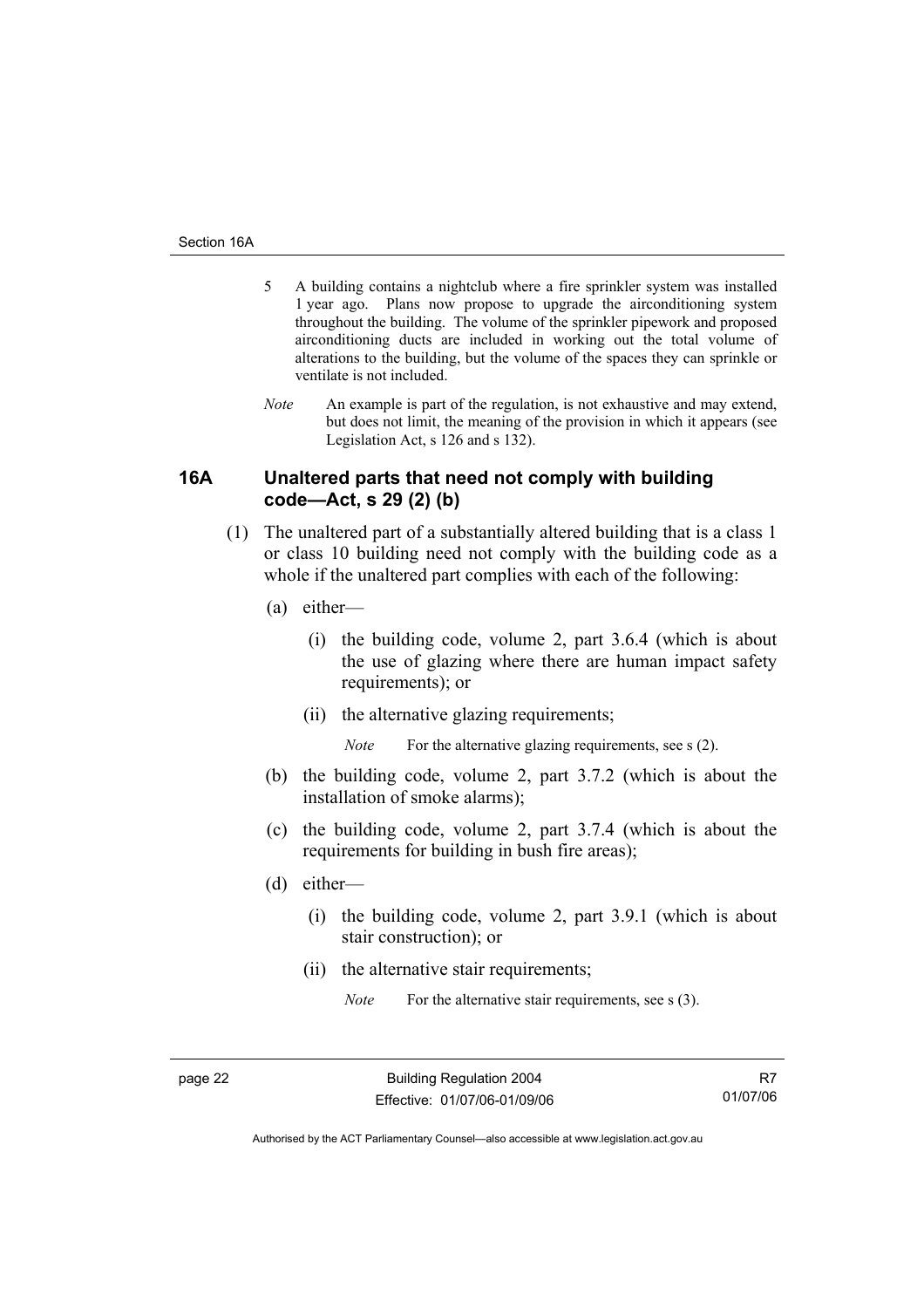(e) if a balustrade compliance requirement applies to the unaltered part of the building—the building code, volume 2, part 3.9.2 (which is about the construction of balustrades);

*Note* For the balustrade compliance requirements, see s (4).

- (f) the building code, volume 2, part 3.9.3 (which is about swimming pool access);
- (g) in relation to walls, unless compliance is unreasonable—
	- (i) the building code, volume 2, part 3.12 (which is about energy efficiency); or
	- (ii) the alternative energy efficiency requirements;
		- *Note 1* For when compliance is unreasonable, see s (5).
		- *Note 2* For the alternative energy efficiency requirements, see s (6).
- (h) in relation to the roof, unless compliance is unreasonable—
	- (i) the building code, volume 2, part 3.12 (which is about energy efficiency); or
	- (ii) the alternative energy efficiency requirements.
- (2) The unaltered part of a substantially altered building complies with the alternative glazing requirements if any glazing that would be required to be replaced for the part to comply with the building code, volume 2, part 3.6.4 is coated and permanently bonded on at least one side with a continuous polymeric coating, sheet or film.
- (3) The unaltered part of a substantially altered building complies with the alternative stair requirements if it complies with each of the following:
	- (a) the dimensions of goings and risers (other than winders and tapered treads in a spiral stair) are constant throughout each stair flight;
	- (b) winder dimensions are constant throughout the flight;

| - R7     | <b>Building Regulation 2004</b> | page 23 |
|----------|---------------------------------|---------|
| 01/07/06 | Effective: 01/07/06-01/09/06    |         |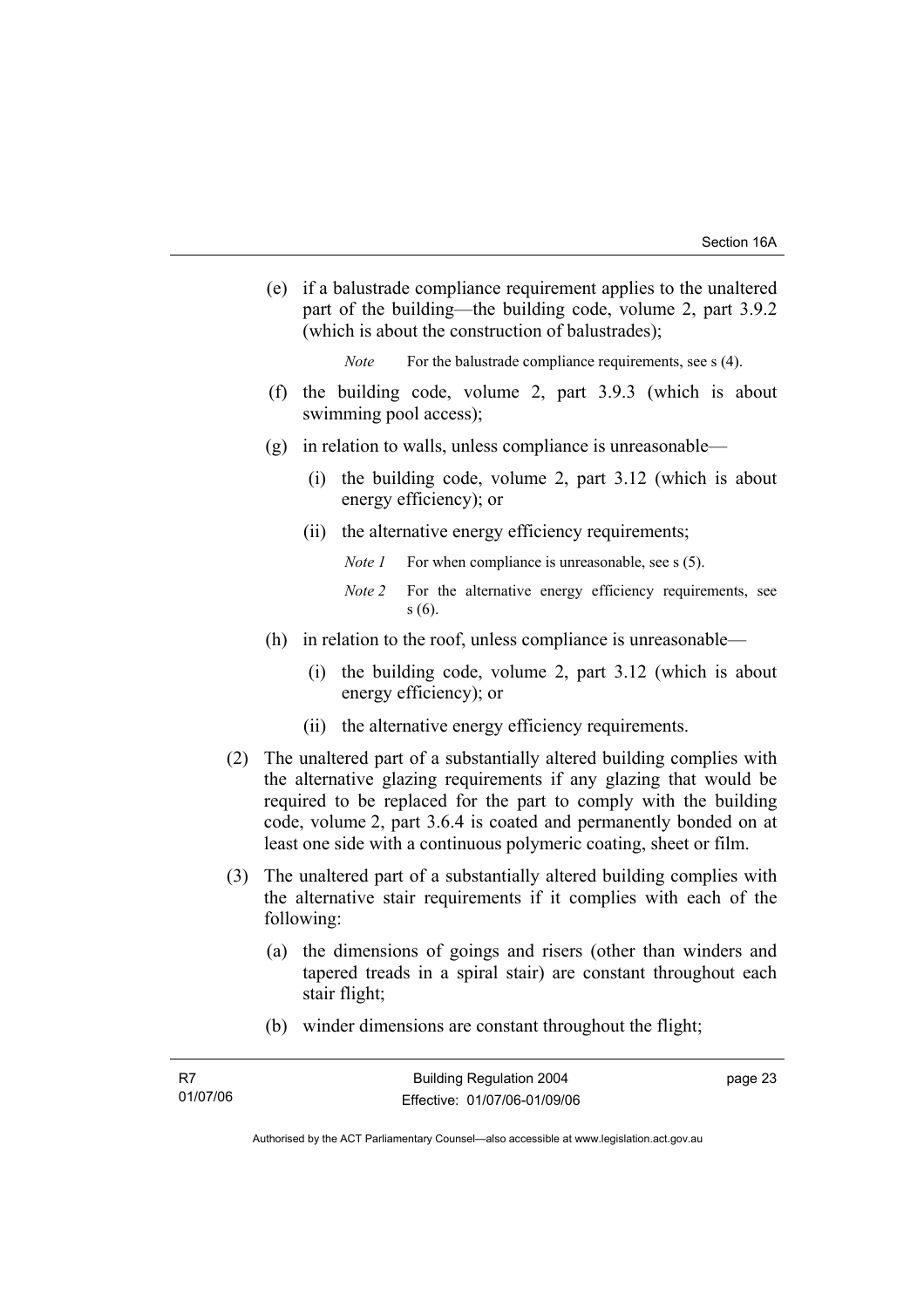- (c) for a spiral stair—tapered tread dimensions are constant throughout the flight;
- (d) riser dimensions are not taller than 250mm;
- (e) if the stairway is more than 10m high or connects more than 3 storeys—the treads are of solid construction (for example, not mesh or other perforated material);
- (f) a 125mm ball cannot pass between the treads of a riser opening;
- (g) all treads have a slip-resistant finish or a suitable non-skid strip near the edge of the nosings;
- (h) if the stair flight is more than 1m high and does not comply with the building code, volume 2, part 3.9.1.4 (which is about riser and going dimensions), whether or not it is required to comply with the part—
	- (i) the stairway has handrails; and
	- (ii) the handrails comply with the building code, volume 1, part D2.17 (which is about handrails), whether or not they are required to comply with the part.
- *Note* An example is part of the regulation, is not exhaustive and may extend, but does not limit, the meaning of the provision in which it appears (see Legislation Act, s 126 and s 132).
- (4) Each of the following is a balustrade compliance requirement for the unaltered part of a building:
	- (a) the part would be required to have a balustrade under the building code, volume 2, part 3.9.2, and has none;
	- (b) the part—
		- (i) would be required to have a balustrade under the building code, volume 2, part 3.9.2; and
		- (ii) has a balustrade that—

R7 01/07/06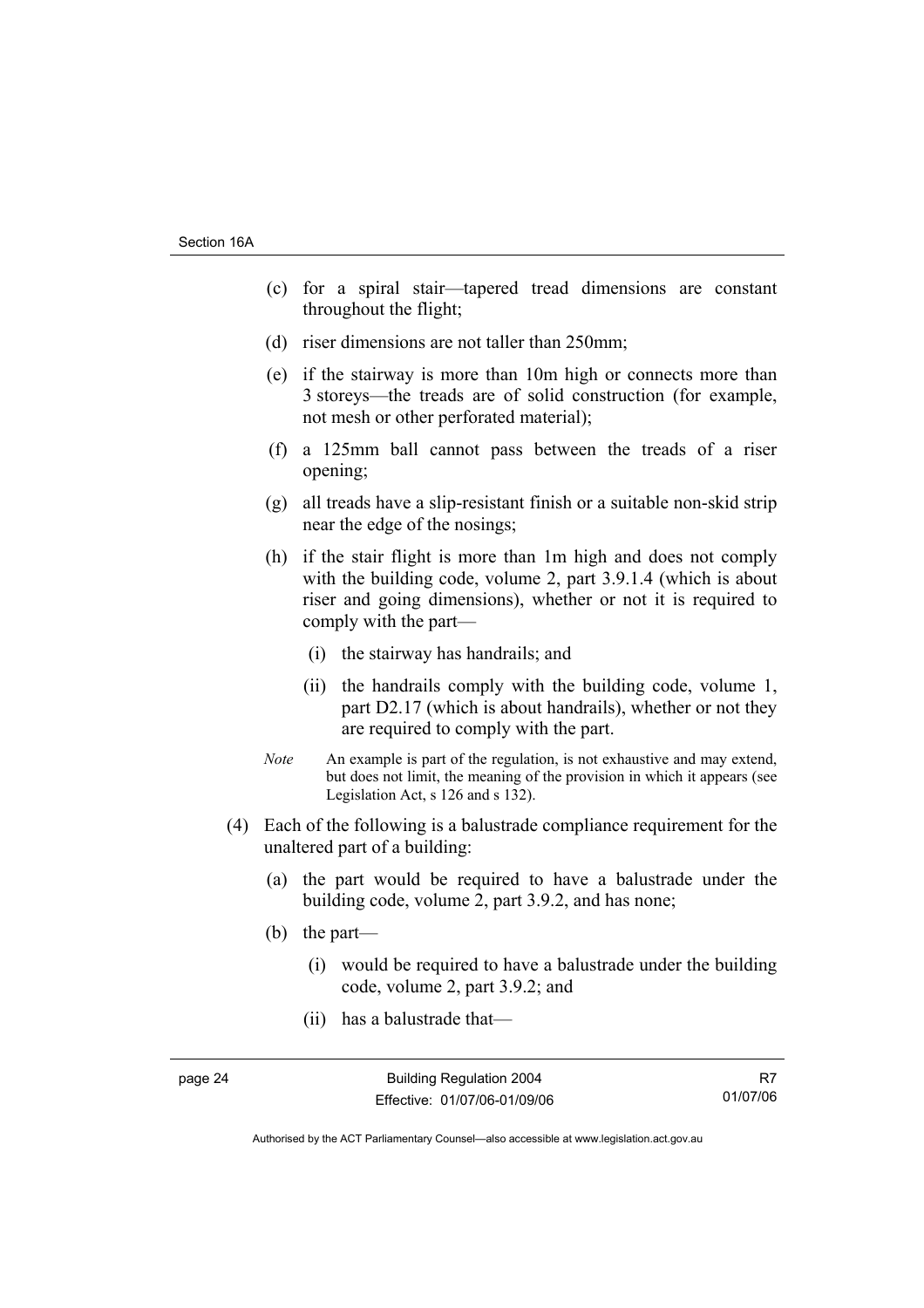- (A) does not comply with the building code, volume 2, part 3.9.2 and does not comply with the requirements of any law applying to the construction of balustrades at the time the balustrade was constructed, whether or not the balustrade previously complied with the code or requirements; and
- (B) is installed so that a person breaching the balustrade could fall more than 4m measured from the lowest part of the balustrade at the point where the balustrade is breached.
- (5) For this section, compliance with the building code, volume 2, part 3.12, or the alternative energy efficiency requirements, in relation to an unaltered part of a substantially altered building is unreasonable only if—
	- (a) for walls in the unaltered part—
		- (i) complying would require the removal of more than 10% of wall linings, or cladding, in the part; or
		- (ii) there is insufficient wall cavity space to accommodate enough thermal insulation material to achieve the R-value mentioned in subsection (6) (a); or
	- (b) for the roof in the unaltered part—
		- (i) complying would require the removal of more than 10% of the part's roofing; or
		- (ii) there is insufficient roof cavity space to accommodate enough thermal insulation material to achieve the R-value mentioned in subsection (6) (b).
- (6) The unaltered part of a substantially altered building complies with the alternative energy efficiency requirements if it complies with each of the following: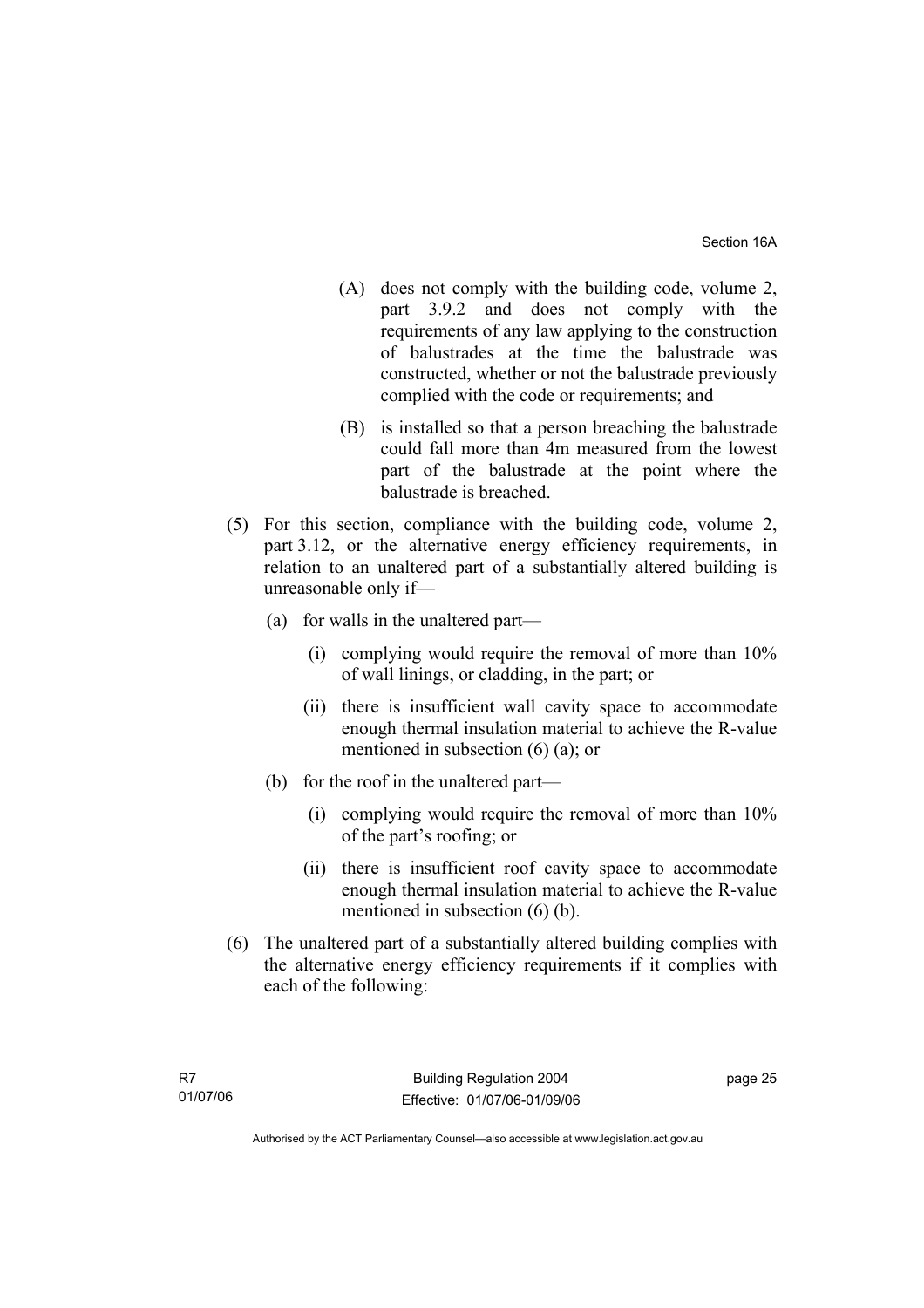- (a) the exterior walls of the building have a total R-value of R2.0 or more;
- (b) the roof of the building has a total R-value of R4.0 or more.
- (7) In this section:

*flight* means part of a stair with a continuous series of risers, including risers of winders, not interrupted by a landing or floor.

*going* means the horizontal dimension from the front to the back of a tread less any overhang from the next tread above.

*riser* means the height between the consecutive treads.

*R*-value means the thermal resistance  $(m^2K/W)$  of a component calculated by dividing its thickness by its thermal conductivity.

*tapered tread* means a stair tread with a walking area that grows smaller towards one end.

*total R-value*, of walls or a roof, means the total of the R-values of each component of the walls or roof.

*winders* means treads within a straight flight that are used to change direction of the stair.

## **17 Significantly different from plan amendment—Act, s 32 (4)**

- (1) A building built to amended plans (the *new building*) is significantly different from a building built to the unamended plans (the *old building*) if—
	- (a) the floor area, roof area or volume of the new building has increased or decreased by more than 1%; or
	- (b) the new building is not same class of building as the old building; or
	- (c) if the old building had parts that are not of the same class of building—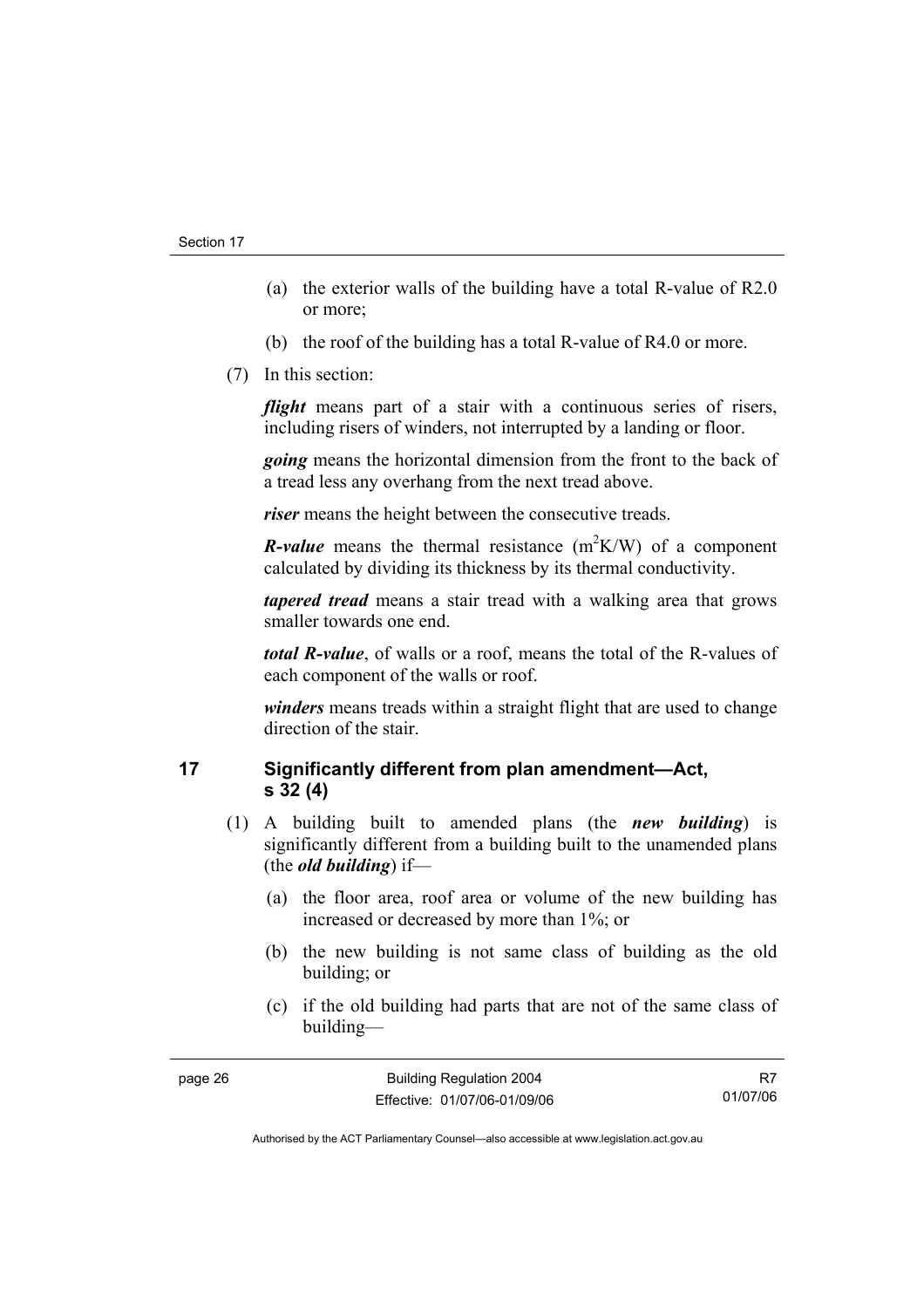- (i) the position of the parts in the new building has changed; or
- (ii) the floor area, roof area or volume of the parts in the new building has increased or decreased by more than 1%; or
- (d) any dimension of the perimeter of the new building, including the perimeter of the building's footprint or an elevation, has changed by more than 1%; or
- (e) the type of material to be used in the new building to form a structural element, roof, floor or external wall cladding has changed; or
- (f) the number of storeys or buildings in the new building has changed.

#### **Example of change of dimension**

The height of the building increases from 3m to 3.5m. The change of the dimension is more than 1%.

*Note* An example is part of the regulation, is not exhaustive and may extend, but does not limit, the meaning of the provision in which it appears (see Legislation Act, s 126 and s 132).

## **18 Considerations about whether work done in proper way— Act, s 42 (2)**

In deciding whether building work has been done in a proper way, the following considerations must be taken into account:

 (a) whether the work uses a product or system in accordance with any accessible instructions, directions, guidelines or suggestions of the maker or seller of the product or system;

#### **Examples of instructions that are not accessible**

- 1 instructions not in English
- 2 an information leaflet printed 10 years ago that is now unavailable
- *Note* An example is part of the regulation, is not exhaustive and may extend, but does not limit, the meaning of the provision in which it appears (see Legislation Act, s 126 and s 132).

| R7       | <b>Building Regulation 2004</b> | page 27 |
|----------|---------------------------------|---------|
| 01/07/06 | Effective: 01/07/06-01/09/06    |         |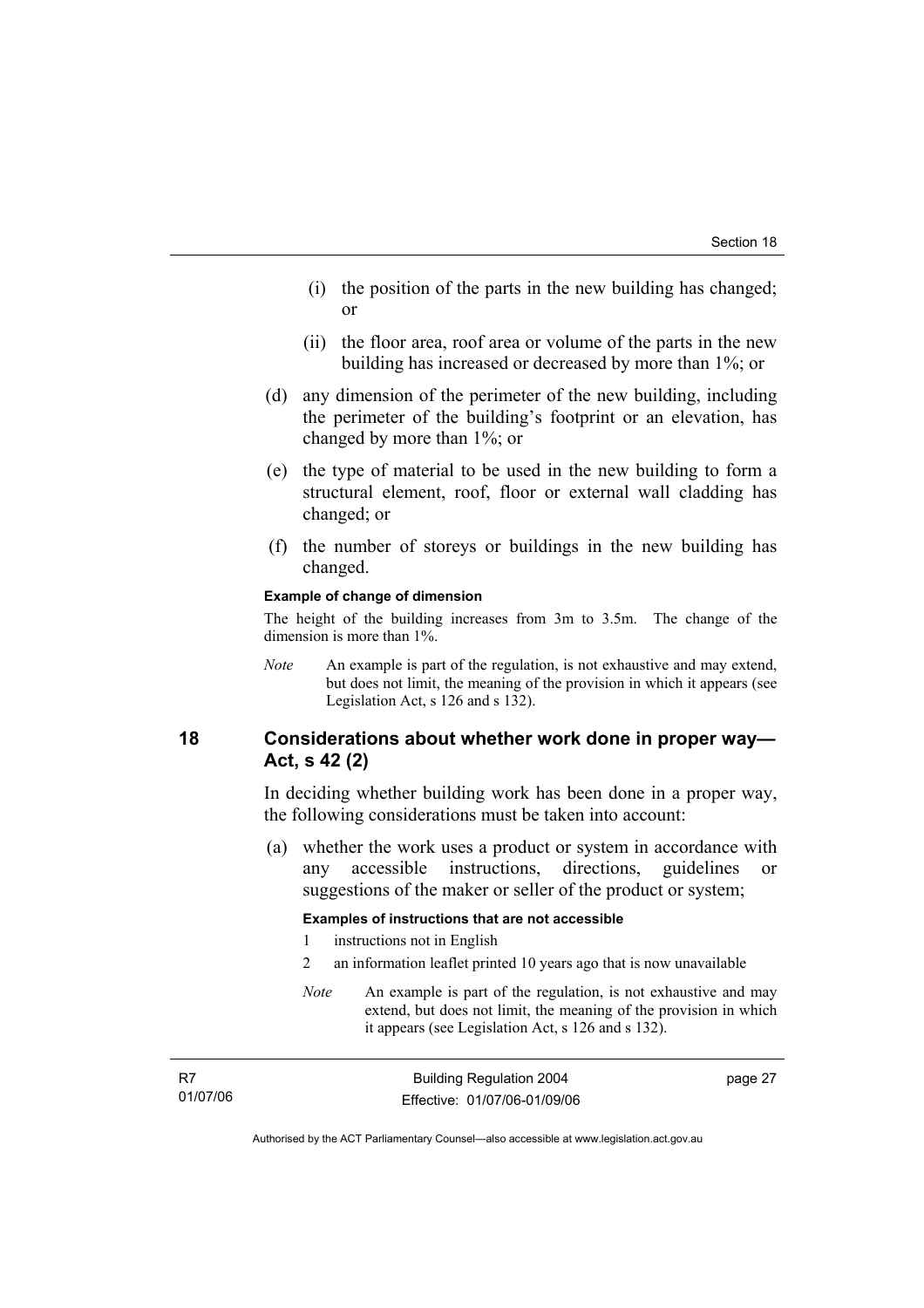- (b) whether the work is in accordance with any relevant rules or guidelines published by Standards Australia;
- (c) whether, as part of the work, a product or system is being, or has been, used in a way that a reasonable person would expect is contrary to the intended use of the product or system;
- (d) whether, as part of the work, a product or system is being, or has been, used in a way that the maker has given written notice will void the maker's warranty;

#### **Example of use**

Installing roof sheeting so it is level at any point is use in a way that a reasonable person would expect to be contrary to the intended use of the sheeting if the manufacturer's published literature indicates that the sheeting's warranty is voided if the sheeting is installed at a fall of less than 1°off level.

- (e) whether a reasonable person doing the work would know or reasonably suspect that the use of a product or system in a particular way would cause more instability, or affect the durability or soundness of the product or system or of the building work than if the product or system were used appropriately;
- (f) how reasonable it is in all the circumstances for the user of a product or system to rely on the maker's statement that the product or system complies with a stated standard;
- (g) whether the building work contravenes the Act or another territory law.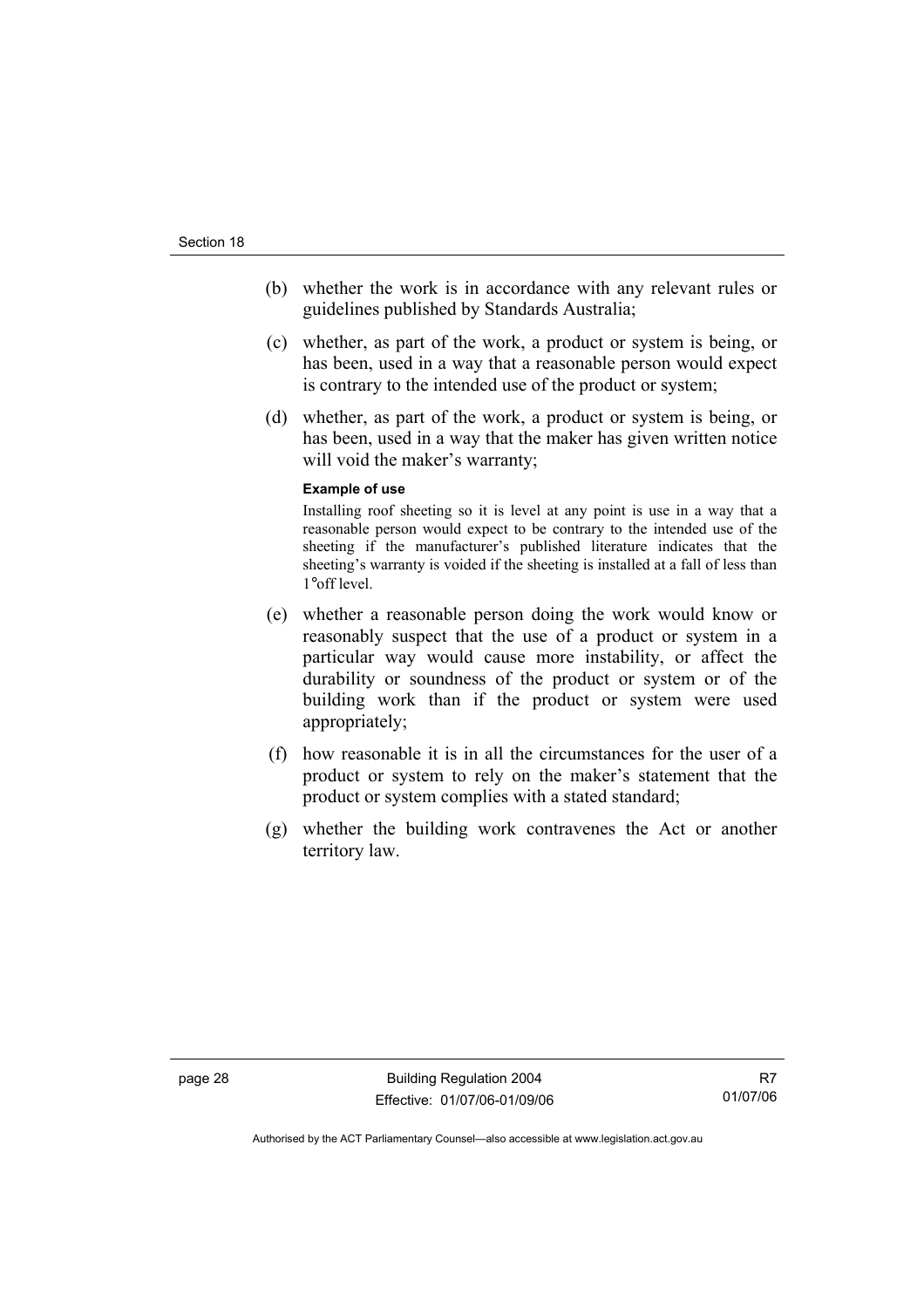## **19 Considerations about whether work done in skilful way— Act, s 42 (2)**

In deciding whether building work has been done in a skilful way, consideration must be taken of whether the work has been carried out to completion with enough care so that it does not have to be redone to adequately serve its intended purpose or comply with the Act.

#### **Examples**

- 1 A timber stairway was built. Its elements were glued and nailed together permanently. The top step was too high to comply with a relevant provision of the building code. The step had to be disassembled or removed to rectify that noncompliance. The building of the step was not done in a skilful way.
- 2 The potential noncompliance in the step mentioned in example 1 was noticed before the components of the step were permanently fastened together. It was adjusted to ensure it complied with the building code without having to undo or redo any completed building work. That noncompliance and adjustment do not indicate that the building of the stair was not done in a skilful way.
- *Note* An example is part of the regulation, is not exhaustive and may extend, but does not limit, the meaning of the provision in which it appears (see Legislation Act, s 126 and s 132).

## **20 Stages of building work—Act, s 43 (1)**

*Note* The Act, s 43 (2) requires certain things to be done before building work proceeds beyond the dampcourse level of a building.

The prescribed stages of building work are—

- (a) completion of excavation, placement of formwork and placement of steel reinforcing for the footings before any concrete for the footings is poured;
- (b) completion of the structural framework and, for a class 1 or class 10 building, before the placement of any internal lining; and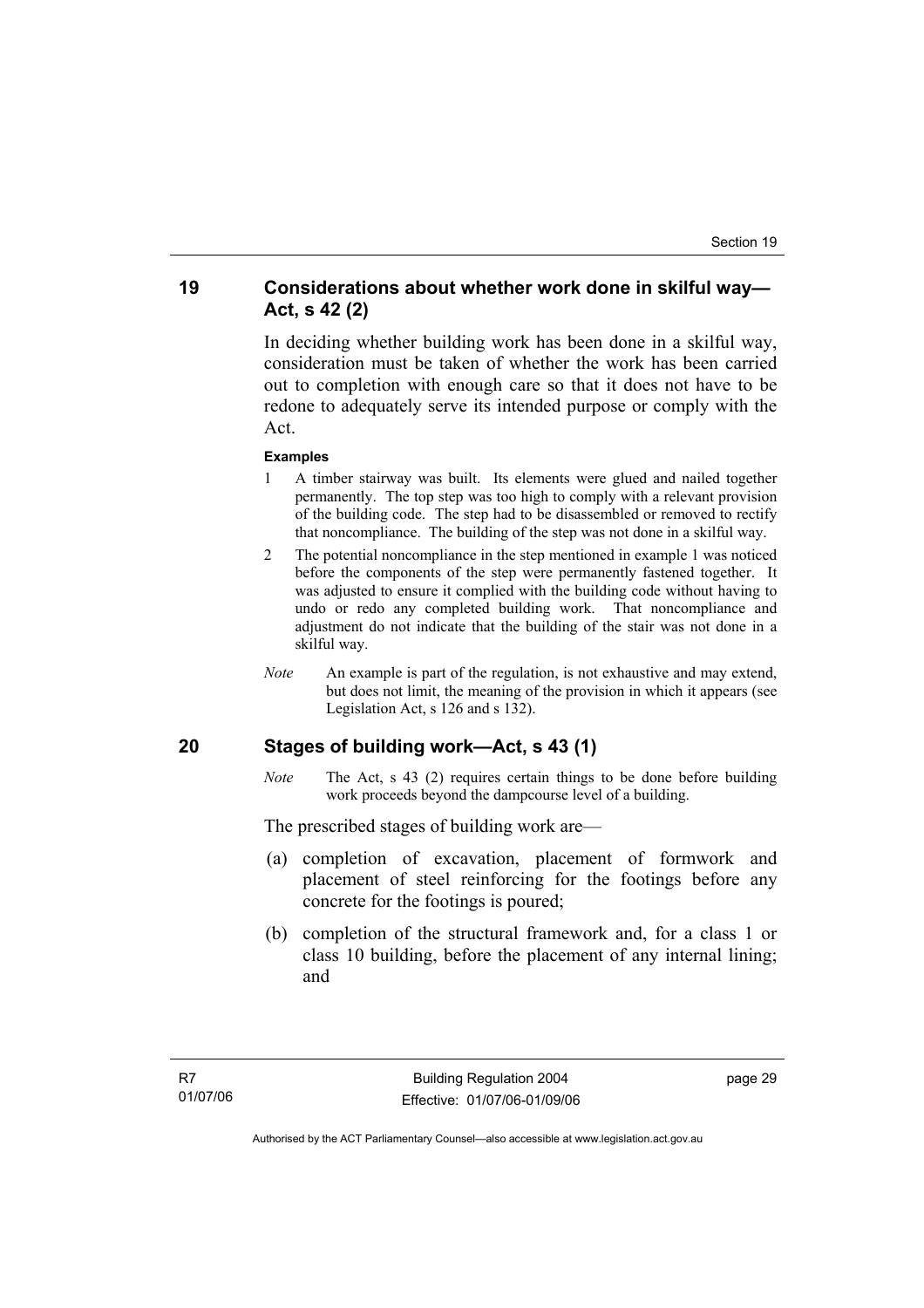- (c) for a class 1 or class 10 building—completion of placement of formwork, and placement of steel reinforcing, for any reinforced concrete member before any concrete for the member is poured; and
- (d) for a building other than a class 1 or class 10 building completion of any reinforced concrete member, before any concrete for the member is poured, stated by the certifier in the relevant building approval; and
- (e) completion of the building work approved in the relevant building approval.

## **21 Alternative to new survey plan—Act, s 43 (2) (a) (ii)**

- (1) This section applies to building work if—
	- (a) the work is only in relation to an extension or alteration of an existing class 1 or class 10 building (the *original building*); and
	- (b) any building resulting from the work is to be located completely on the same parcel of land (the *original land*) where the original building is.
- (2) A plan (the *original survey plan*) signed by a registered surveyor is prescribed in relation to building work if—
	- (a) the original survey plan contains sufficient information to allow the certifier to form an accurate opinion about whether the building work complies with the Act, section 43 (2) (b); and
	- (b) the arrangement of the boundaries of the original land, and location and levels of the original building, have not changed since the original survey plan was made; and
	- (c) no building on which the work is to be carried out is, or building resulting from the work is to be, situated closer than 100mm away from the boundary of the parcel of land.

R7 01/07/06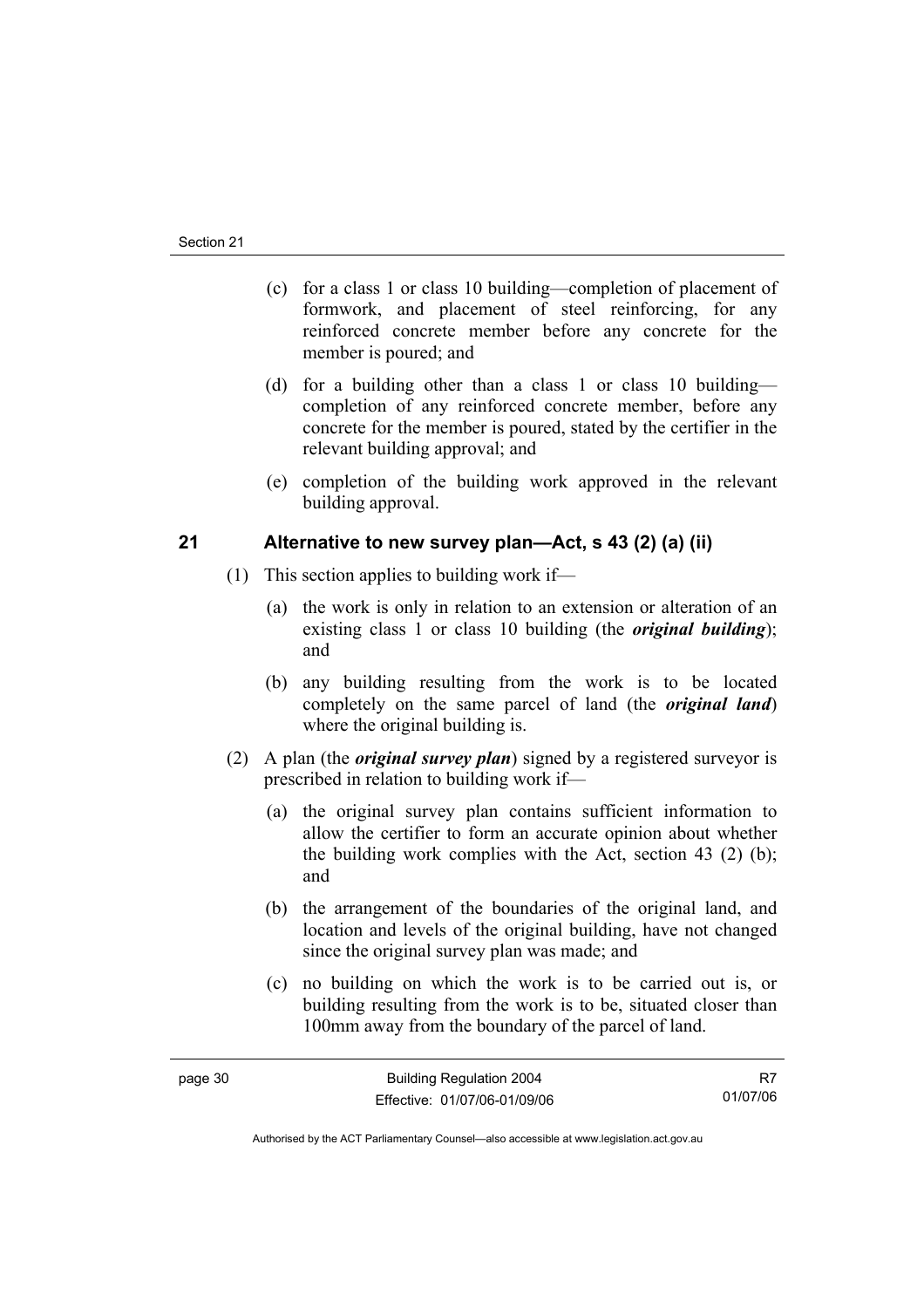## **22 Consent or approval on completion of building work— Act, s 48 (2) (d)**

The following consents or approvals are prescribed:

- (a) if an approval for building work given under the Land Act is subject to a condition—the approval of the chief planning executive to the way in which the condition has been satisfied;
- (b) approval of the installation of any fire appliance in the new building or new part of the building by the chief officer (fire brigade) or the chief officer (rural fire service);
- (c) approval under the *Scaffolding and Lifts Regulation 1950*, section 21.

## **23 Residential building work to which Act, pt 6 does not apply**

The Act, part 6 (Residential buildings—statutory warranties, insurance and fidelity certificates) does not apply in relation to residential building work if the cost of the work is less than \$12 000.

## **24 End of statutory warranties—Act, s 88 (4)**

- (1) The prescribed period for the end of a warranty is—
	- (a) for residential building work in relation to a structural element—6 years after the completion day for the work; and
	- (b) for residential building work in relation to a non-structural element—2 years after the completion day for the work.
- (2) In this section:

*non-structural element*, of a building, means a component of the building that is not a structural element.

*structural element*, of a building, means—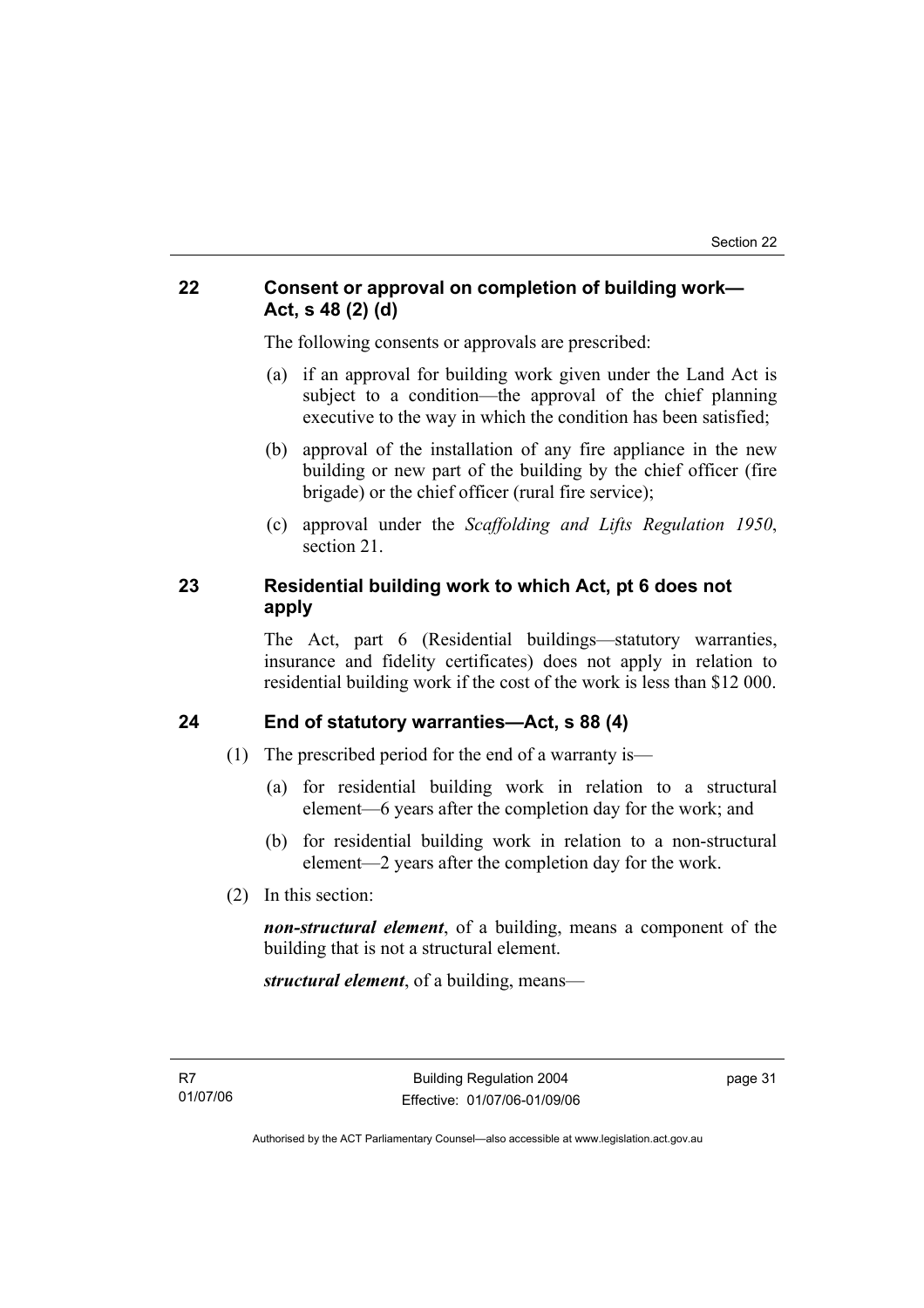- (a) an internal or external load-bearing component of the building that is essential to the stability of the building or any part of it; or
- (b) any component (including weatherproofing) forming part of the external walls or roof of the building.

#### **Examples for par (a)**

a foundation, floor, wall, roof, column or beam

*Note* An example is part of the regulation, is not exhaustive and may extend, but does not limit, the meaning of the provision in which it appears (see Legislation Act, s 126 and s 132).

## **25 Residential building work minimum insurance—Act, s 90 (1) (b)**

The prescribed amount for insurance cover is \$85 000.

## **26 Residential building work period of insurance—Act, s 90 (1) (c) and (d)**

The prescribed period is 5 years.

**27 Residential building work period for claims—Act, s 90 (1) (i)** 

The prescribed period is 90 days.

**28 Amount insurer not liable for—Act, s 91 (1)** 

The prescribed amount is \$500.

**29 If builder defaults and work less than deposit paid—Act, s 93 (3) (b)** 

The prescribed amount is \$10 000.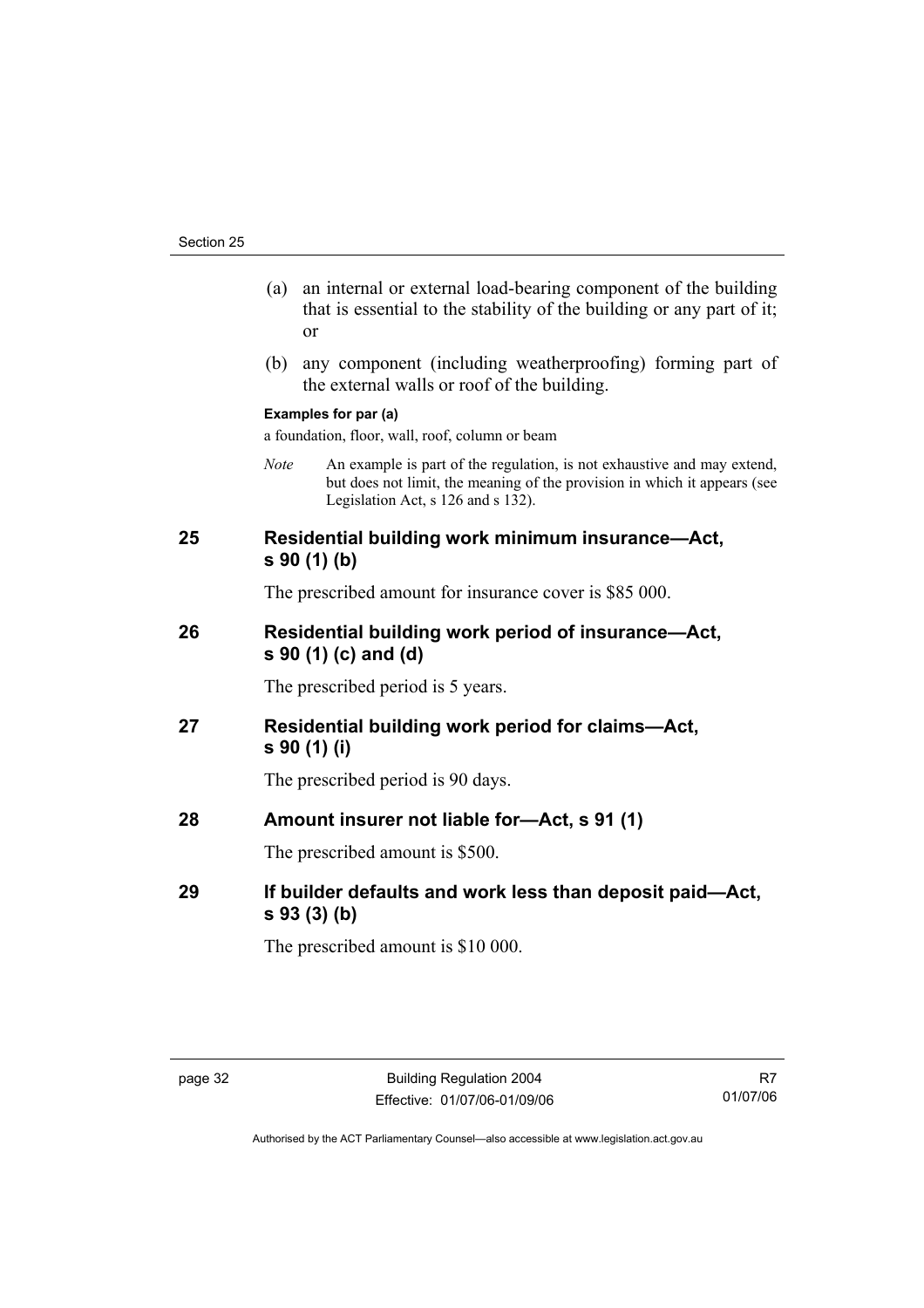## **29A Building code application to bushfire-prone area—Act, s 136 (4)**

- (1) For the building code, an area of non-urban land is a bushfire-prone area.
- (2) In this section:

*national capital plan* means the national capital plan under the *Australian Capital Territory (Planning and Land Management) Act 1988* (Cwlth), part 3.

## *non-urban land* means—

- (a) territory land subject to 1 or more of the following land use policies under the territory plan, part B (Land use policies):
	- (i) broadacre;
	- (ii) rural;
	- (iii) hills, ridges and buffer areas;
	- (iv) river corridors;
	- (v) mountains and bushlands;
	- (vi) plantation forestry;
	- (vii) major roads; or
- (b) land that is not subject to any of the following land use categories under the national capital plan:
	- (i) urban area;
	- (ii) industrial centre;
	- (iii) Lake Burley Griffin and foreshores.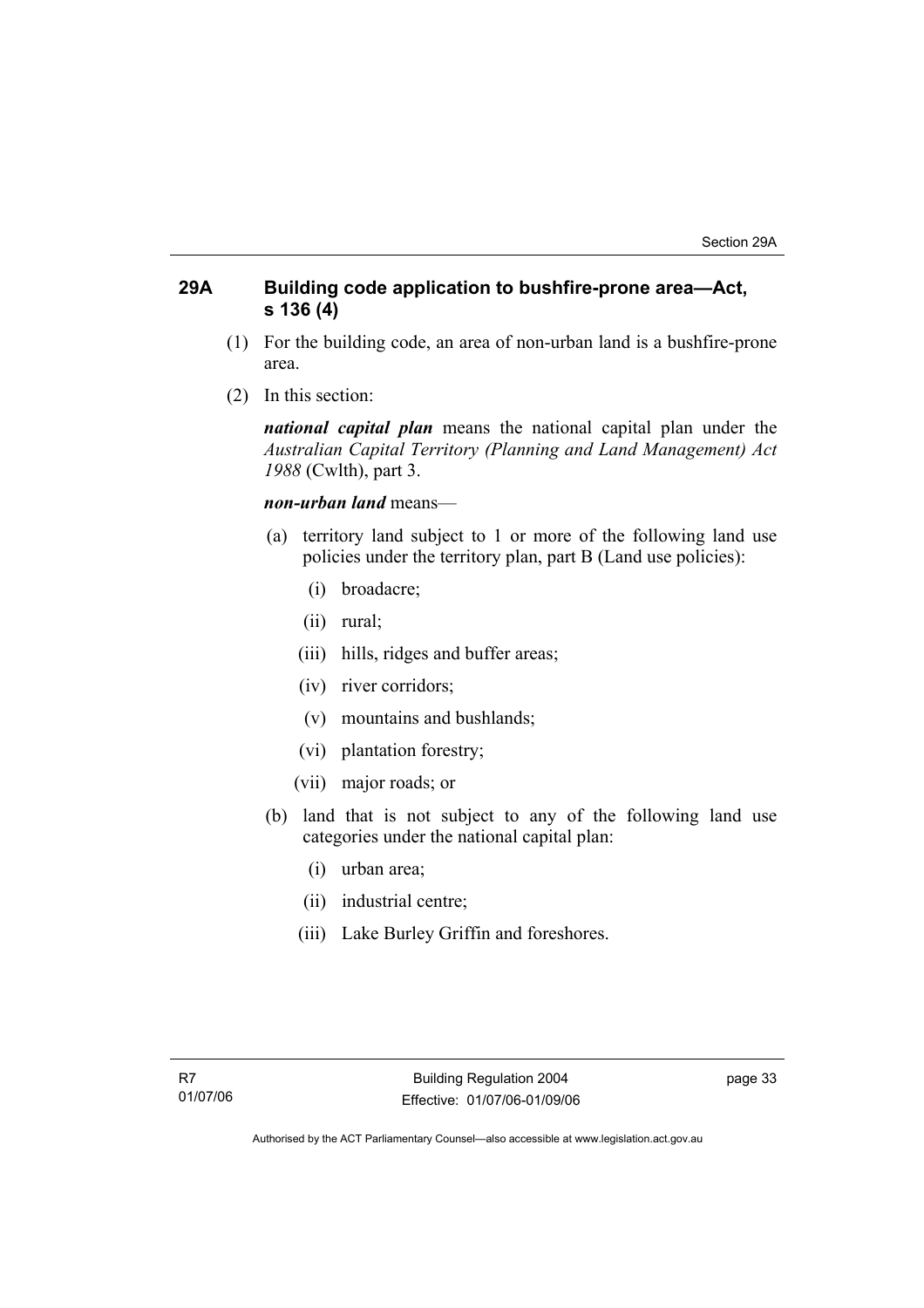## **29B Building code application to pre-1/5/06 development applications—Act, s 136 (4)**

- (1) Provisions of the 2006 edition of the building code that relate to energy efficiency do not apply to a development if—
	- (a) an application for approval of the development is made under the *Land (Planning and Environment) Act 1991*, section 226 (Application to undertake development) before 1 July 2006; and
	- (b) building approval for the development is issued before the applicable date.
- (2) Provisions of the 2005 edition of the building code that relate to energy efficiency apply to a development mentioned in subsection  $(1)$ .
- (3) In this section:

*applicable date*, for a development, means—

- (a) if the development is of a class 1 or class 10 building— 1 January 2007; and
- (b) if the development is of a class 2, class 3, class 4, class 5, class 6, class 7, class 8 or class 9 building—1 May 2007.
- (4) This section expires on 1 May 2007.

## **30 Appealable decisions and relevant people—Act, s 146 (5)**

- (1) The following decisions of the construction occupations registrar are *appealable decisions*:
	- (a) refusing to approve a certifier's resignation under the Act, section 19 $(3)$  $(a)$ ; or
	- (b) refusing to appoint a government certifier for building work under the Act, section 20 (4); or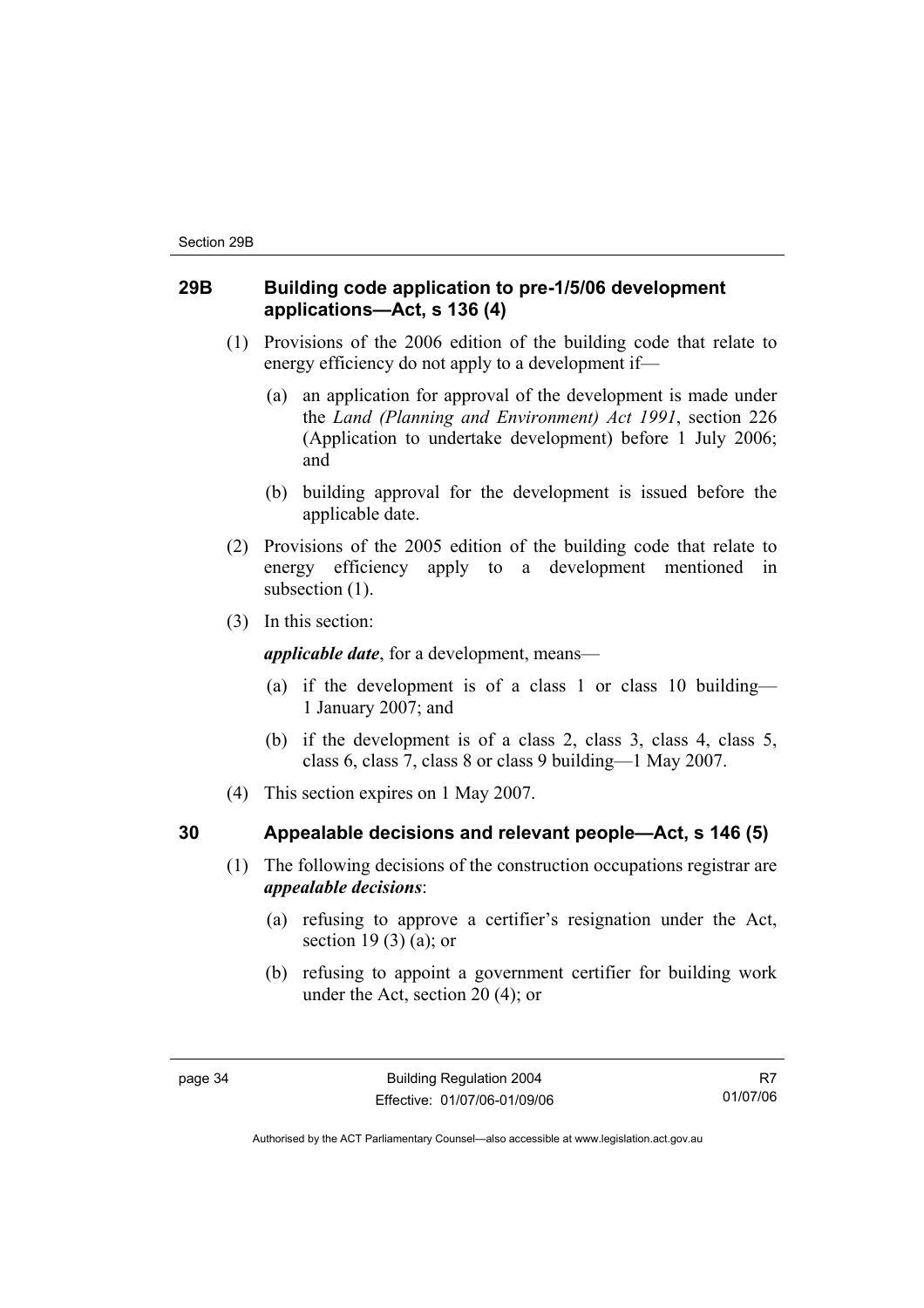- (c) refusing to extend or further extend a period under the Act, section 36 (2) (Period for which approvals operate); or
- (d) issuing a stop notice under the Act, section 53; or
- (e) issuing a notice under the Act, section 58 (2) or (4) (Further notices relating to stop notices) or section 62 (1) (Notice to carry out building work); or
- (f) refusing to issue a certificate of occupancy under the Act, section 69 (1), (2) or (3) or a certificate under the Act, section 71 (Certificate for building work involving demolition) or section 72 (Certificate for building work involving erection of structure); or
- (g) refusing to issue a certificate of regularisation to a person other than the Territory or the Commonwealth under the Act, section 75; or
- (h) refusing to give an approval under the Act, section 77 (3) (Use of buildings restricted); or
- (i) working out the cost of building work under the Act, section 86 $(1)$  $(b)$  $(ii)$ ; or
- (i) refusing to give an approval under the Act, section 90  $(1)$  (j) (Complying residential building work insurance).
- (2) Each of the following is the *relevant person* for the appealable decision to which it relates:
	- (a) for a decision mentioned in subsection  $(1)$  (a)—to the certifier; or
	- (b) for a decision mentioned in subsection  $(1)$  (b)—to the applicant for the appointment of a government certifier; or
	- (c) for a decision mentioned in subsection  $(1)$  (c)—to the applicant for the extension; or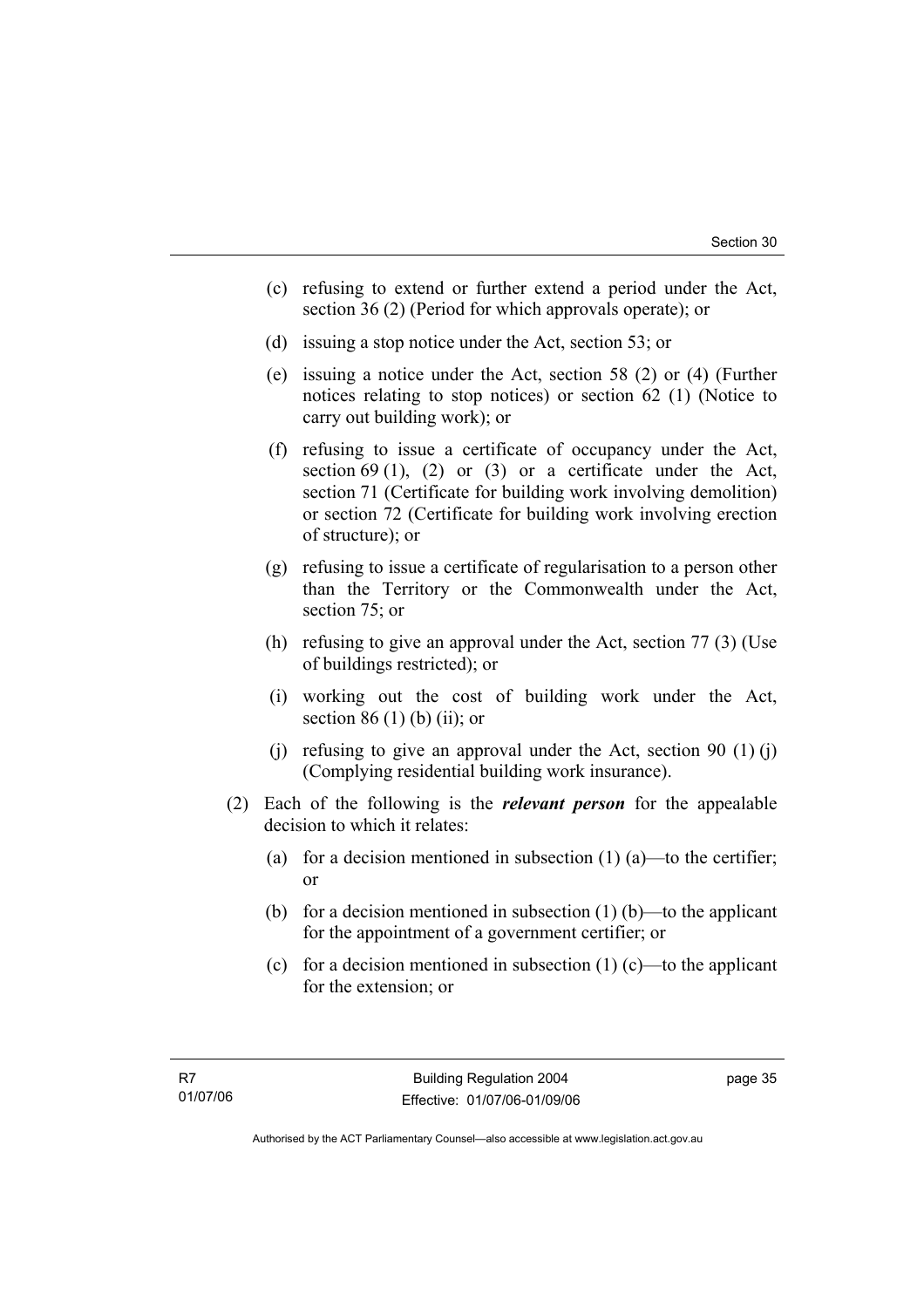- (d) for a decision mentioned in subsection  $(1)$   $(d)$ —to the person carrying out the building work; or
- (e) for a decision mentioned in subsection (1) (e)—to the person required to carry out the stated building work; or
- (f) for a decision mentioned in subsection (1) (f) or  $(g)$ —to the applicant for the certificate; or
- (g) for a decision mentioned in subsection (1) (h) or (j)—to the applicant for approval; or
- (h) for a decision mentioned in subsection  $(1)$  (i)—the builder.

## **32 Modifications of Act, pt 11—Act, s 179**

The Act is modified by inserting the following section:

## **164C Prudential standards**

The prudential standards under the *Building Act 1972* (repealed) are taken to be the prudential standards under this Act.

page 36 Building Regulation 2004 Effective: 01/07/06-01/09/06

R7 01/07/06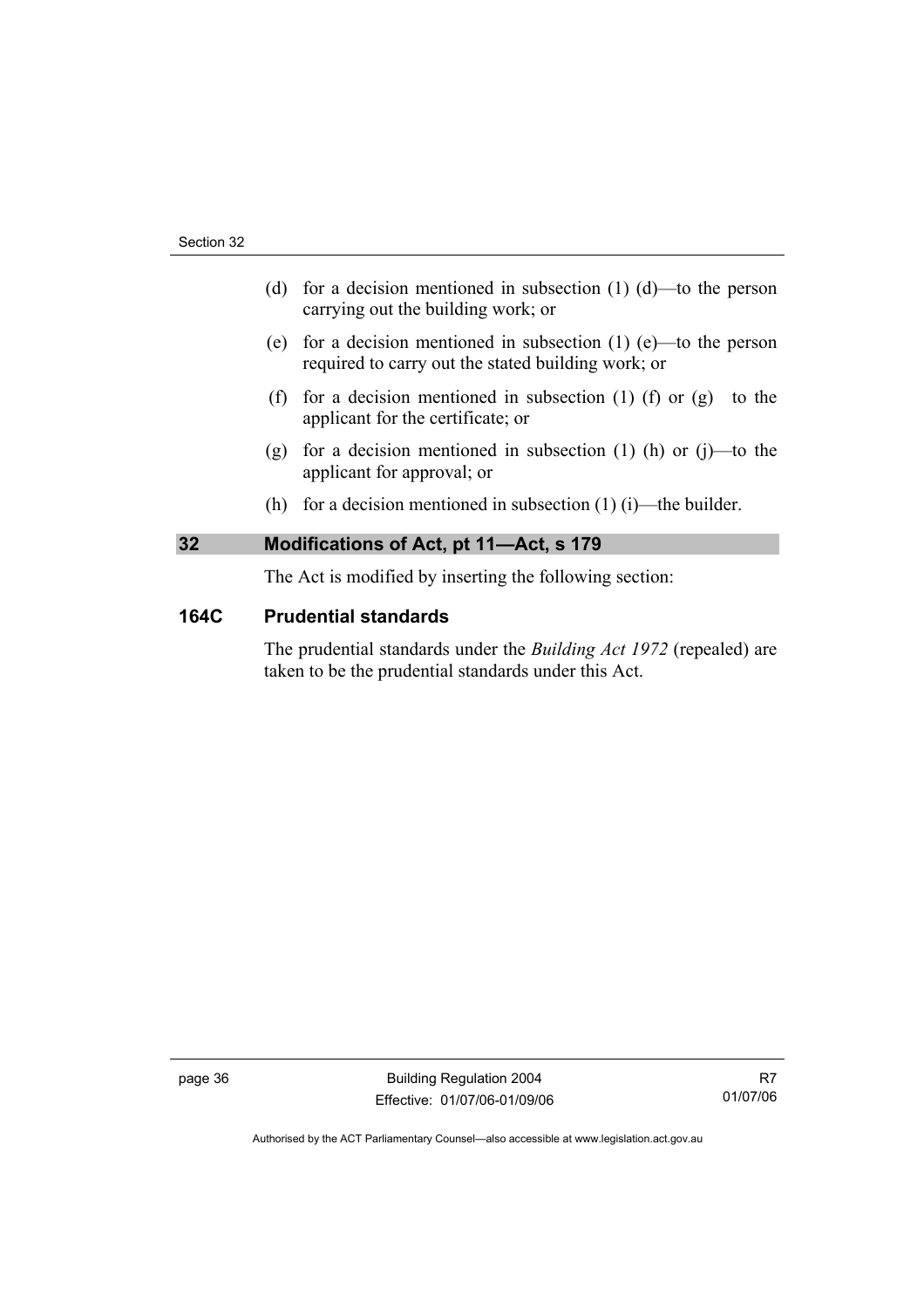# **Dictionary**

(see s 2)

*Note 1* The Legislation Act contains definitions and other provisions relevant to this regulation.

*Note 2* For example, the Legislation Act, dict, pt 1, defines the following terms:

- chief executive
- may (see s  $146$ )
- person
- under.
- *Note 3* Terms used in this regulation have the same meaning that they have in the *Building Act 2004* (see Legislation Act, s 148). For example, the following terms are defined in the *Building Act 2004*, dict:
	- alteration
	- building code
	- building work
	- certificate of regularisation
	- class
	- Land Act
	- structure.

*AS 1684* means the Australian Standard 1684 (Residential timberframed construction—design criteria) as in force from time to time.

*AS 2870* means the Australian Standard 2870 (Residential slabs and footings—construction) as in force from time to time.

*AS 3533* means the Australian Standard 3533 (Amusement rides and devices—design and construction) as in force from time to time.

*AS 3623* means the Australian Standard 3623 (Domestic metal framing) as in force from time to time.

*AS 3700* means the Australian Standard 3700 (Masonry structures) as in force from time to time.

*asbestos*—see the *Dangerous Substances Act 2004*, section 47A.

| - R7     | <b>Building Regulation 2004</b> | page 37 |
|----------|---------------------------------|---------|
| 01/07/06 | Effective: 01/07/06-01/09/06    |         |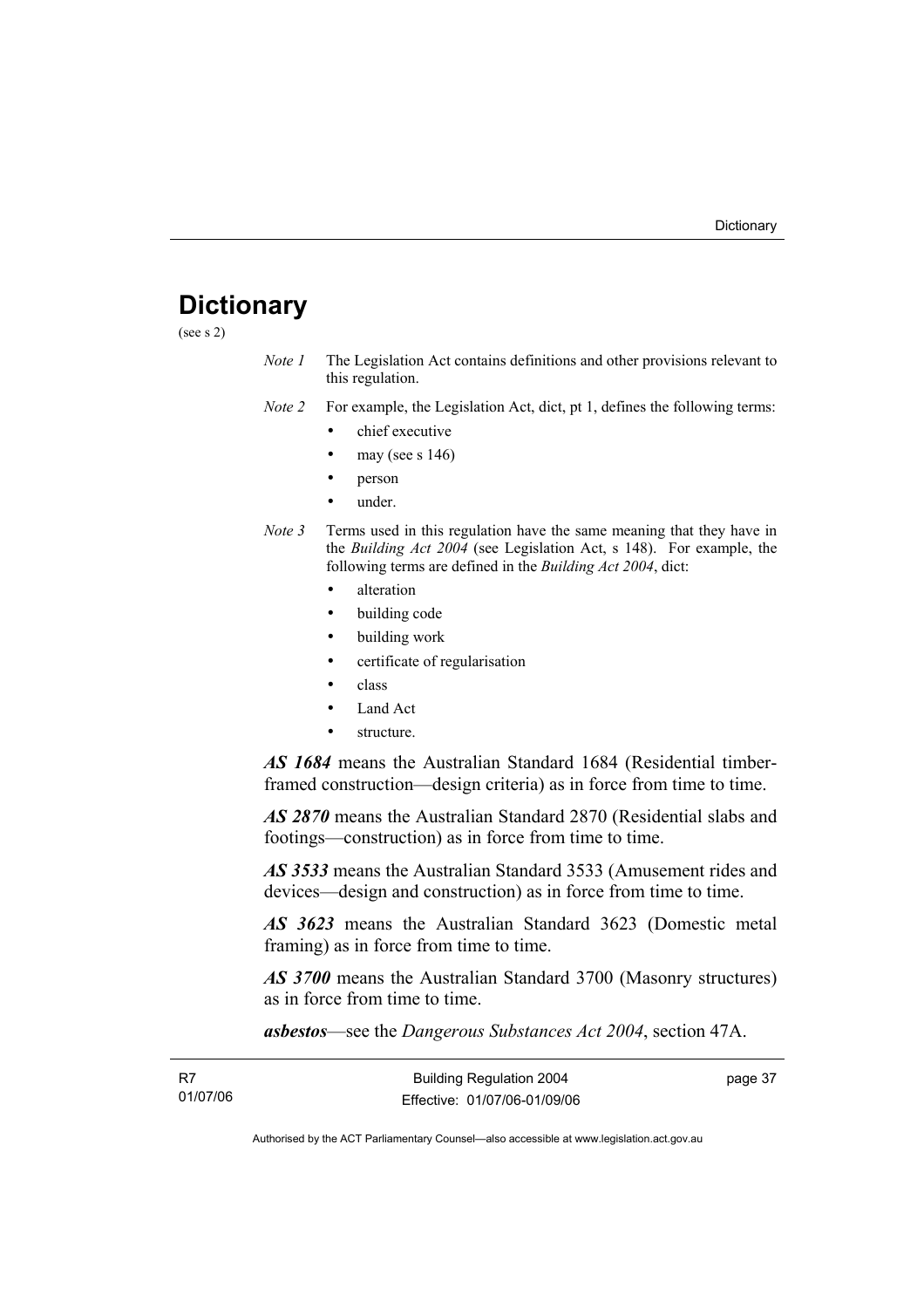1 About the endnotes

## **Endnotes**

## **1 About the endnotes**

Amending and modifying laws are annotated in the legislation history and the amendment history. Current modifications are not included in the republished law but are set out in the endnotes.

Not all editorial amendments made under the *Legislation Act 2001*, part 11.3 are annotated in the amendment history. Full details of any amendments can be obtained from the Parliamentary Counsel's Office.

Uncommenced amending laws and expiries are listed in the legislation history and the amendment history. These details are underlined. Uncommenced provisions and amendments are not included in the republished law but are set out in the last endnote.

If all the provisions of the law have been renumbered, a table of renumbered provisions gives details of previous and current numbering.

The endnotes also include a table of earlier republications.

| $am = amended$<br>$amdt = amendment$<br>$ch = chapter$<br>$def = definition$<br>$dict = dictionary$<br>disallowed = disallowed by the Legislative<br>Assembly<br>$div = division$<br>$exp = expires/expired$<br>$Gaz = gazette$<br>$hdg =$ heading<br>$IA = Interpretation Act 1967$<br>ins = inserted/added<br>$LA =$ Legislation Act 2001<br>$LR =$ legislation register<br>LRA = Legislation (Republication) Act 1996<br>$mod = modified/modification$<br>$o = order$ | $ord = ordinance$<br>$orig = original$<br>par = paragraph/subparagraph<br>$pres = present$<br>$prev = previous$<br>$(\text{prev}) = \text{previously}$<br>$pt = part$<br>$r = rule/subrule$<br>$remum = renumbered$<br>$reloc = relocated$<br>$R[X]$ = Republication No<br>$RI =$ reissue<br>$s = section/subsection$<br>$sch = schedule$<br>$sdiv = subdivision$<br>$sub =$ substituted<br>SL = Subordinate Law<br>underlining = whole or part not commenced |
|--------------------------------------------------------------------------------------------------------------------------------------------------------------------------------------------------------------------------------------------------------------------------------------------------------------------------------------------------------------------------------------------------------------------------------------------------------------------------|---------------------------------------------------------------------------------------------------------------------------------------------------------------------------------------------------------------------------------------------------------------------------------------------------------------------------------------------------------------------------------------------------------------------------------------------------------------|
| om = omitted/repealed                                                                                                                                                                                                                                                                                                                                                                                                                                                    | or to be expired                                                                                                                                                                                                                                                                                                                                                                                                                                              |
|                                                                                                                                                                                                                                                                                                                                                                                                                                                                          |                                                                                                                                                                                                                                                                                                                                                                                                                                                               |

## **2 Abbreviation key**

page 38 Building Regulation 2004 Effective: 01/07/06-01/09/06

R7 01/07/06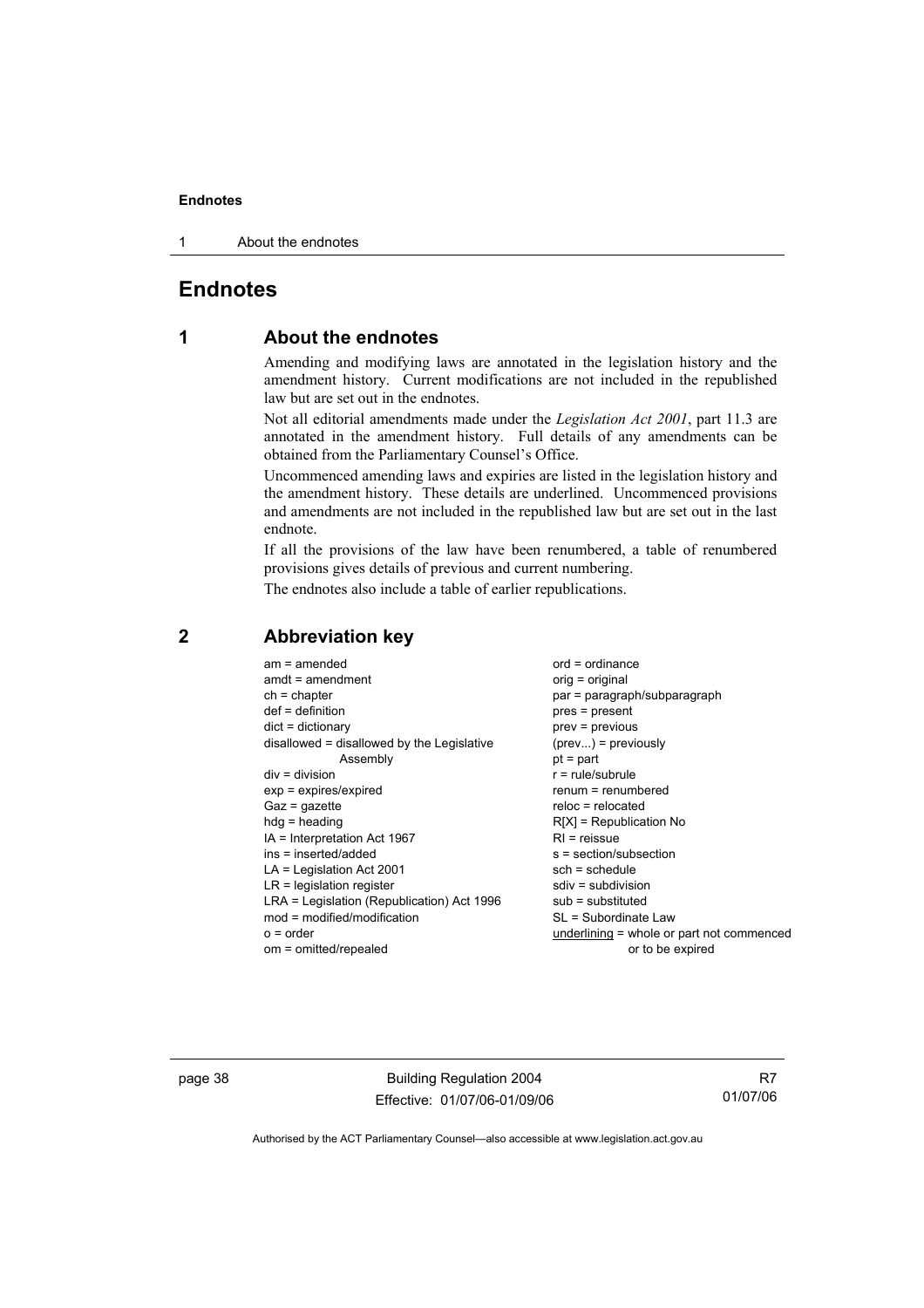## **3 Legislation history**

This regulation was made as part of the *Building Act 2004* (see A2004-11, s 177 and sch 1).

This regulation was originally the *Building Regulations 2004*. It was renamed under the *Legislation Act 2001*.

#### **Building Regulation 2004 SL2004-34**

taken to have been notified LR 26 March 2004 (A2004-11,

s 177 (3) (a))

s 1 taken to have commenced 26 March 2004 (LA s 75 (1))

remainder commenced 1 September 2004 (A2004-11, s 177 (3) (b))

#### as amended by

#### **Emergencies Act 2004 A2004-28 sch 3 pt 3.2**

notified LR 29 June 2004

s 1, s 2 commenced 29 June 2004 (LA s 75 (1)) sch 3 pt 3.2 commenced 1 September 2004 (s 2 (2) and see Building Act 2004 A2004-11, s 2 and Construction Occupations (Licensing) Act 2004 A2004-12, s 2 and CN2004-8)

#### **Dangerous Substances (Asbestos) Amendment Act 2004 A2004-66 sch 1 pt 1.2**

notified LR 31 August 2004 s 1, s 2 commenced 31 August 2004 (LA s 75 (1)) sch 1 pt 1.2 commenced 1 September 2004 (s 2 (2))

#### **Building Amendment Regulations 2004 (No 1) SL2004-46**

notified LR 8 September 2004 s 1, s 2 commenced 8 September 2004 (LA s 75 (1)) remainder commenced 9 September 2004 (s 2)

#### **Construction Occupations Legislation Amendment Act 2005 A2005-34 sch 1 pt 1.2**

notified LR 6 July 2005 s 1, s 2 commenced 6 July 2005 (LA s 75 (1)) sch 1 pt 1.2 commenced 27 July 2005 (s 2)

R7 01/07/06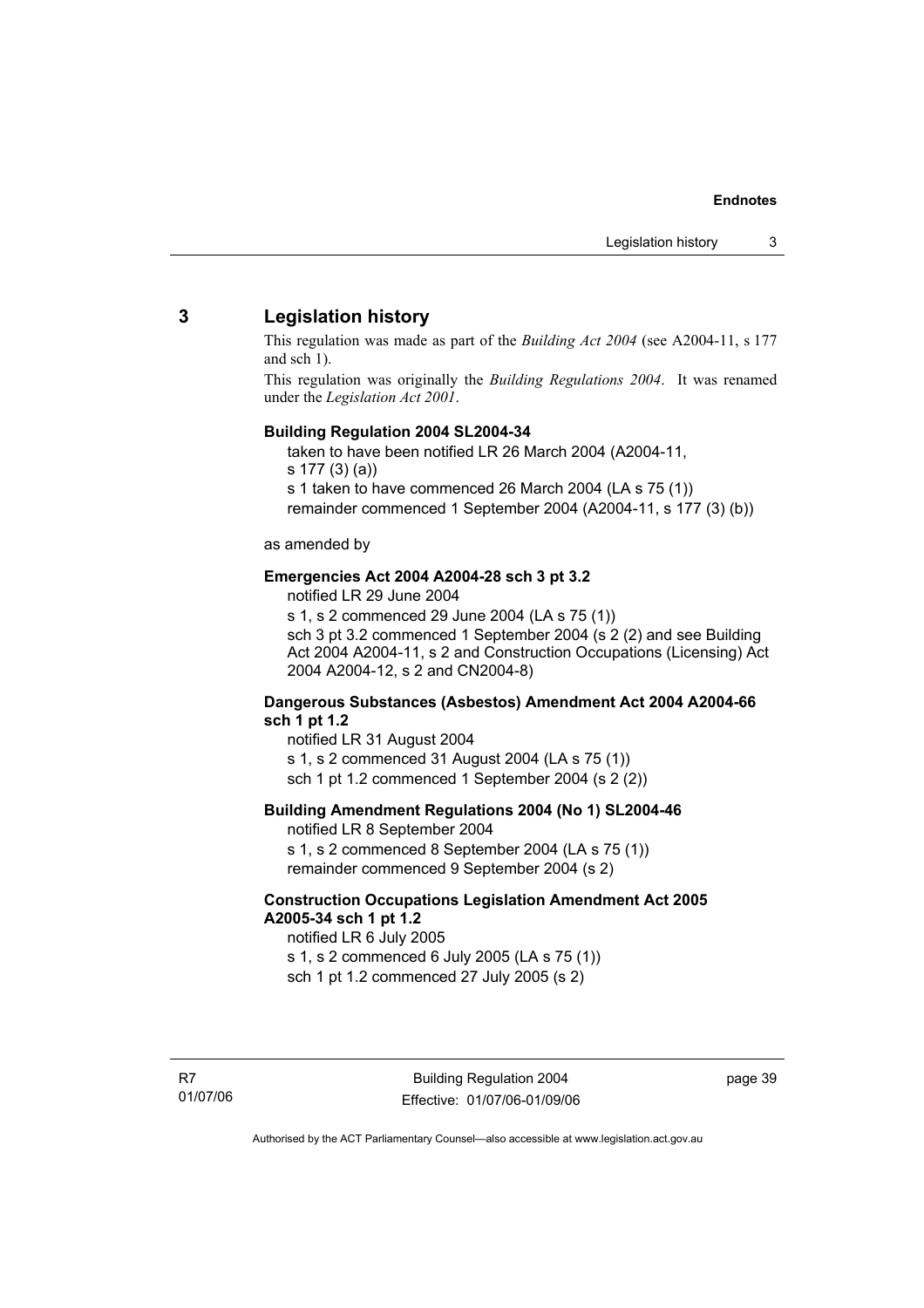| 4 | Amendment history |
|---|-------------------|
|---|-------------------|

#### **Statute Law Amendment Act 2005 (No 2) A2005-62 sch 3 pt 3.2**

notified LR 21 December 2005

s 1, s 2 commenced 21 December 2005 (LA s 75 (1)) sch 3 pt 3.2 commenced 11 January 2006 (s 2 (1))

#### **Building Amendment Regulation 2006 (No 1) SL2006-15**

notified LR 8 May 2006 s 1, s 2 commenced 8 May 2006 (LA s 75 (1))

remainder commenced 9 May 2006 (s 2)

#### **Asbestos Legislation Amendment Act 2006 A2006-16 sch 1 pt 1.2 (as am by A2006-24 s 4)**

notified LR 18 May 2006 s 1, s 2 commenced 18 May 2006 (LA s 75 (1)) sch 1 pt 1.2 commenced 1 July 2006 (s 2 (1) as am by A2006-24 s 4)

#### **Asbestos Legislation Amendment Act 2006 (No 2) A2006-24**

notified LR 18 May 2006 s 1, s 2 commenced 18 May 2006 (LA s 75 (1))

remainder commenced 19 May 2006 (s 2)

*Note* This Act only amends the Asbestos Legislation Amendment Act 2006 A2006-16.

## **4 Amendment history**

**Name of regulation** 

s 1 am R3 LA

**Meaning of** *building work***—Act, s 6 (2) (a) and (b)**  s 4A ins A2004-66 amdt 1.2

 am A2005-34 amdt 1.16 sub A2006-16 amdt 1.19

**Meaning of** *specialist building work***—Act, s 9 (b)**  $s$  4B  $s$  **ins A2004-66** amdt 1.2

ins A2004-66 amdt 1.2 am A2005-34 amdt 1.16 sub A2006-16 amdt 1.19

**Exempt buildings—Act, s 12**  s 5 am SL2004-46 s 4

**Exempt building work—Act, s 15 (1) (b) and s 83 (1) (b)**  s 7 hdg sub A2006-16 amdt 1.20

page 40 Building Regulation 2004 Effective: 01/07/06-01/09/06

R7 01/07/06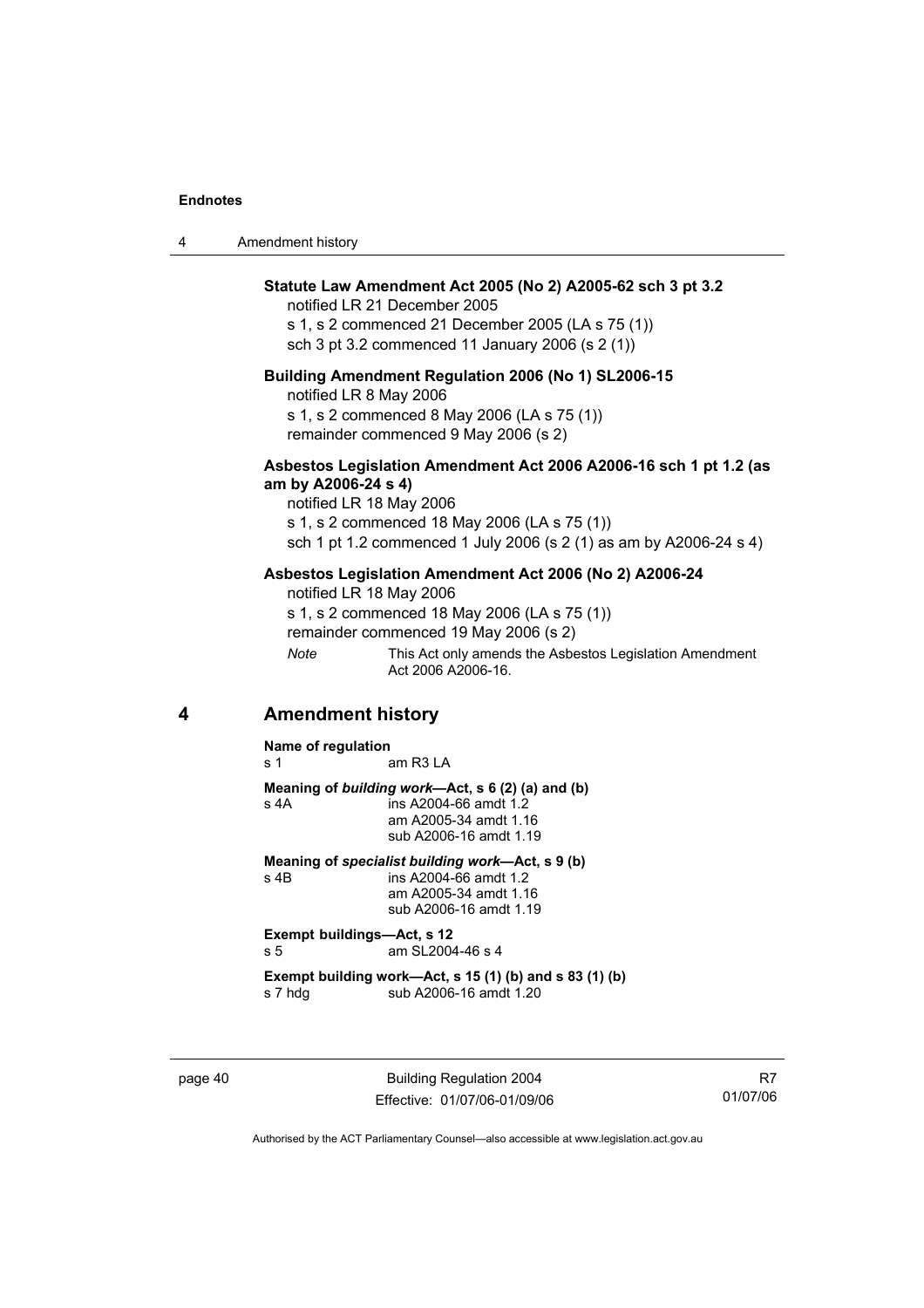Amendment history 4

**Exempt building work involving asbestos—Act, s 15 (1) (b) and (2), s 65 (2) and s 83 (1) (b) and (2)**  s 7A ins A2006-16 amdt 1.21 **Building approval for asbestos removal—Act, s 26 (3)**  s 12A ins A2004-66 amdt 1.3 am A2005-34 amdt 1.16; A2006-16 amdt 1.22 **Requirements for plans for asbestos removal—Act, s 27 (1) (a)**  s 14A ins A2004-66 amdt 1.4 am A2005-34 amdt 1.16; A2006-16 amdt 1.22 **Consultation and consent—Act, s 27 (1) (b)**  s 15 am A2004-28 amdt 3.2; A2006-16 amdt 1.23 **Substantial alteration—Act, s 29 (2) (a)**  s 16 hdg sub A2005-34 amdt 1.17 s 16 am A2005-34 amdt 1.18 **Unaltered parts that need not comply with building code—Act, s 29 (2) (b)**  s 16A ins A2005-34 amdt 1.19 am A2005-62 amdt 3.70 **Consent or approval on completion of building work—Act, s 48 (2) (d)**  s 22 am A2004-28 amdt 3.3 **Building code application to bushfire-prone area—Act, s 136 (4)**  sub SL2006-15 s 4 s 29A ins A2004-28 amdt 3.4 **Building code application to pre-1/5/06 development applications—Act, s 136 (4)**  s 29B ins SL2006-15 s 5 exp 1 May 2007 (s 29B (4)) **Expiry of definition of** *asbestos* s 31 ins A2004-66 amdt 1.5 om A2005-34 amdt 1.20 **Modifications of Act, pt 11—Act, s 179**   $ins$  SL2004-46 s 5 am A2005-34 amdt 1.21 **Dictionary**  dict def *asbestos* ins A2004-66 amdt 1.6

page 41